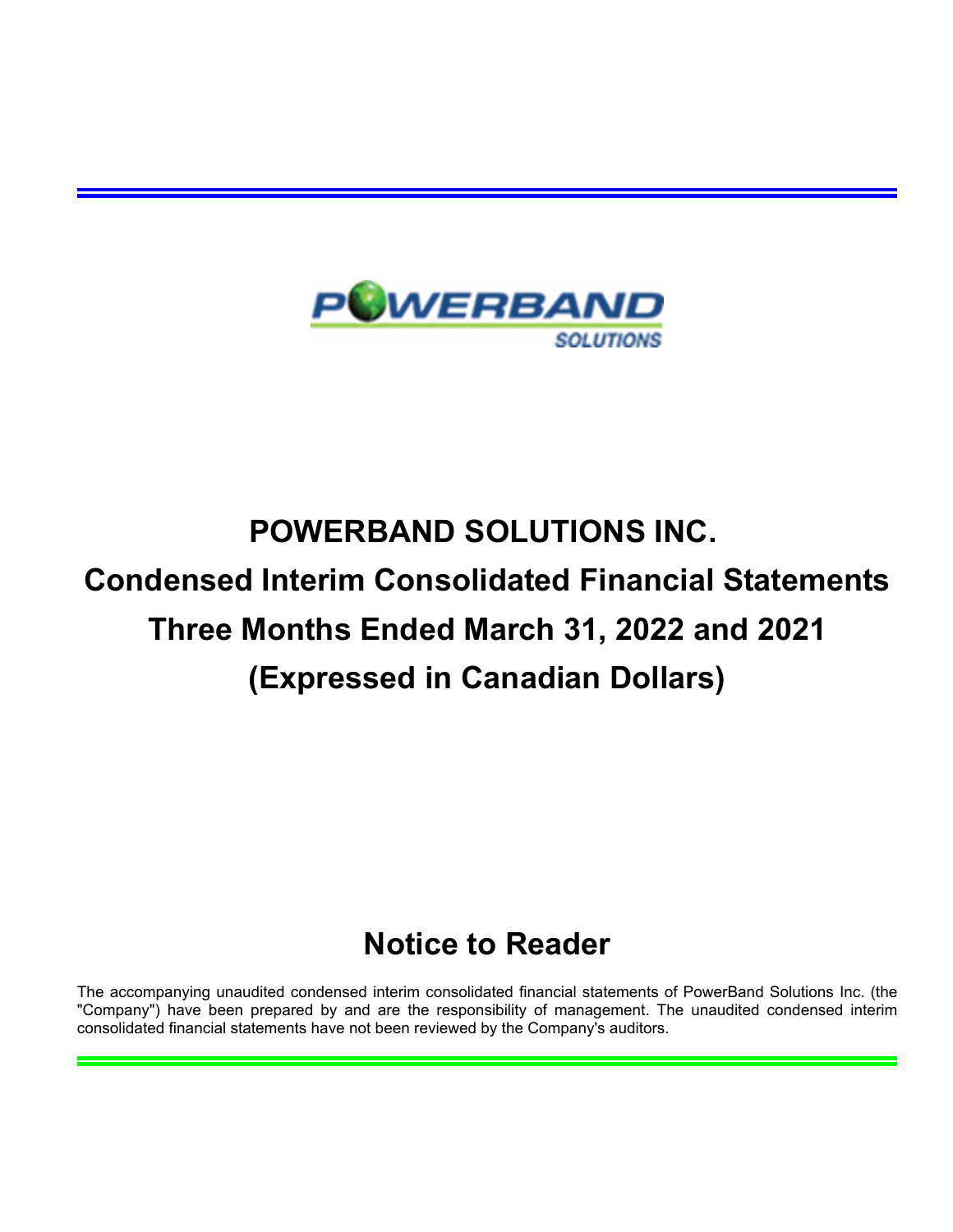**Condensed Interim Consolidated Statements of Financial Position**

**(Expressed in Canadian Dollars)**

**(Unaudited)**

|                                                                                                                                                                                                                                                                      | <b>Note</b>                   | As at.<br>March 31,<br>2022<br>(Unaudited)                                   | As at.<br>December 31,<br>2021<br>(Audited)                         |
|----------------------------------------------------------------------------------------------------------------------------------------------------------------------------------------------------------------------------------------------------------------------|-------------------------------|------------------------------------------------------------------------------|---------------------------------------------------------------------|
| <b>ASSETS</b>                                                                                                                                                                                                                                                        |                               |                                                                              |                                                                     |
| <b>Current assets</b><br>Cash<br>Accounts receivable, net<br>Inventory<br>Other current assets                                                                                                                                                                       | 7<br>8<br>9<br>10             | \$<br>4,171,805 \$<br>1,852,725<br>23,500<br>1,039,351                       | 6,367,533<br>1,547,211<br>7,000<br>1,141,756                        |
| Total current assets                                                                                                                                                                                                                                                 |                               | 7,087,381                                                                    | 9,063,500                                                           |
| <b>Non-current assets</b><br>Property and equipment, net<br>Goodwill<br>Intangible assets, net<br>Right-of-use asset<br>Investment<br>Other non-current assets                                                                                                       | 12<br>13<br>13<br>14<br>11    | 278,830<br>2,611,232<br>5,882,705<br>3,100,270<br>384,845<br>67,621          | 323,177<br>2,649,264<br>4,790,511<br>3,320,469<br>195,454<br>68,607 |
| <b>Total non-current assets</b>                                                                                                                                                                                                                                      |                               | 12,325,503                                                                   | 11,347,482                                                          |
| Total assets                                                                                                                                                                                                                                                         |                               | \$<br>19,412,884 \$                                                          | 20,410,982                                                          |
| <b>LIABILITIES AND SHAREHOLDERS' EQUITY</b><br><b>Current liabilities</b><br>Accounts payable and accrued liabilities<br>Seller reserve provision<br>Due to related parties<br>Lease obligation - current portion<br>Government assistance<br>Debt - current portion | 15, 20<br>20<br>16<br>17<br>5 | \$<br>5,812,699 \$<br>102,873<br>4,285,963<br>697,312<br>60,000<br>2,205,516 | 5,104,785<br>84,404<br>2,958,262<br>689,443<br>60,000<br>2,167,438  |
| <b>Total current liabilities</b>                                                                                                                                                                                                                                     |                               | 13, 164, 363                                                                 | 11,064,332                                                          |
| <b>Non-current liabilities</b><br>Lease obligation - long term portion<br>Long-term debt                                                                                                                                                                             | 16<br>5                       | 2,850,618<br>1,768,061                                                       | 3,074,743<br>1,737,536                                              |
| <b>Total non-current liabilities</b>                                                                                                                                                                                                                                 |                               | 4,618,679                                                                    | 4,812,279                                                           |
| <b>Total liabilities</b>                                                                                                                                                                                                                                             |                               | 17,783,042                                                                   | 15,876,611                                                          |
| <b>Shareholders' Equity (Deficiency)</b><br>Share capital<br>Reserves<br>Other comprehensive income<br>Deficit                                                                                                                                                       | 18<br>18                      | 45,123,065<br>7,995,059<br>(88, 307)<br>(51, 730, 760)                       | 43,852,237<br>5,896,184<br>(73, 789)<br>(45, 791, 859)              |
| Total shareholders' equity (deficiency) attributed to owners                                                                                                                                                                                                         |                               | 1,299,057                                                                    | 3,882,773                                                           |
| Non-controlling interest                                                                                                                                                                                                                                             | 19                            | 330,785                                                                      | 651,598                                                             |
| Total shareholders' equity                                                                                                                                                                                                                                           |                               | 1,629,842                                                                    | 4,534,371                                                           |
| Total liabilities and shareholders' equity                                                                                                                                                                                                                           |                               | \$<br>19,412,884 \$                                                          | 20,410,982                                                          |

Nature of operations and going concern (note 1); Subsequent events (note 25) Approved on behalf of the Board of Directors:

"Darrin Swenson" (signed) "Bill Butler" (signed) **Director Director**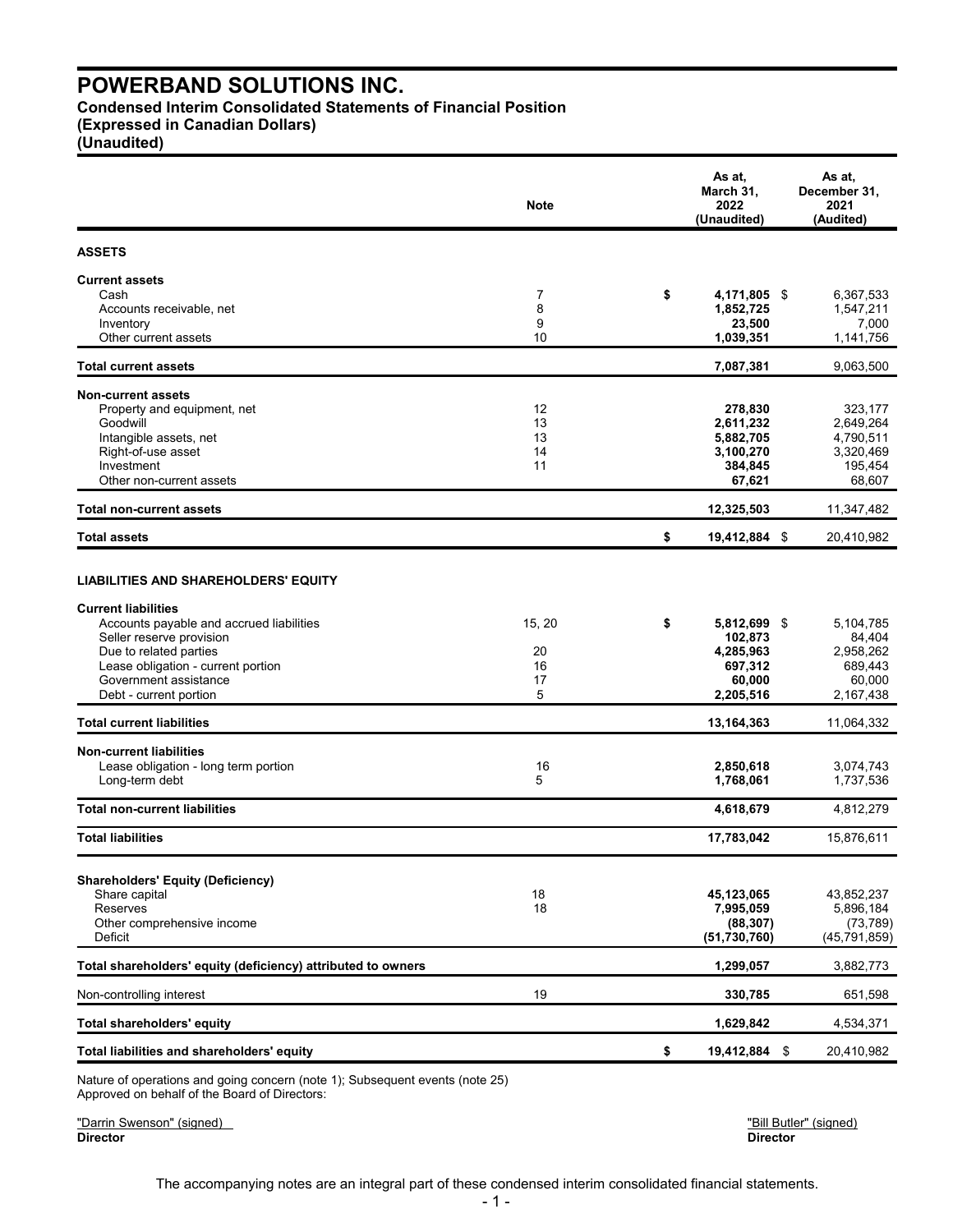## **POWERBAND SOLUTIONS INC. Condensed Interim Consolidated Statements of Loss (Expressed in Canadian Dollars)**

**(Unaudited)**

| Three Months Ended March 31,                                                                                                                                                                                                                                                                                                                                                                                                                                                                                                                                            |          | 2022                                                                                                                                                                                                                                     | 2021                                                                                                                                                                                                                      |
|-------------------------------------------------------------------------------------------------------------------------------------------------------------------------------------------------------------------------------------------------------------------------------------------------------------------------------------------------------------------------------------------------------------------------------------------------------------------------------------------------------------------------------------------------------------------------|----------|------------------------------------------------------------------------------------------------------------------------------------------------------------------------------------------------------------------------------------------|---------------------------------------------------------------------------------------------------------------------------------------------------------------------------------------------------------------------------|
| <b>Revenue</b><br>Vehicle and auction sales<br>Lease origination revenue<br>Subscription revenue                                                                                                                                                                                                                                                                                                                                                                                                                                                                        | \$       | 151,062<br>-\$<br>5,806,963<br>191,012                                                                                                                                                                                                   | 130,891<br>2,224,936<br>162,683                                                                                                                                                                                           |
|                                                                                                                                                                                                                                                                                                                                                                                                                                                                                                                                                                         |          | 6,149,037                                                                                                                                                                                                                                | 2,518,510                                                                                                                                                                                                                 |
| Cost of goods sold<br>Vehicle acquisition (note 9)                                                                                                                                                                                                                                                                                                                                                                                                                                                                                                                      |          | 134,462                                                                                                                                                                                                                                  | 128,149                                                                                                                                                                                                                   |
| Software development<br>Lease acquisition<br>Subscription costs                                                                                                                                                                                                                                                                                                                                                                                                                                                                                                         |          | 3,079,333<br>35,401                                                                                                                                                                                                                      | 886,449<br>16,925                                                                                                                                                                                                         |
| Gross Profit                                                                                                                                                                                                                                                                                                                                                                                                                                                                                                                                                            |          | 3,249,196<br>2,899,841                                                                                                                                                                                                                   | 1,031,523<br>1,486,987                                                                                                                                                                                                    |
| <b>Expenses</b>                                                                                                                                                                                                                                                                                                                                                                                                                                                                                                                                                         |          |                                                                                                                                                                                                                                          |                                                                                                                                                                                                                           |
| Salaries and wages (note 17)<br>Professional fees (note 20)<br>Cost of finance<br>Share based compensation (note 18(e))<br>Investor relations<br>Regulatory fees<br>Insurance<br>Advertising and promotion<br>Rent expense<br>Office and sundry expenses<br>Travel expense<br><b>Utilities</b><br>Telephone<br>Interest and bank charges<br>Amortization of intangible assets (note 13)<br>Depreciation of tangible assets (note 12)<br>Depreciation of right of use assets (note 14)<br>Accretion (note 5, 16)<br>Foreign exchange loss (gain)<br>Loss from operations |          | 2,564,525<br>1,196,282<br>20,000<br>2,811,238<br>131,478<br>69,170<br>45,410<br>1,144,812<br>23,394<br>360,259<br>201,826<br>1,379<br>13,782<br>73,178<br>197,409<br>46,428<br>177,527<br>182,687<br>108,664<br>9,369,448<br>(6,469,607) | 2,124,039<br>720,006<br>125,134<br>130,254<br>31,586<br>74,402<br>22,956<br>217,226<br>16,535<br>221,894<br>55,005<br>12,671<br>24,803<br>221,271<br>40,564<br>167,510<br>63,468<br>(34, 028)<br>4,235,296<br>(2,748,309) |
| Other income (expense)                                                                                                                                                                                                                                                                                                                                                                                                                                                                                                                                                  |          |                                                                                                                                                                                                                                          |                                                                                                                                                                                                                           |
| Unrealized gain (loss) on fair value adjustment (note 11)                                                                                                                                                                                                                                                                                                                                                                                                                                                                                                               |          | 189,391                                                                                                                                                                                                                                  |                                                                                                                                                                                                                           |
| Loss before taxes                                                                                                                                                                                                                                                                                                                                                                                                                                                                                                                                                       |          | 189,391<br>(6, 280, 216)                                                                                                                                                                                                                 | (2,748,309)                                                                                                                                                                                                               |
| Income taxes                                                                                                                                                                                                                                                                                                                                                                                                                                                                                                                                                            |          |                                                                                                                                                                                                                                          |                                                                                                                                                                                                                           |
| Net loss<br>Net loss attributable to:                                                                                                                                                                                                                                                                                                                                                                                                                                                                                                                                   | \$       | $(6,280,216)$ \$                                                                                                                                                                                                                         | (2,748,309)                                                                                                                                                                                                               |
| Equity holders of PowerBand Solutions Inc.<br>Non-controlling interest (note 19)                                                                                                                                                                                                                                                                                                                                                                                                                                                                                        | \$<br>\$ | $(5,938,901)$ \$<br>$(341, 315)$ \$                                                                                                                                                                                                      | (2,007,690)<br>(740, 619)                                                                                                                                                                                                 |
| Basic and diluted net loss per share-Equity holders of<br><b>PowerBand Solutions Inc.</b>                                                                                                                                                                                                                                                                                                                                                                                                                                                                               | \$       | $(0.030)$ \$                                                                                                                                                                                                                             | (0.013)                                                                                                                                                                                                                   |
| Weighted average number of<br>common shares outstanding - basic and diluted                                                                                                                                                                                                                                                                                                                                                                                                                                                                                             |          | 199,383,872                                                                                                                                                                                                                              | 150,916,354                                                                                                                                                                                                               |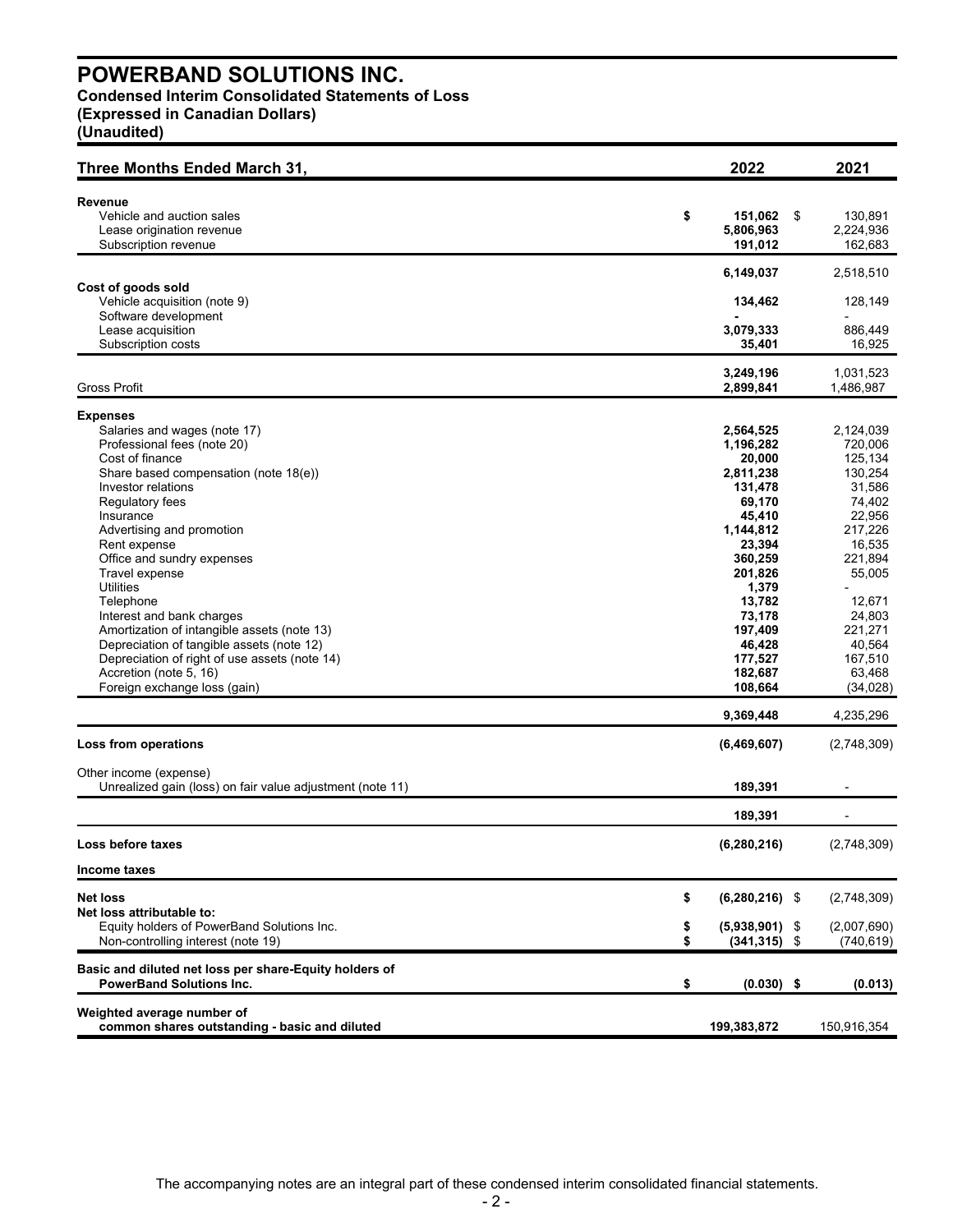**Condensed Interim Consolidated Statements of Comprehensive Loss (Expressed in Canadian Dollars) (Unaudited)**

| Three Months Ended March 31,                                                                                       | 2022     | 2021                                                         |
|--------------------------------------------------------------------------------------------------------------------|----------|--------------------------------------------------------------|
| <b>Net loss</b>                                                                                                    |          | $$$ (6,280,216) $$$ (2,748,309)                              |
| <b>Other Comprehensive income (loss)</b><br>Loss on foreign currency translation                                   | 5.984    | (105, 920)                                                   |
| <b>Total Comprehensive Income (loss)</b>                                                                           |          | $$$ (6,274,232) $$$ (2,854,229)                              |
| Total comprehensive loss attributable to:<br>Equity holders of PowerBand Solutions Inc<br>Non-controlling interest | \$<br>\$ | $(5,953,419)$ \$ $(2,089,076)$<br>$(320,813)$ \$ $(765,153)$ |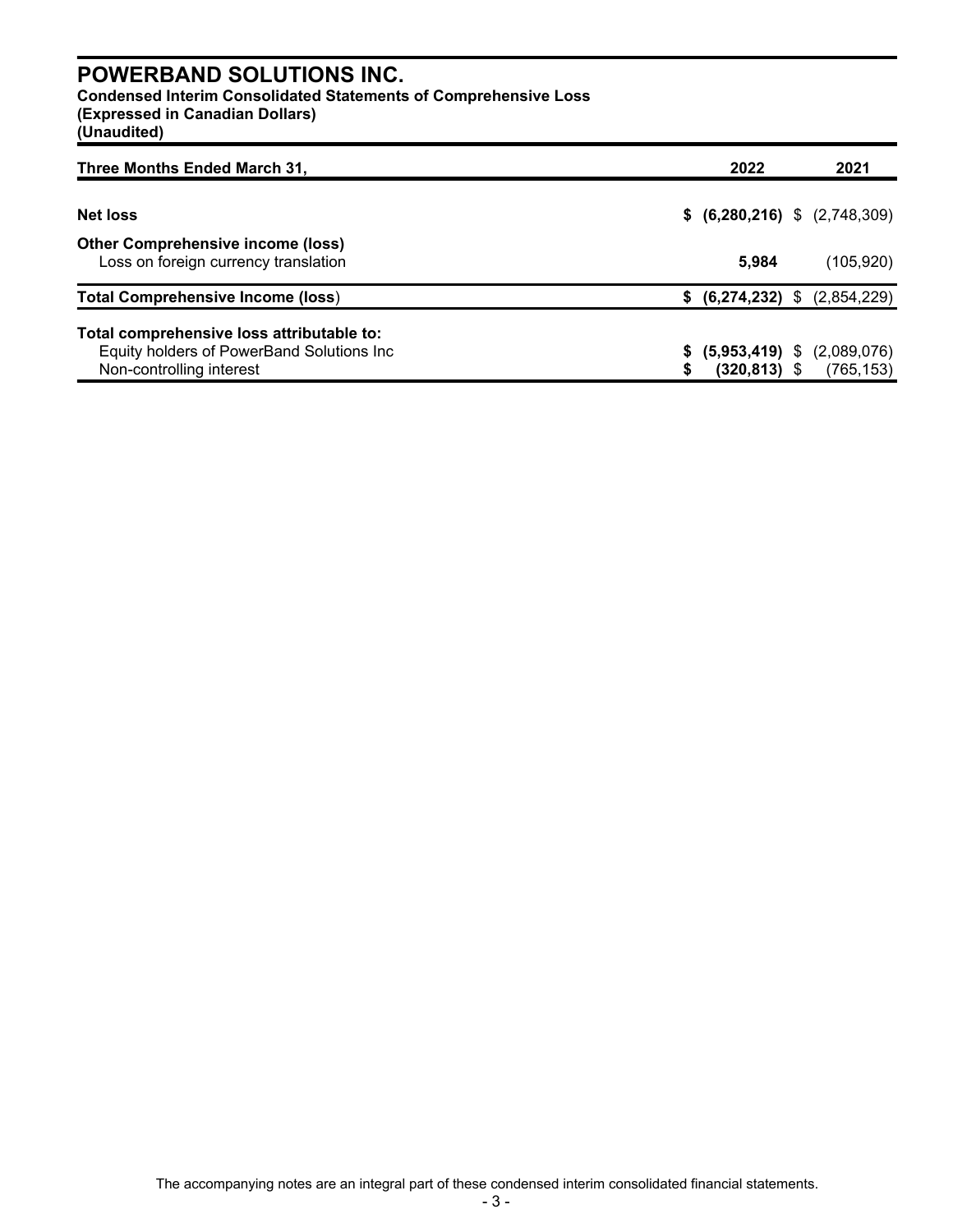## **Condensed Interim Consolidated Statements of Cash Flows**

## **(Expressed in Canadian dollars)**

**(Unaudited)**

| Three Months Ended March 31,                                                         | 2022                   | 2021          |
|--------------------------------------------------------------------------------------|------------------------|---------------|
| Cash flows provided by (used in) operating activities                                |                        |               |
| Net loss for the period                                                              | \$<br>$(6,280,216)$ \$ | (2,748,309)   |
| Adjustments to reconcile net income (loss) to net cash used in operating activities: |                        |               |
| Accretion on lease liability (note 16)                                               | 56,369                 | 63,468        |
| Accretion on loan (note 5)                                                           | 126,318                |               |
| Amortization of intangible assets (note 13)                                          | 197,409                | 221,271       |
| Depreciation of tangible assets (note 12)                                            | 46,428                 | 40,564        |
| Depreciation of right of use assets (note 14)                                        | 177,527                | 167,510       |
| Foreign exchange loss (gain)                                                         | (9, 364)<br>(189, 391) | 25,062        |
| Unrealized loss (gain) (note 11)<br>Share based compensation (note 18(e))            | 2,811,238              | 130,254       |
|                                                                                      |                        |               |
| (Increase) Decrease in:                                                              | (3,063,682)            | (2, 100, 180) |
| Accounts receivable                                                                  | (179, 646)             | (496, 378)    |
| Inventory                                                                            | (16, 500)              |               |
| Deposits                                                                             |                        | (18, 480)     |
| Other current assets                                                                 | (54, 331)              | (48, 720)     |
| Increase (Decrease) in:                                                              |                        |               |
| Accounts payable and accrued liabilities                                             | 755,515                | (554, 886)    |
| Seller reserve provision                                                             | 19,943                 | 17,218        |
| Net cash used in operating activities                                                | (2,538,701)            | (3,201,426)   |
|                                                                                      |                        |               |
| Cash flows provided by (used in) investing activities                                |                        |               |
| Purchase of property and equipment (note 12)                                         | (5, 592)               |               |
| Addition to intangible asset (note 13)                                               | (1,348,989)            |               |
| Purchase of investment in CB Auto (note 11)                                          |                        | (1,025,640)   |
| Net cash used in investing activities                                                | (1, 354, 581)          | (1,025,640)   |
|                                                                                      |                        |               |
| Cash flows provided by (used in) financing activities                                |                        |               |
| Private placements, net                                                              |                        | 5,207,705     |
| Exercise of warrants and options                                                     | 558,466                | 1,617,426     |
| Payment of lease liability, net of deposits received (note 16)                       | (223, 823)             | (208,093)     |
| Proceeds from related parties                                                        | 1,328,156              | 2,637,485     |
| Payments to related parties                                                          |                        | (3, 170, 767) |
| Net cash provided by financing activities                                            | 1,662,799              | 6,083,756     |
|                                                                                      |                        |               |
| Net change in cash                                                                   | (2, 230, 483)          | 1,856,690     |
| Effect of exchange rate changes on cash held in foreign currencies                   | 34,755                 | 1,069         |
| Cash, beginning of period                                                            | 6,367,533              | 1,403,213     |
| Cash, end of period                                                                  | \$<br>4,171,805<br>\$  | 3,260,972     |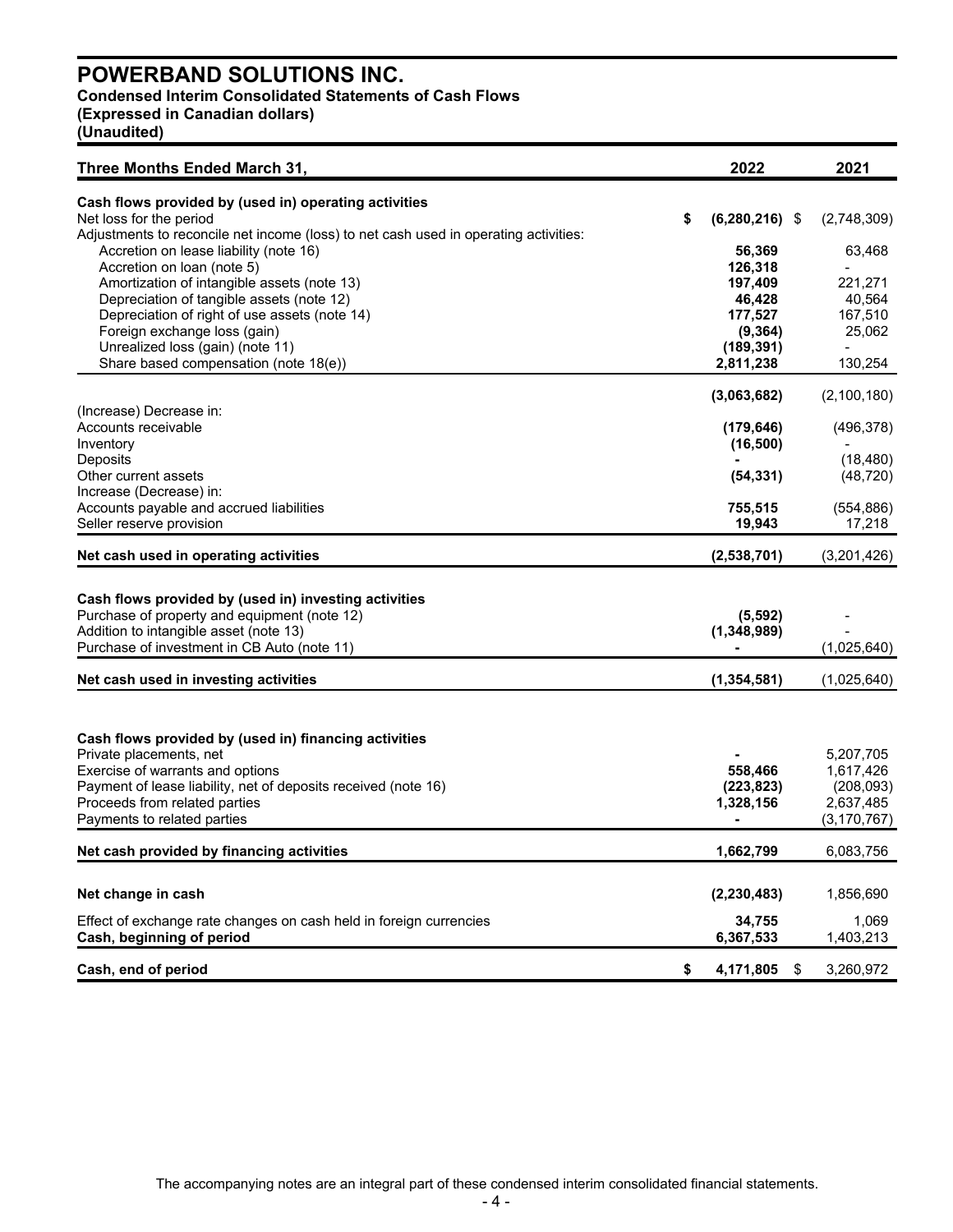**Condensed Interim Consolidated Statements of Changes in Shareholders' Equity (Deficiency)**

**(Expressed in Canadian dollars)**

**(Unaudited)**

|                                               | Number of issued<br>and outstanding<br>shares | Share Capital | Obligation to<br>issue shares | Reserves   | Other<br>comprehensive<br>income | Non-controlling<br>interest<br>\$ | Deficit        | Total<br>Shareholders<br>equity |
|-----------------------------------------------|-----------------------------------------------|---------------|-------------------------------|------------|----------------------------------|-----------------------------------|----------------|---------------------------------|
| Balance December 31, 2020                     | 137,534,856                                   | 18,932,553    | 59,935                        | 3,568,482  | (1, 348)                         | 1,577,463                         | (23, 257, 282) | 879,803                         |
| Private placements                            | 18,275,862                                    | 5,300,000     |                               |            |                                  |                                   |                | 5,300,000                       |
| Share issue costs                             |                                               | (92, 294)     |                               |            |                                  |                                   |                | (92, 294)                       |
| Broker warrants issued with private placement |                                               | (43, 622)     |                               | 43,622     |                                  |                                   |                |                                 |
| Exercise of warrants                          | 2,707,291                                     | 1,067,125     |                               |            |                                  |                                   |                | 1,067,125                       |
| Exercise of options                           | 3,801,000                                     | 550,300       |                               |            |                                  |                                   |                | 550,300                         |
| Share-based compensation                      |                                               |               |                               | 130,254    |                                  |                                   |                | 130,254                         |
| Capital contributions made on behalf of non-  |                                               |               |                               |            |                                  |                                   |                |                                 |
| controlling interest                          |                                               |               |                               |            |                                  | 374,805                           | (374, 805)     |                                 |
| Foreign currency translation                  |                                               |               |                               |            | (81, 386)                        | (24, 534)                         |                | (105, 920)                      |
| Loss for the period                           |                                               |               |                               |            |                                  | (740, 619)                        | (2,007,690)    | (2,748,309)                     |
| Balance, March 31, 2021                       | 162,319,009                                   | 25,714,062    | 59,935                        | 3,742,358  | (82, 734)                        | 1,187,115                         | (25, 639, 777) | 4,980,959                       |
| Balance December 31, 2021                     | 198,227,060                                   | 43,852,237    |                               | 5,896,184  | (73, 789)                        | 651,598                           | (45, 791, 859) | 4,534,371                       |
| Restricted share units issued                 | 750,000                                       | 510,000       |                               | (510,000)  |                                  |                                   |                |                                 |
| Exercise of warrants                          | 578,276                                       | 283,355       |                               |            |                                  |                                   |                | 283,355                         |
| Exercise of options                           | 1,600,000                                     | 477,473       |                               | (202, 363) |                                  |                                   |                | 275,110                         |
| Share-based compensation                      |                                               |               |                               | 2,811,238  |                                  |                                   |                | 2,811,238                       |
| Foreign currency translation                  |                                               |               |                               |            | (14, 518)                        | 20,502                            |                | 5,984                           |
| Loss for the period                           |                                               |               |                               |            |                                  | (341, 315)                        | (5,938,901)    | (6, 280, 216)                   |
| Balance, March 31, 2022                       | 201, 155, 336                                 | 45,123,065    |                               | 7,995,059  | (88, 307)                        | 330,785                           | (51, 730, 760) | 1,629,842                       |

The accompanying notes are an integral part of these condensed interim consolidated financial statements

- 5 -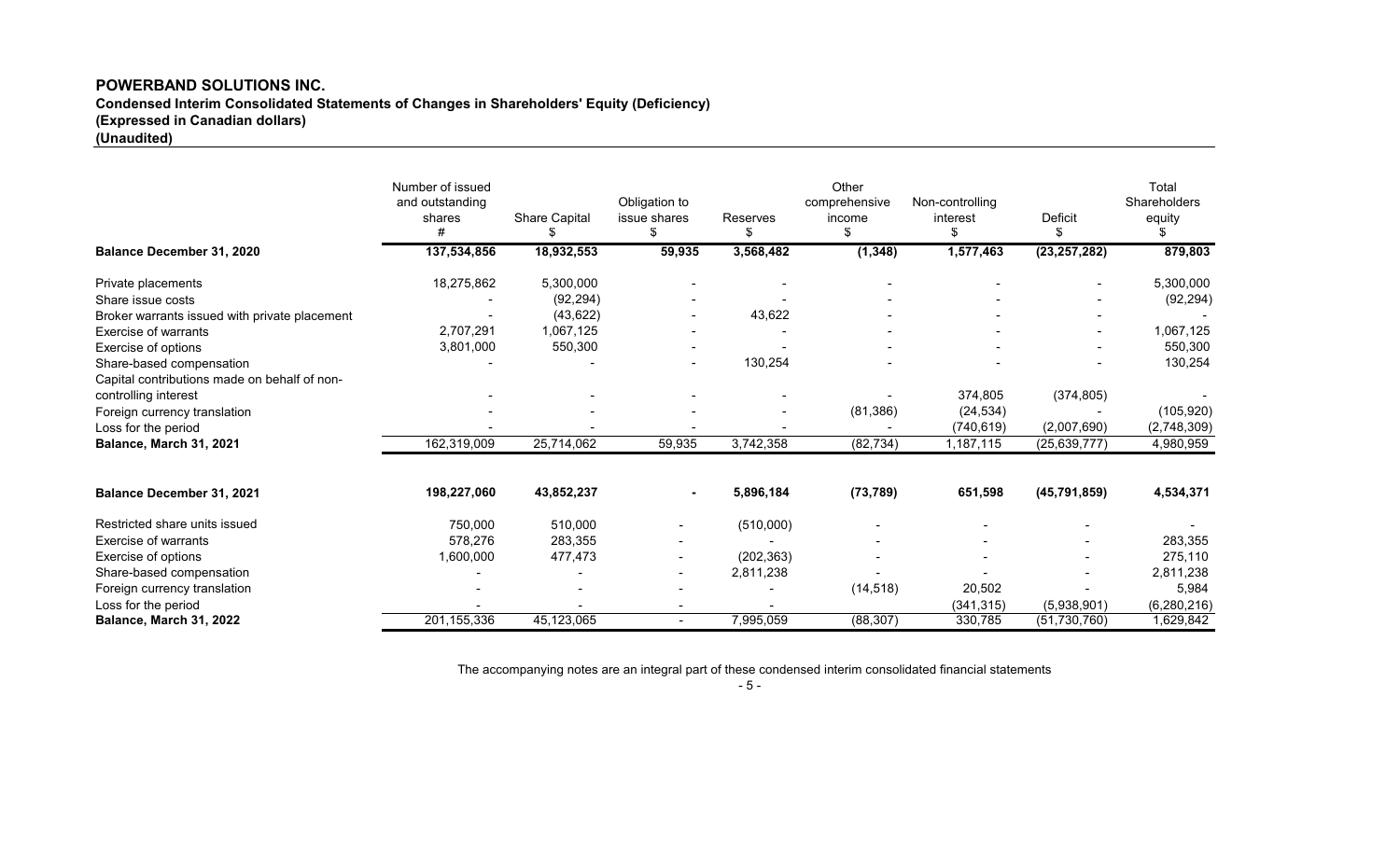## **POWERBAND SOLUTIONS INC. Notes to the Consolidated Financial Statements (Unaudited - Expressed in Canadian dollars) For the three months ended March 31, 2022 and 2021**

## **1. NATURE OF OPERATIONS AND GOING CONCERN**

Powerband Solutions Inc. (formerly Marquis Ventures Inc.) ("Powerband Solutions" or the "Company") was incorporated under the Business Corporations Act (British Columbia) on September 29, 2009. The Company's head office is located in Suite 225, 3385 Harvester Road, Burlington, Ontario, L7N 3N2. The registered office is located at Suite 1700, 666 Burrard Street, Vancouver, BC, Canada V6C 2X8. The Company develops, markets and sells access to cloud-based transaction platform to buy, sell, trade, finance and lease new and used vehicles, which includes real time appraisal services, market information and financing solutions.

These condensed interim consolidated financial statements ("financial statements") have been prepared on the basis of accounting principles applicable to a going concern, which assumes that the Company will realize its assets and discharges its liabilities in the normal course of business. The Company incurred a loss of \$6,469,607 (March 31, 2021 - \$2,748,309), of which \$341,315 (March 31, 2021 - \$740,619) was attributed to the non-controlling interest during the three months ended March 31, 2022, and as of that date, the Company had a deficit of \$51,920,151 (December 31, 2021 - \$45,791,859).

The continuity of the Company's operations is dependent on raising future financings for working capital and obtaining profitable operations. Management believes that it will be able to secure the necessary financing through shareholders loans and the issuance of new equity or debt instruments. However, there is no assurance that the Company will be successful in these actions. There can be no assurance that adequate financing will be available or available at terms favorable to the Company. Management acknowledges that these factors indicate the existence of material uncertainties that may cast significant doubt as to the Company's ability to continue as a going concern. Should it be determined that the Company is no longer a going concern, adjustments which could be significant, could be required to the carrying value of the assets and liabilities. These financial statements do not reflect any adjustments to the carrying value of the assets or liabilities or any impact on the condensed interim consolidated statements of loss and comprehensive loss, and condensed interim consolidated statement of financial position classifications that would be necessary should the going concern assumption not be appropriate.

These financial statements are prepared in accordance with International Financial Reporting Standards ("IFRS"), on a going concern basis, which presume the realization of assets and discharge of liabilities in the normal course of business for the foreseeable future. In assessing whether the going concern assumption is appropriate, management considers all available information about the future, which is at least, but not limited to, twelve months from the end of the reporting period.

As described in Note 25, subsequent to the period ended March 31, 2022, the Company received advances totaling \$727,054 from a shareholder and former CEO for working capital and announced a private placement offering for gross proceeds of \$25,764,000. The Company has a detailed business plan for 2022 which provides different options on capital expenditures depending on the level of funding available. The Company is currently implementing various strategies.

These unaudited condensed interim consolidated financial statements were approved by the Board of Directors for issuance on May 27, 2022.

## **2. BASIS OF PREPARATION**

#### **a) Statement of compliance**

These condensed interim consolidated financial statements, including comparatives have been prepared in accordance with International Accounting Standard ("IAS") 34, Interim Financial Reporting, as issued by the International Accounting Standards Board ("IASB"), incorporating interpretations issued by the IFRS Interpretations Committee ("IFRICs").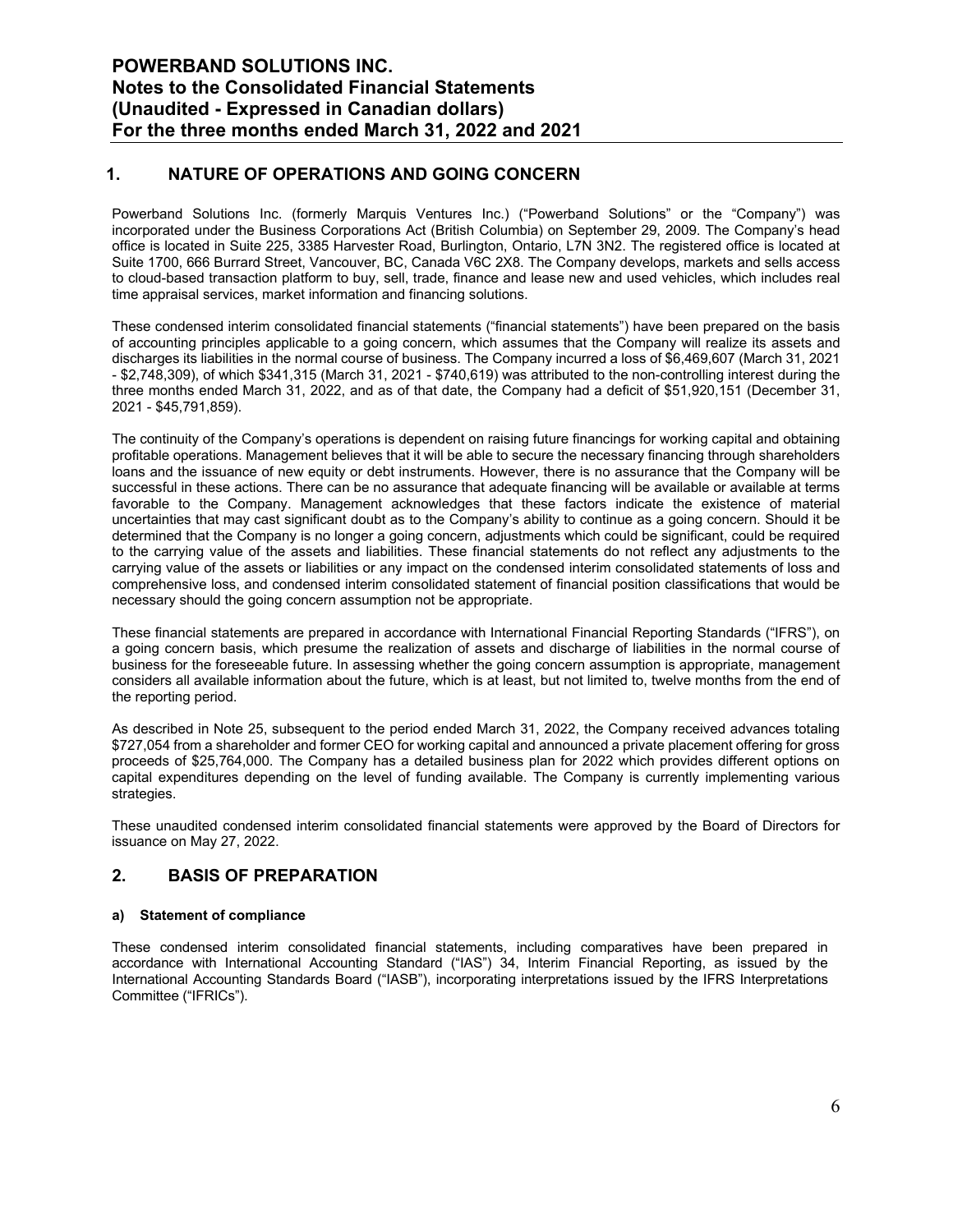## **POWERBAND SOLUTIONS INC. Notes to the Consolidated Financial Statements (Unaudited - Expressed in Canadian dollars) For the three months ended March 31, 2022 and 2021**

## **2. BASIS OF PREPARATION - (continued)**

#### **a) Statement of compliance (continued)**

These condensed interim consolidated financial statements include the accounts of the Company and its subsidiaries. This interim financial report does not include all of the information required of a full annual financial report and is intended to provide users with an update in relation to events and transactions that are significant to an understanding of the changes in financial position and performance of the Company since the end of the last annual reporting period. It is therefore recommended that this financial report be read in conjunction with the annual audited consolidated financial statements of the Company for the year ended December 31, 2021. However, this interim financial report provides selected significant disclosures that are required in the annual audited consolidated financial statements under IFRS.

Except as described below, these condensed interim consolidated financial statements follow the same accounting policies and methods of application as the annual audited consolidated financial statements for the year ended December 31, 2021.

The changes in accounting policies are also expected to be reflected in the Company's consolidated financial statements as at and for the year ending December 31, 2022.

Certain amounts in prior years have been reclassified to conform to the current period presentation.

## **3. SIGNIFICANT ACCOUNTING POLICIES**

These condensed interim consolidated financial statements do not include all note disclosures required by IFRS for annual financial statements and, therefore, should be read in conjunction with the annual financial statements for the year ended December 31, 2021. In the opinion of management, all adjustments considered necessary for fair presentation of the Company's financial position, results of operations and cash flows have been included. Operating results for the three months ended March 31, 2022 are not necessarily indicative of the results that may be expected for the year ending December 31, 2022.

#### *COVID-19*

It has been over two years since the World Health Organization declared the outbreak of COVID-19 a global pandemic on March 11, 2020. Governments around the world have enacted emergency measures to combat the spread of the virus. These measures, which include the implementation of travel bans, self-imposed quarantine periods and social distancing and closure of businesses have caused material disruption to businesses resulting in an economic slowdown. Governments and central banks have responded with significant monetary and fiscal interventions designed to stabilize the financial markets. A critical estimate for the Company is to assess the impact of the pandemic on the recoverability of long-lived assets, accounts receivable, goodwill, intangible assets as well as the availability of future financing in assessing the going concern assumption. The Company has experienced work stoppages and delays due to the ongoing COVID-19 pandemic on some projects in FY 2020 however this was countered with significant growth in business operations during FY 2021. The Company has taken advantage of government incentives as disclosed in Note 17.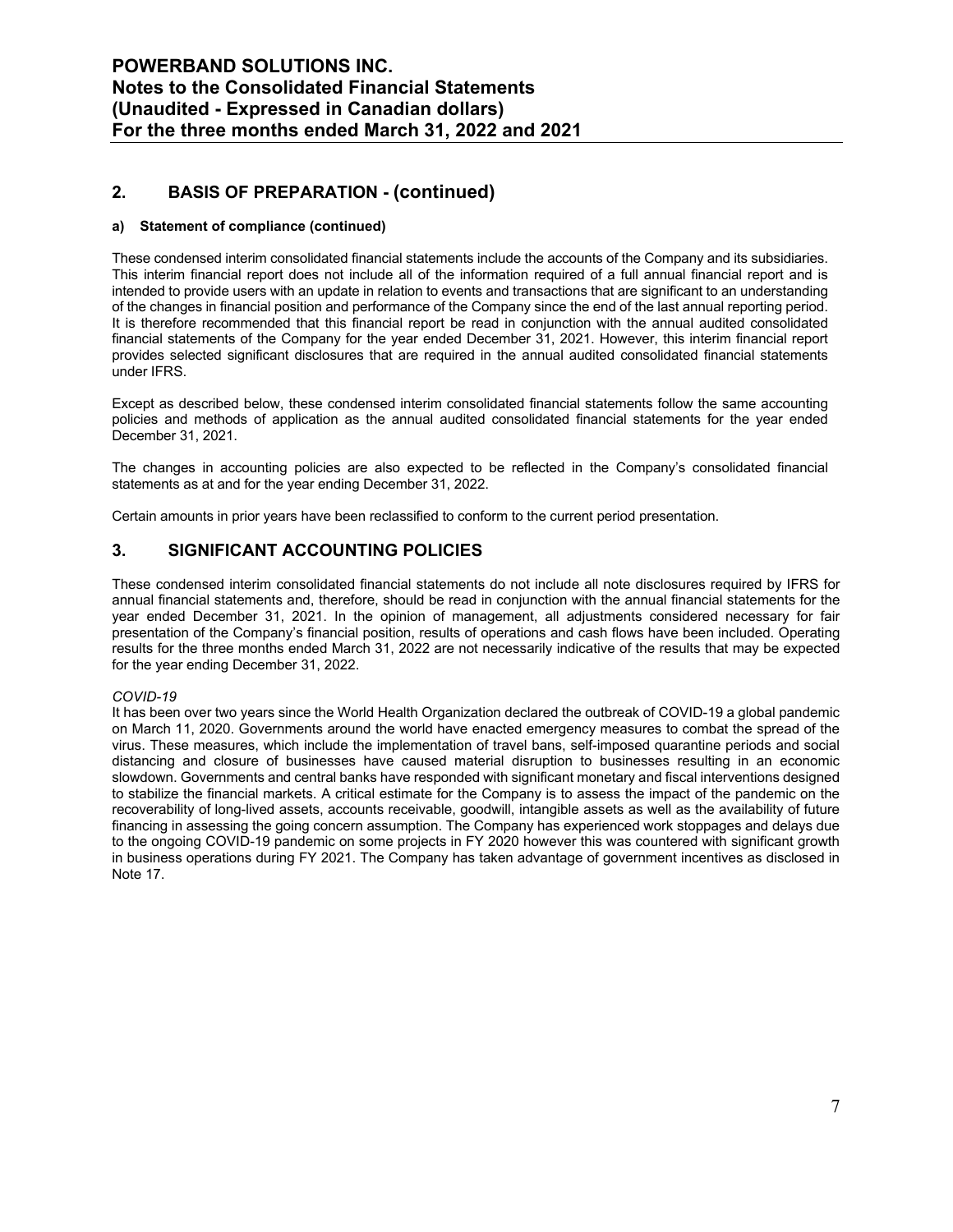## **3. SIGNIFICANT ACCOUNTING POLICIES (continued)**

#### **New Accounting Standards and recent pronouncements**

The standards listed below include only those which the Company reasonably expects may be applicable to the Company in the current period and at a future date.

#### Property, plant and equipment (Amendments to IAS 16)

IAS 16, Property, plant and equipment has been revised to incorporate amendments issued by the IASB in May 2020. The amendments prohibit an entity from deducting from the cost of property, plant and equipment the proceeds from selling items produced before the asset is available for use. Instead, an entity will recognize such sales proceeds and related cost in profit or loss. The amendments are effective for annual reporting periods beginning on or after January 1, 2022. Earlier application is permitted.

#### Classification of Liabilities as Current or Non-current (Amendments to IAS 1)

IAS 1 Presentation of Financial Statements has been revised to incorporate amendments issued by the IASB in January 2020. The amendments clarify the criterion for classifying a liability as non-current relating to the right to defer settlement of the liability for at least 12 months after the reporting period. The amendments are effective for annual reporting periods beginning on or after January 1, 2024. Earlier application is permitted.

#### **4. SIGNIFICANT ACCOUNTING ESTIMATES AND JUDGMENTS**

The preparation of these condensed interim consolidated financial statements requires management to make certain estimates, judgments and assumptions that affect the reported amounts of assets and liabilities at the date of the financial statements and reported amounts of expenses during the reporting period. Actual outcomes could differ from these estimates. These condensed interim consolidated financial statements include estimates which, by their nature, are uncertain. The impacts of such estimates are pervasive throughout the financial statements and may require accounting adjustments based on future occurrences. Revisions to accounting estimates are recognized in the period in which the estimate is revised and future periods if the revision affects both current and future periods. These estimates are based on historical experience, current and future economic conditions, and other factors, including expectations of future events that are believed to be reasonable under the circumstances.

The following are key assumptions concerning the future and other key sources of estimation uncertainty that have a significant risk of resulting in a material adjustment to the carrying amount of assets and liabilities:

#### Going concern evaluation

Significant judgments used in the preparation of these financial statements relate to the assessment of the Company's ability to continue as a going concern. Management has applied judgments in the assessment of the Company's ability to continue as a going concern when preparing its financial statements. Management prepares the financial statements on a going concern basis unless management either intends to liquidate the entity or has no realistic alternative but to do so. In assessing whether the going concern assumption is appropriate, management takes into account all available information about the future, which is at least, but is not limited to, twelve months from the end of the reporting period. As a result of the assessment, management concluded the going concern basis of accounting is appropriate.

#### Share-based payment

The Company provides incentives via share-based payment entitlements (Note 20). The fair value of entitlements is determined in accordance with the accounting policy. If certain assumptions used in the fair value calculation were to change, there would be an impact on the share-based payment expenses recognized in the current period.

#### Estimated useful lives

Management estimates the useful lives of property and equipment, and intangible assets based on the period during which the assets are available for use. The amounts and timing of depreciation and amortization for these amounts are affected by the useful lives. The estimates are reviewed annually and are adjusted as new information becomes available.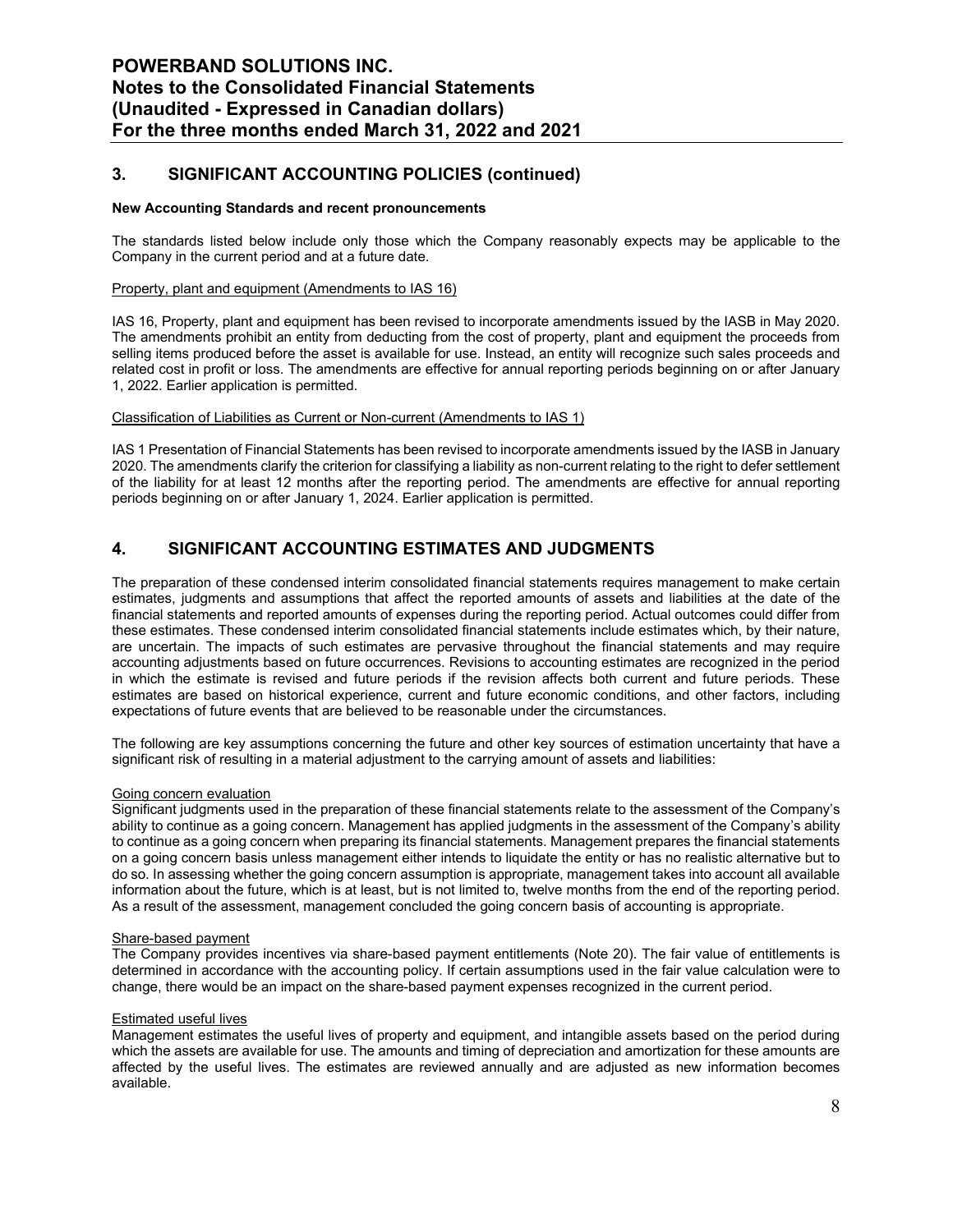## **4. SIGNIFICANT ACCOUNTING ESTIMATES AND JUDGMENTS (continued)**

#### Impairment of long-lived assets

The Company considers both internal and external sources of information in assessing its tangible and intangible assets for impairment when events or circumstances indicate such. The Company determines the recoverable amount, which is the greater of its value in use and its fair value less costs to sell, using discounted cash flows expected to be derived from the tangible or intangible asset, and the appropriate discount rate. During the three months ended March 31, 2022 and year ended December 31, 2021, the Company's intangible assets were determined to not be impaired.

#### Impairment of goodwill

The Company performs an assessment of its goodwill for impairment on an annual basis. The Company determines the recoverable amount, which is the greater of its value in use and its fair value less costs of disposal, using discounted cash flows expected to be derived from the Company's operations and the appropriate discount rate. The projected cash flows are significantly affected by changes in assumptions about expected revenues from contracts, estimated costs of production, and the discount rate. During the years ended December 31, 2021 and December 31, 2020, the Company's goodwill was determined to not be impaired.

#### Allocation of purchase consideration

Business combinations require judgment and estimates to be made at the date of acquisition in relation to determining asset and liabilities fair values and the allocation of the purchase consideration over the fair value of the assets and liabilities and the determination of a bargain purchase gain on acquisition, if any. The information necessary to measure the fair values as at the acquisition date of assets acquired and liabilities assumed requires management to make certain judgments and estimates about future events, including but not limited to estimates of future earnings, future operating costs and capital expenditures, and discount rates. Changes to the provisional measurements of assets and liabilities acquired may be retrospectively adjusted when new information is obtained until the final measurements are determined.

#### **Leases**

#### *Critical judgments in determining the lease term*

Extension and termination options are included in a number of property leases held by the Company. In determining the lease term, management considers all facts and circumstances that create an economic incentive to exercise an extension option, or not exercise a termination option. Extension options (or periods after termination options) are only included in the lease term if the lease is reasonably certain to be extended (or not terminated). Potential future cash outflows have not been included in the lease liability if it is not reasonably certain that the leases will be extended. The assessment is reviewed if a significant event or a significant change in circumstances occurs that affects this assessment and that is within the control of the lessee.

#### Lease origination revenue claw backs

A portion of the lease origination revenue is subject to claw backs in the event of early termination, default, or prepayment by the end-customers. The Company's exposure for these events is limited to the fees that it receives. An estimated refund liability for claw backs against the revenue recognized for lease origination is recorded in the period in which the related revenue is recognized and is based on the Company's historical claw back experience. The Company updates its estimates at each reporting date. During the three-month period ended March 31, 2022, the Company recorded \$37,205 (year ended December 31, 2021 - \$403,627) as a provision for claw back.

#### Convertible debentures

Convertible debentures are financial instruments accounted for in two separate components, a debt instrument and equity instrument or a derivative liability. The identification of the respective components is based on interpretations of the substance of the contractual arrangement and thus requires judgment from management. The separation of the components affects the initial recognition of the convertible debenture at issuance and the subsequent recognition of interest on the debt component. The determination of the fair value of the debt component is based on a number of assumptions, including contractual future cash flows, discount rates and the presence of any derivative financial instruments.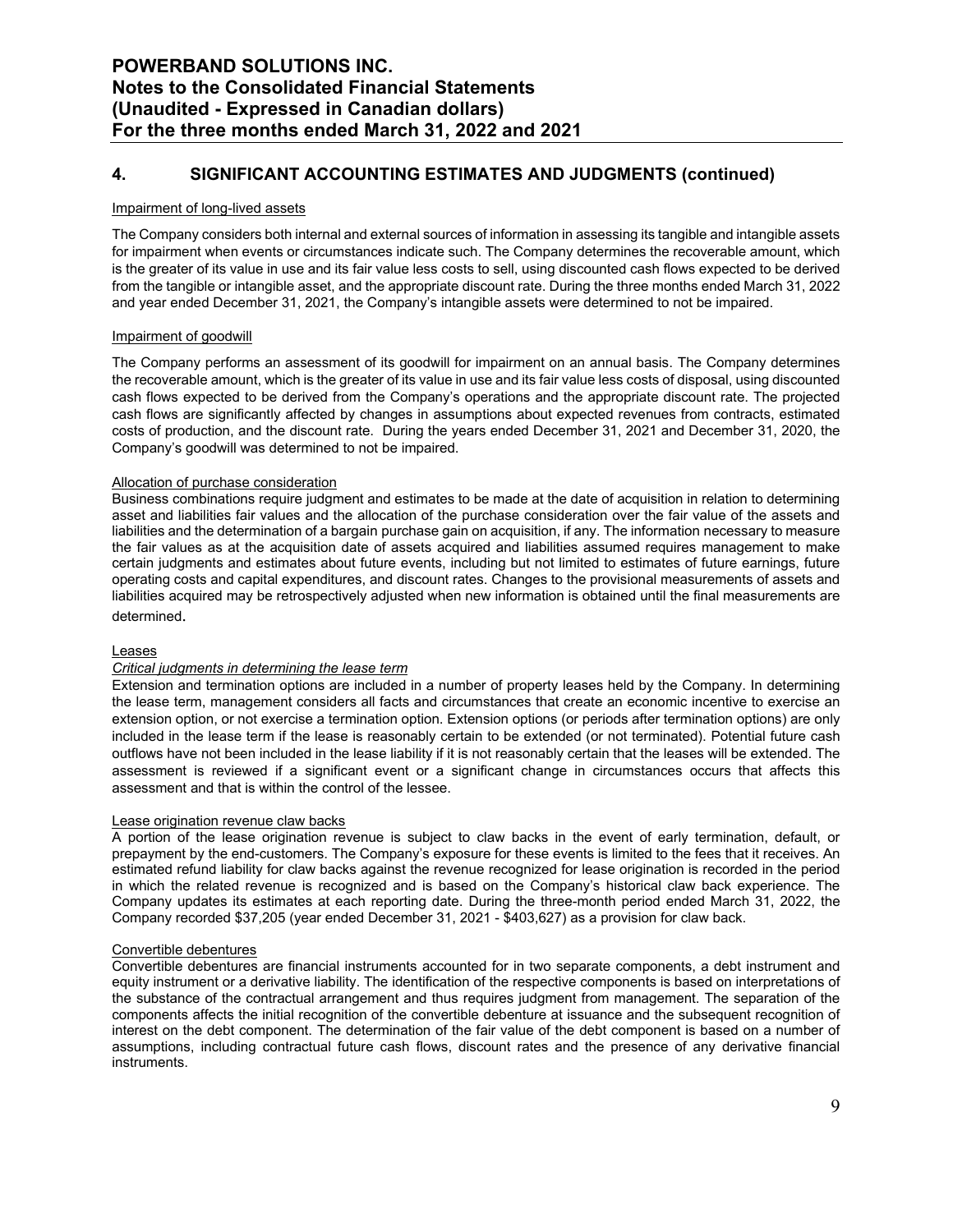## **4. SIGNIFICANT ACCOUNTING ESTIMATES AND JUDGMENTS (continued)**

#### Provision for expected credit losses

The Company performs impairment testing annually for accounts and loan receivable in accordance with IFRS 9. The ECL model requires considerable judgment, including consideration of how changes in economic factors affect ECLs, which are determined on a probability-weighted basis. IFRS 9 outlines a three-stage approach to recognizing ECLs which is intended to reflect the increase in credit risks of a financial instrument based on 1) 12-month expected credit losses or 2) lifetime expected credit losses. The Company measures provision for ECLs at an amount equal to lifetime ECLs.

The Company applies the simplified approach to determine ECLs on accounts receivable by using a provision matrix based on historical credit loss experiences. The historical results were used to calculate the run rates of default which were then applied over the expected life of the accounts receivable, adjusted for forward looking estimates.

#### Loans to Related Parties

The Company initially measures loans to related parties at fair value, net of transaction costs incurred. Loans are subsequently measured at amortized cost. Any difference between the fair value (net of transaction costs) and the redemption amount is recognized in profit or loss over the period of the borrowing costs using the effective interest method. Significant judgement is applied to determine the fair value using a market interest rate for an equivalent borrowing from an unrelated, third party.

#### Fair value of convertible note

The Company initially measures the fair value of purchased convertible note based on the greater of the payoff of two scenarios: 1. The principal plus interest of the convertible note will be repaid at maturity and the Company applies an industry standard loss given default on the investee's future commitments or 2. The principal plus interest will be repaid in the form of stock. Significant judgement is applied to determine the greater of the payoff scenarios.

#### Fair value of investments in private companies

Financial assets held within a different business model other than 'hold to collect' or 'hold to collect and sell' are categorized at fair value through profit or loss. The fair value at reporting date is determined in line with IFRS 13, Fair value measurement. Financial assets in this category are determined using a valuation technique where no active market exists. Significant judgement is applied due to the lack of external market information and uncertainties associated with future cash flow projections.

#### Interest in other entities

On December 31, 2020, and on June 30, 2021, the Company had 39.31% interest in IntellaCar Solutions LLC. The Company's interest increased to 60% as of December 31, 2021, as a result of internal restructuring. Management assessed the involvement of the Company in accordance with IFRS 10, *Consolidated Financial Statements* and has concluded that the Company continues to exercise control on July 1, 2021 on the date of internal restructuring. In December 2020, subsequent disposition of interest in the controlled entity reduced the Company's interest to 39.31%. In making its judgments, that the Company controls IntellaCar Solutions LLC, management considered the following:

- a) The Company's controlling shareholders also held a significant interest in this entity. The Company considers its controlling shareholders to be a "de facto agent" on the basis that the shareholder is a related party and is reliant on PowerBand for making strategic and operational decisions that impact the relevant activities of the entity and for providing operating capital. Consequently, the Company has combined the shareholdings of its controlling shareholder with its direct shareholdings in this entity when assessing control;
- b) The combined shareholding of the Company and its controlling shareholders is significant, and the shares held by other non-related shareholders is dispersed amongst a large number of shareholders meaning it is unlikely that other shareholders could outvote the Company; and
- c) The Company has common management with the entity and the minority owners of Intellacar Solutions LLC are also shareholders in the Company.
- d) The Company's interest reduced as a result of disposition of interest in the Controlling entity to arm's length third party who are existing shareholders in other entities within the combined group.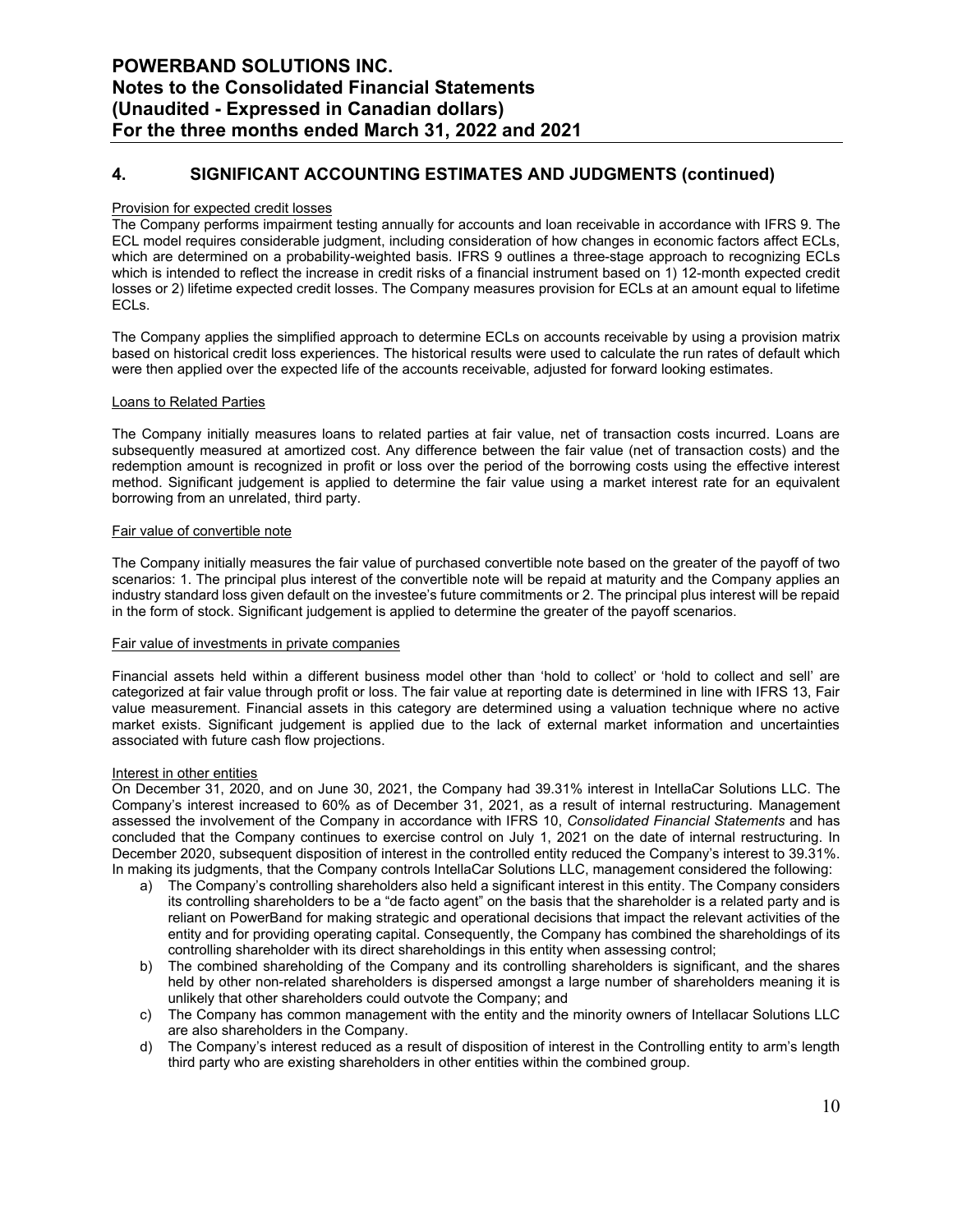## **5. BUSINESS COMBINATION AND ACQUISITIONS**

#### **Acquisitions in 2019 and 2021**

On July 17, 2019, the Company executed a Unit Purchase Agreement (the "Agreement") to acquire 60% of Drivrz Holdings, LLC (formerly MUSA Holdings, LLC), and its subsidiaries, including Drivrz Financial, LLC (formerly MUSA Auto Finance, LLC) ("DRIVRZ"). DRIVRZ is a new and used online vehicle leasing platform to operate in the United States.

Under the terms of the Agreement, the Company's aggregate consideration was USD\$300,000 in cash, and 4,300,000 shares of the Company's stock. At closing, the Company issued 2,500,000 common shares of Powerband Solutions Inc. The Company subsequently issued 900,000 common shares of Powerband Solutions Inc. to DRIVRZ on the first anniversary closing date of the transaction, and an additional 900,000 common shares of Powerband Solutions Inc. on the second anniversary of the closing date, for a total of 4,300,000 common shares.

The Company has determined that this transaction represented a business combination with Powerband Solutions Inc. as the acquirer.

The total consideration as of July 17, 2019, has been estimated to be \$753,274 CAD (\$577,090 USD). The Company began consolidating the operating results, cash flows and net assets of DRIVRZ from July 17, 2019 onwards.

| <b>Consideration</b>       | <b>Shares issued</b>     | <b>Consideration USD</b> | <b>Consideration CAD</b> |
|----------------------------|--------------------------|--------------------------|--------------------------|
| Cash                       | $\overline{\phantom{a}}$ | 300.000                  | 391,590                  |
| Issued on July 17, 2019    | 2,500,000                | 181.951                  | 237,500                  |
| Issued on July 17, 2020    | 900,000                  | 49.222                   | 64,249                   |
| Issued on July 17, 2021    | 900,000                  | 45.917                   | 59,935                   |
| <b>Total consideration</b> |                          | 577,090                  | 753,274                  |

The following table summarizes the consideration paid as part of the purchase price:

(i) Of the 2,500,000 common shares, 2,500,000 have a hold period expiry date of December 1, 2019 and are subject to a restriction as per the Agreement.

(ii) Common shares issued on July 17, 2020 and July 17, 2021 were valued using the Black-Scholes pricing model, as at the acquisition date, using the following assumptions:

| <b>Inputs</b>    | <b>July 17, 2020</b> | <b>July 17, 2021</b> |
|------------------|----------------------|----------------------|
| Share price      | 0.095                | 0.095                |
| Exercise price   | 0.095                | 0.095                |
| Volatility       | 126.81%              | 126.81%              |
| <b>Risk free</b> | 1.11%                | 1.11%                |
| Dividend yield   | 0%                   | 0%                   |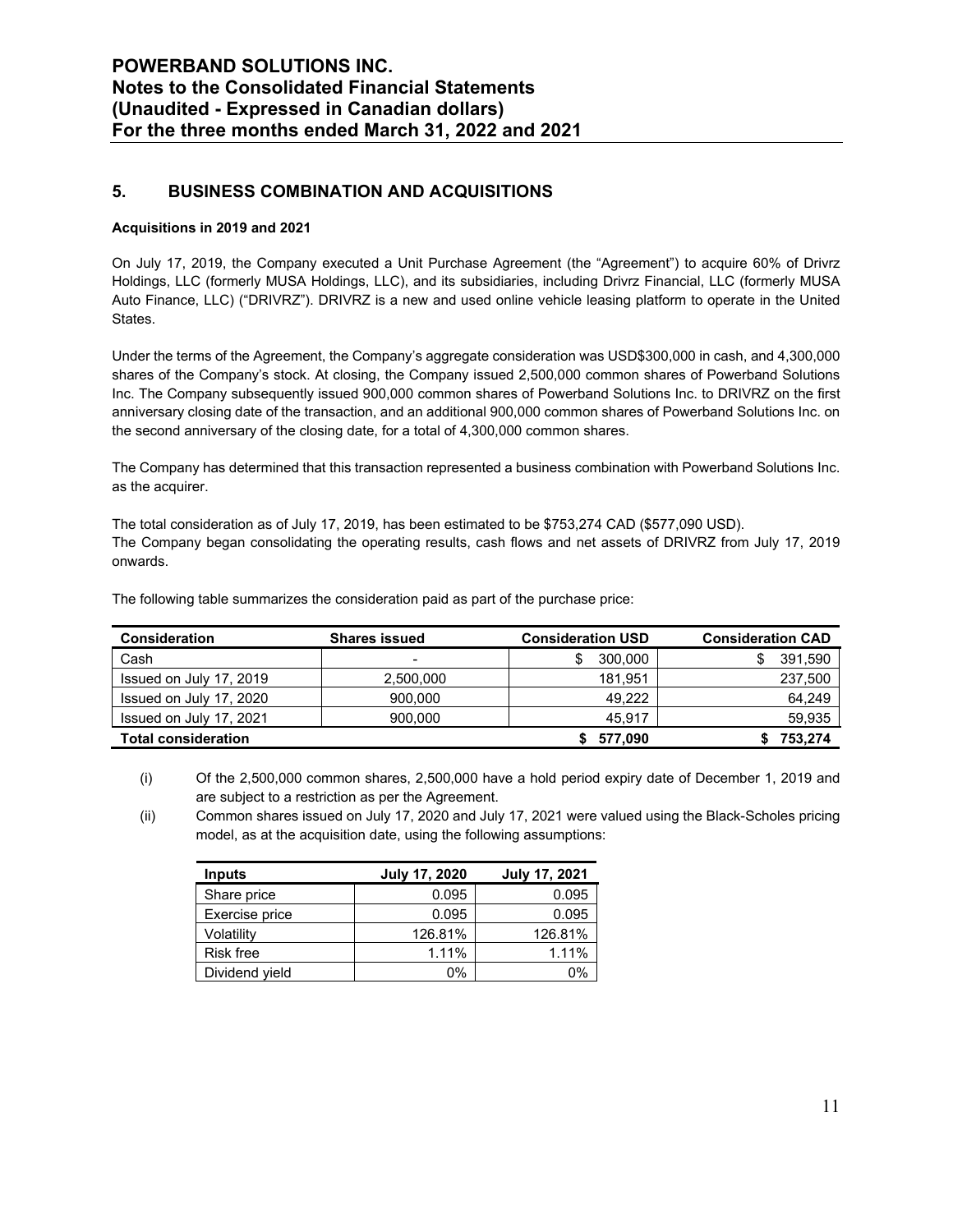## **5. BUSINESS COMBINATION AND ACQUISITIONS (continued)**

The following table summarizes the allocation of the purchase price of the identifiable assets and liabilities based on their estimated fair values as at the date of acquisition:

| <b>Description</b>                     | <b>Amount \$CAD</b> |
|----------------------------------------|---------------------|
| Total purchase consideration of DRIVRZ | 753,274<br>S        |
|                                        |                     |
| Net working capital assumed            | (449,125)           |
| Lease receivable                       | 289.450             |
| Property and equipment                 | 357,161             |
| Right of use asset                     | 4,696,888           |
| Deposits                               | 147.894             |
| Intangibles - Intellectual property    | 989,357             |
| Goodwill                               | 172.593             |
| Lease liability                        | (4,696,888)         |
| Deferred income tax liability          | (251,871)           |
| Non-controlling interest               | (502,185)           |
| Total net assets acquired              | 753,274             |

Goodwill is attributable to DRIVRZ that has experience in online vehicle leasing platform, operations, customer development and additions of deferred tax liability pertaining to increase in value of intangible asset from recording it at fair value.

Deferred income tax liability is computed at the fair value of the intangible asset acquired with the applicable tax rate of 25.5% of \$989,357.

On April 28, 2021, the Company executed the Agreement to acquire additional 40% of DRIVRZ for consideration of USD\$5,500,000 in cash. At closing USD\$1,000,000 (\$1,240,050 CAD) and on October 1, 2021, US\$1,000,000 (\$1,274,330 CAD) was paid and the balance which is non-interest bearing is payable in installments by October 1, 2023. As of March 31, 2022, and December 31, 2021 an amount of USD\$3,500,000 is payable. The investment is measured at fair value on initial recognition based on the fair value of the consideration given. The fair value of the debt of USD\$4,768,366 is determined using an effective interest rate of 13.80%, taking into account the rate that the Company would have obtained a similar debt. The present value of the loan at March 31, 2022 is \$3,973,577 (December 31, 2021 - \$3,904,973) and interest accretion of \$126,318 (year ended December 31, 2021 - \$390,781) was recorded for the three months ended March 31, 2022. The balance is reported as, current portion of \$2,205,516 (December 31, 2021 - \$2,167,438) and long-term portion of \$1,768,061 (December 31, 2021 - \$1,737,535). The fair value of consideration paid including any difference in the amount of non-controlling interest is recognized in the consolidated statement of shareholders equity, attributed to the parent, as acquisition of equity interest in subsidiary. Refer to Note 25 for payment subsequent to March 31, 2022.

#### **Acquisitions in 2020**

On October 28, 2020, the Company through its subsidiary DRIVRZ US LLC executed a Unit Purchase Agreement (the "Agreement") to acquire 60% of IntellaCar Solutions LLC ("INTELLACAR"). INTELLACAR has an online user-friendly platform that has an extensive video and brochure library of vehicles, enabling automotive dealers and consumers to review the model of the vehicle they are buying. The primary reason for the business combination was to add the consumer shopping cart and the showroom application that enhances the in-store buying process.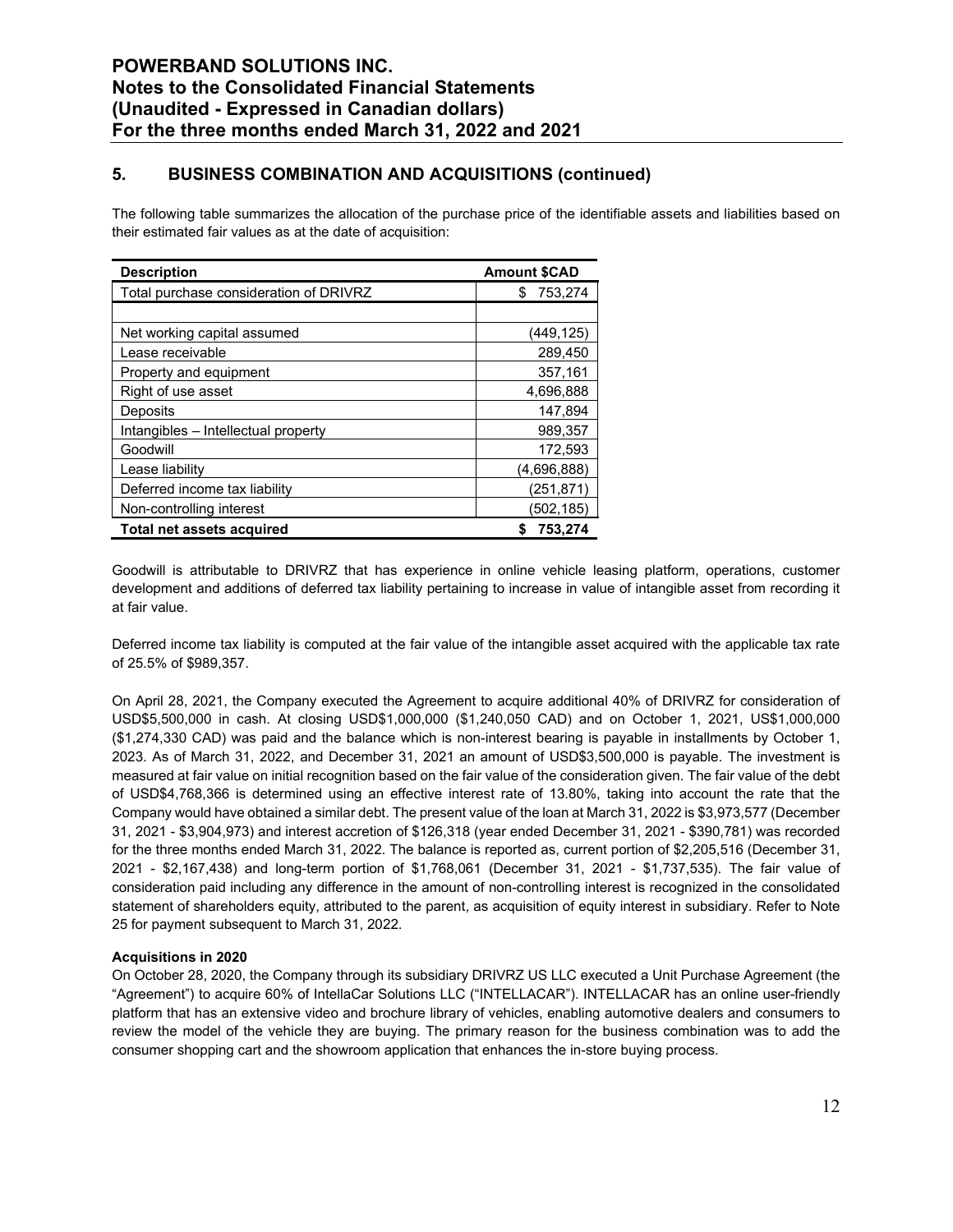## **5. BUSINESS COMBINATION AND ACQUISITIONS (continued)**

Under the terms of the Agreement, the Company's aggregate consideration was USD\$1,500,000 in cash, and 2,000,000 shares of the Company's stock. At closing, the Company paid cash of USD\$500,000 and issued 2,000,000 common shares of Powerband Solutions Inc. The Company issued a promissory note for USD\$1,000,000 for the balance of the cash consideration. The fair value of the promissory note was determined using an effective interest rate of 12.284%.

The following table summarizes the consideration paid as part of the purchase price:

| <b>Consideration</b>       | <b>Shares issued</b> | <b>Consideration USD</b> | <b>Consideration CAD</b> |
|----------------------------|----------------------|--------------------------|--------------------------|
| Cash                       | -                    | 500.000                  | 665,100                  |
| Issued on Oct 28, 2020     | 2.000.000            | 383.401                  | 510,000                  |
| Fair value of promissory   |                      | 968.849                  | 1,288,763                |
| notes                      |                      |                          |                          |
| <b>Total consideration</b> |                      | 1,852,250                | \$2,463,863              |

The common shares were valued based on the market price on October 28, 2020.

The following table summarizes the allocation of the purchase price of the identifiable assets and liabilities based on their estimated fair values as at the date of acquisition:

| <b>Description</b>                  | <b>Amount \$CAD</b> |
|-------------------------------------|---------------------|
| Total purchase consideration        | 2,463,863<br>S      |
|                                     |                     |
| Net working capital assumed         | (14, 478)           |
| Intangibles - Intellectual property | 361,814             |
| Intangibles - Tradename             | 850,397             |
| Intangibles - Customer base         | 25.274              |
| Intangibles - Other                 | 297.832             |
| Goodwill                            | 2,602,500           |
| Deferred income tax liability       | (322,417)           |
| Non-controlling interest            | (1,337,059)         |
| Total net assets acquired           | 2,463,863           |

Goodwill has been provided in the transaction based on estimates of future earnings of INTELLACAR, including synergies associated with the positioning of the combined company. The additions of deferred tax liability pertaining to increase in value of intangible asset from recording it at fair value is computed at the applicable tax rate of 21%.

In December 2020, after the acquisition on October 28, 2020, a disposition of interest in the controlled entity reduced the Company's interest to 39.1%. On July 1, 2021, an internal restructure was done whereby the Company's interest in INTELLACAR changed from 39.1% to 60% and the Company continues to exercise control over the entity at March 31, 2022 and December 31, 2021.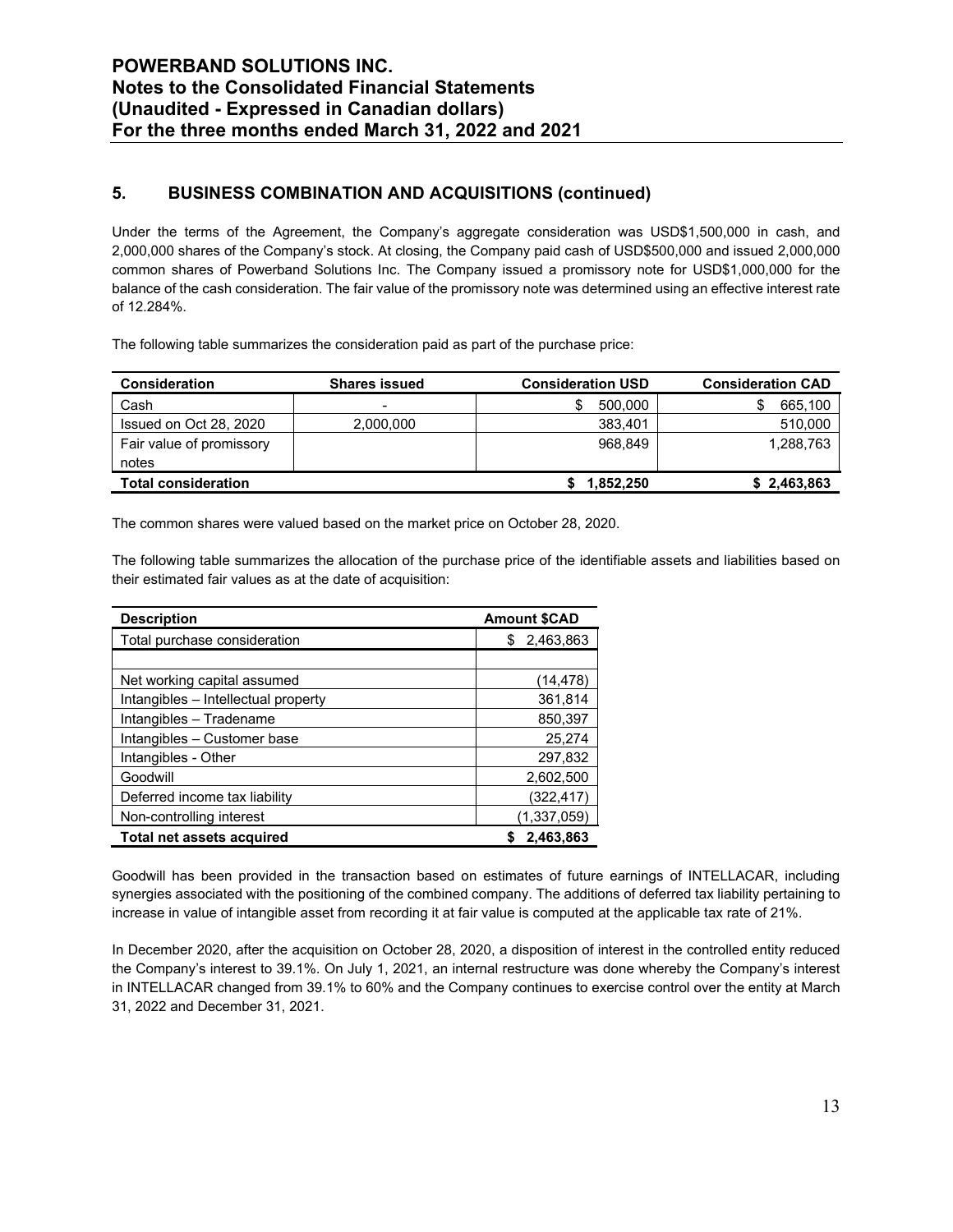## **POWERBAND SOLUTIONS INC. Notes to the Consolidated Financial Statements (Unaudited - Expressed in Canadian dollars) For the three months ended March 31, 2022 and 2021**

## **6. INTEREST IN JOINT VENTURE**

In November 2018 the Company executed a Definitive Agreement to establish a partnership named D2D Automotive Auction ("D2DAA") through the formation of a new United States based limited liability corporation, owned equally by the Company and Bryan Hunt. D2DAA will operate an automotive online remarketing auction network in the U.S. that will involve direct consumer to dealer, as well as dealer to dealer, auction transactions. D2DAA is registered and based in Arkansas, United States.

The Company owns 50% of the voting shares and 50% of the net assets of D2DAA. During the three-month ended March 31, 2022, and year ended December 31, 2021 D2DAA incurred losses of \$596,335 and \$2,276,648, respectively (December 31, 2020 - \$1,704,809). The Company recognized losses up to the amount of investment balance of \$nil (2020 - \$287,665) and had foreign exchange losses of \$nil (December 31, 2020 - \$19,442) resulting in an Interest in Joint Venture in Canadian dollar equivalent of \$nil at December 31, 2021 (December 31, 2020 - \$nil). Since the Company's share of losses in the joint venture exceeds the interest in that joint venture, the Company has discontinued recognizing any further share in the losses.

## **7. CASH**

Cash consists of funds held in Canadian and American financial institutions broken down as follows:

|                                        | March 31, | December 31, |
|----------------------------------------|-----------|--------------|
|                                        | 2022      | 2021         |
|                                        | S         |              |
| <b>I</b> Cash at Canadian bank on hand | 236,509   | 1,770,935    |
| ICash at American bank on hand**       | 2,685,696 | 3,312,868    |
| Cash held in Trust with lawyer         | 1,249,600 | 1,283,730    |
|                                        | 4.171.805 | 6,367,533    |

\*\*Includes restricted cash of \$562,806 (December 31, 2021 - \$336,350) based on terms of the agreement with financial institutions.

## **8. ACCOUNTS RECEIVABLE**

|                            | March 31,<br>2022 | December 31,<br>2021 |
|----------------------------|-------------------|----------------------|
|                            |                   |                      |
| Accounts receivable        | 3,104,273         | 2,798,759            |
| Less: Expected credit loss | (1,251,548)       | (1,251,548)          |
|                            | 1,852,725         | 1.547.211            |

The expected credit loss of \$874,563 relates to one customer and the expected credit loss of \$376,985 was determined using provision matrix.

## **9. INVENTORY**

Vehicle inventories are recorded at the lower of cost and net realizable value with cost determined on a specific item basis. In determining net realizable value for vehicles, the Company considers recent market data and trends such as loss histories along with the current age of the inventory.

During the three months ended March 31, 2022, \$134,462 (March 31, 2021 - \$128,149) of vehicles were included in Cost of Goods Sold.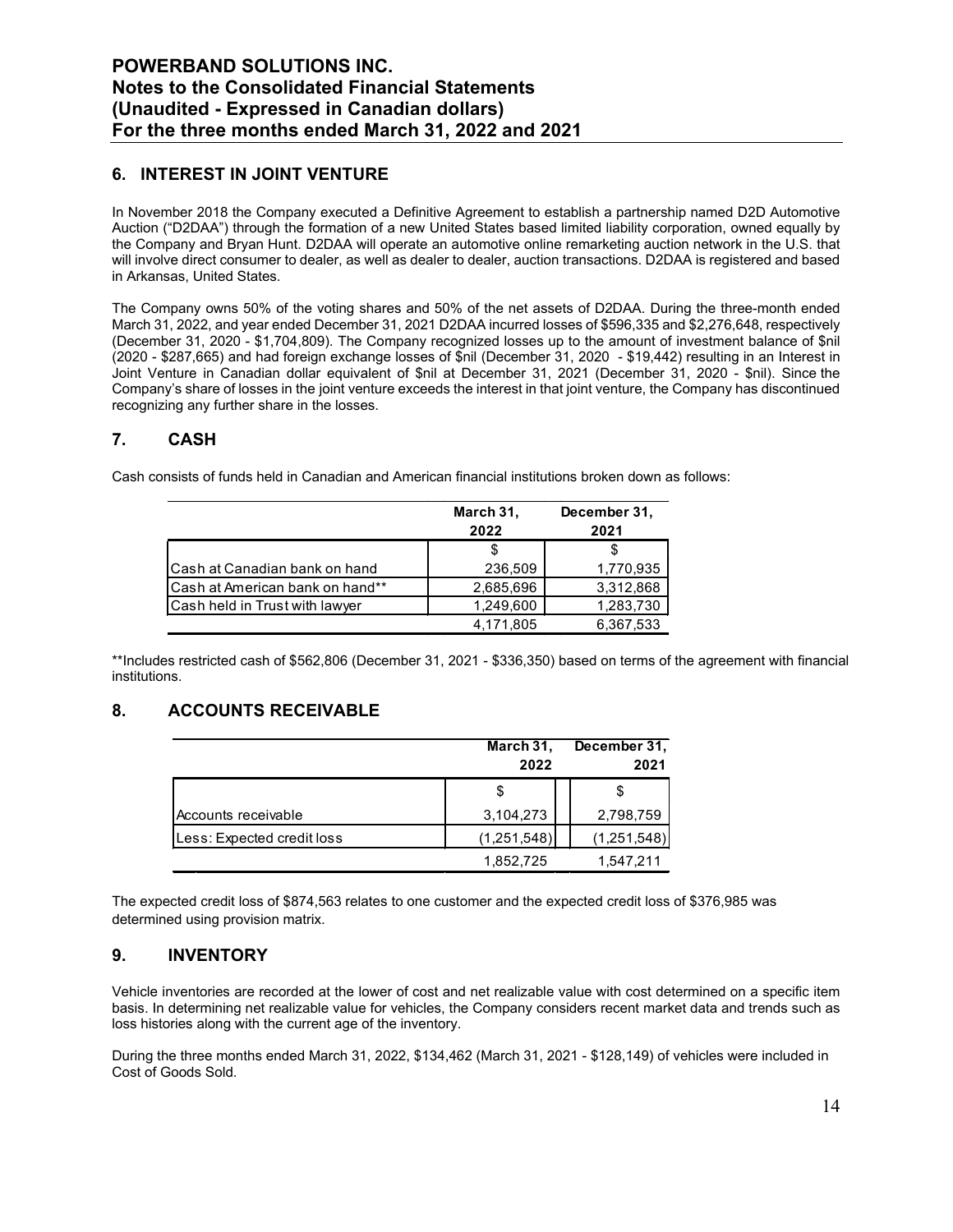## **POWERBAND SOLUTIONS INC. Notes to the Consolidated Financial Statements (Unaudited - Expressed in Canadian dollars) For the three months ended March 31, 2022 and 2021**

## **10. OTHER CURRENT ASSETS**

In July 2020, the Company's Canadian subsidiary, DRIVRZ Financial Inc., entered into a Share Purchase Agreement to acquire 100% of the outstanding shares of a southwestern Ontario-based automotive service center for \$450,000. A deposit of \$100,000 was being held in trust at December 31, 2020, pending the closing of the transaction. The automotive service center holds a license to operate a used vehicle operation in the Province of Ontario. The transaction was closed on July 16, 2021, and the license has been transferred to DRIVRZ Financial Inc. and the entire purchase price of \$450,000 has been reported as intangible assets and amortized on a straight-line basis over five years. The fair value of the gross assets acquired is concentrated in a single identifiable asset and has no input or substantive process, therefore Company has determined that this transaction represented an asset purchase.

The other current assets also include amounts advanced by the Company on November 29, 2021, December 14, 2021 and December 21, 2021 total amount of \$570,510 to a third party due and payable within 60 days, and can be amended by written consent of both parties, interest free under a general security agreement. An expected credit loss was recorded for the total amount of \$570,510 included in expected credit loss line-item in the consolidated statements of loss for the year ended December 31, 2021.

|                                     | March 31,<br>2022 | December 31,<br>2021 |
|-------------------------------------|-------------------|----------------------|
|                                     | \$                | \$                   |
| Employee retention credit (note 17) | 741,094           | 751,888              |
| Prepaid expenses                    | 76,269            | 236,111              |
| Deposits                            | 2,880             | 2,880                |
| <b>HST</b> receivable               | 219,108           | 150,877              |
| Other receivable                    |                   | 570,510              |
|                                     | 1,039,351         | 1,712,266            |
| Less: Expected credit loss          |                   | (570, 510)           |
|                                     | 1,039,351         | 1,141,756            |

## **11. INVESTMENT**

On July 18, 2018 the Company signed a Letter of Intent with Zoom Blockchain Solutions Inc. to establish a disruptive automotive-related blockchain and application technologies solution. The joint venture will develop a blockchain powered mobile application to buy and sell cars. As part of the transaction a deposit of \$nil (December 31, 2020 - US\$200,000 (\$254,640 CAD)) was made by the Company. On May 13, 2021, the deposit was exchanged for 10% secured convertible notes payable in Rego Payment Architectures Inc., a Delaware corporation with maturity date of October 31, 2022. The investment was recorded at fair value of US\$307,975 (\$384,845 CAD) (December 31, 2021 - US\$154,168 (\$195,454 CAD)) including the amount of interest accrued as of March 31, 2022. An unrealized loss of \$189,391 (December 31, 2021 - \$58,106) was recorded for the three months ended March 31, 2022.

On November 27, 2020, the Company entered into a share purchase agreement with CB Auto Group Inc. a Georgia, USA corporation to acquire 15% interest for a cash consideration of US\$5 million to be paid in installments over a period ending June 30, 2021 and the issuance of 750,000 share purchase warrants having an exercise price of \$0.30 for a period of 3 years. On July 16, 2021, a third amendment to the Share purchase agreement was executed, that reduced the aggregate amount that the Company will pay for the shares in CB Auto Group to US\$2,500,000 and will reduce the aggregate number of shares that CB Auto Group will issue to the Company to 810,811 shares which represent 7.5% of the total issued and outstanding shares of CB Auto Group as of the amendment effective date.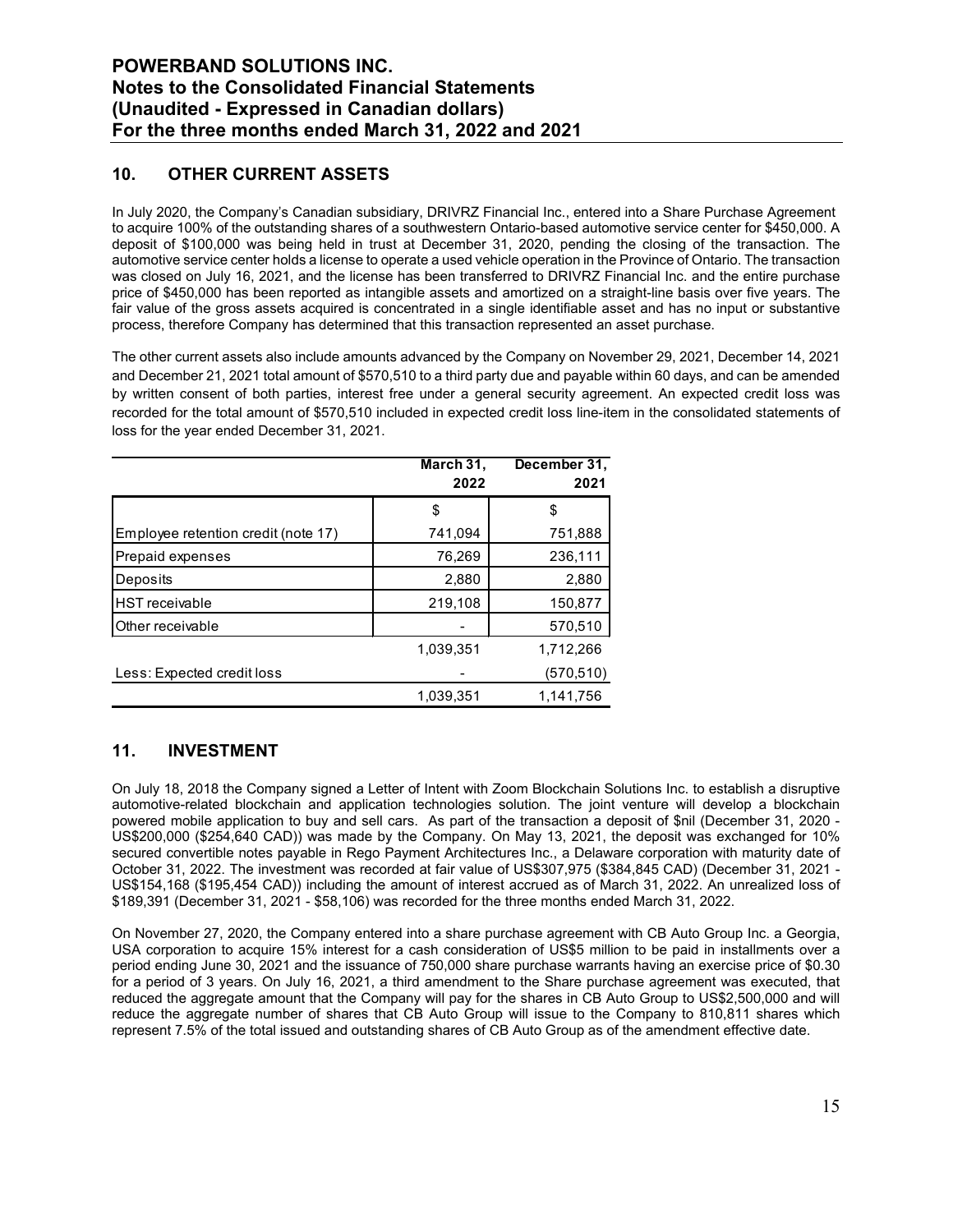## **11. INVESTMENT (continued)**

During the year ended December 31, 2021, the Company made payment of US\$2,000,000 (\$2,532,900 CAD) and as of December 31, 2021, total payments of US\$2,500,000 (\$3,169,500 CAD) (December 31, 2020 - US\$500,000 (\$636,600 CAD)) and has issued 750,000 share purchase warrants. Each warrant is exercisable at \$0.30 per warrant share to acquire one common share of the Company for a period of 36 months following the date of their issuance. The warrants were valued using black scholes calculator with risk free interest rate of 0.62%, volatility of 115%, was valued at \$449,275 and recorded as unrealized loss on fair value adjustment in the consolidated statements of loss for the year ended December 31, 2021. The total amount of the investment was \$3,618,775.

This is considered as a non-marketable equity investment and the Company does not exercise significant influence with respect to this investment. The primary reason for this investment is to get access to the Alumni and Union members to give them the option to purchase, sell or finance a vehicle using the DrivrzXchange platform. At December 31, 2021, the Company measured the fair value of the investment using the income approach by discounting cash flows from the investee to a present value at a rate that represents the time value of money and the relative risks of the investment.

At December 31, 2021, the Company has recorded the full amount of the investment of \$3,618,775 as unrealized loss on fair value adjustment in the consolidated statements of loss.

|                                 | <b>Furniture</b><br>fixtures and<br>equipment | Computer<br>equipment | Leasehold<br>improvements | <b>Software</b> | Total    |
|---------------------------------|-----------------------------------------------|-----------------------|---------------------------|-----------------|----------|
|                                 | \$                                            | \$                    | \$                        | \$              | \$       |
| Cost                            |                                               |                       |                           |                 |          |
| Balance at December 31, 2020    | 339,064                                       | 13,043                | 8,509                     | 241,848         | 602,464  |
| Additions                       |                                               | 69,389                |                           |                 | 69,389   |
| Currency translation adjustment | (3,346)                                       | 309                   | (139)                     | (219)           | (3,395)  |
| Balance at December 31, 2021    | 335,718                                       | 82,740                | 8,370                     | 241,629         | 668,458  |
| Additions                       |                                               | 5,592                 |                           |                 | 5,592    |
| Currency translation adjustment | (1,650)                                       | (323)                 | (77)                      | (1,461)         | (3, 511) |
| Balance at March 31, 2022       | 334,068                                       | 88,009                | 8,293                     | 240,168         | 670,539  |
| Accumulated depreciation        |                                               |                       |                           |                 |          |
| Balance at December 31, 2020    | 124,226                                       | 8.071                 | 1,681                     | 42,393          | 176,371  |
| Depreciation                    | 78,505                                        | 10,193                | 1,060                     | 79,152          | 168,910  |
| Balance at December 31, 2021    | 202,731                                       | 18,264                | 2,741                     | 121,545         | 345,281  |
| Depreciation                    | 19,826                                        | 6,347                 | 267                       | 19,988          | 46,428   |
| Balance at March 31, 2022       | 222,557                                       | 24,611                | 3,008                     | 141,533         | 391,709  |
| Net book value                  |                                               |                       |                           |                 |          |
| Balance at December 31, 2021    | 132,987                                       | 64,476                | 5,629                     | 120,085         | 323,177  |
| Balance at March 31, 2022       | 111,511                                       | 63,398                | 5,285                     | 98,636          | 278,830  |

## **12. PROPERTY AND EQUIPMENT**

## **13. INTANGIBLE ASSETS AND GOODWILL**

During the year ended December 31, 2016, the Company acquired a web platform for cash of \$1,391,532. During the year ended December 31, 2020, an additional \$174,857 of internal and external development costs related to the asset were capitalized. The web platform is used by the Company to develop its future software applications and to sell various services. Under the current amortization policy, the web platform and associated development additions are amortized on a straight-line basis over five years.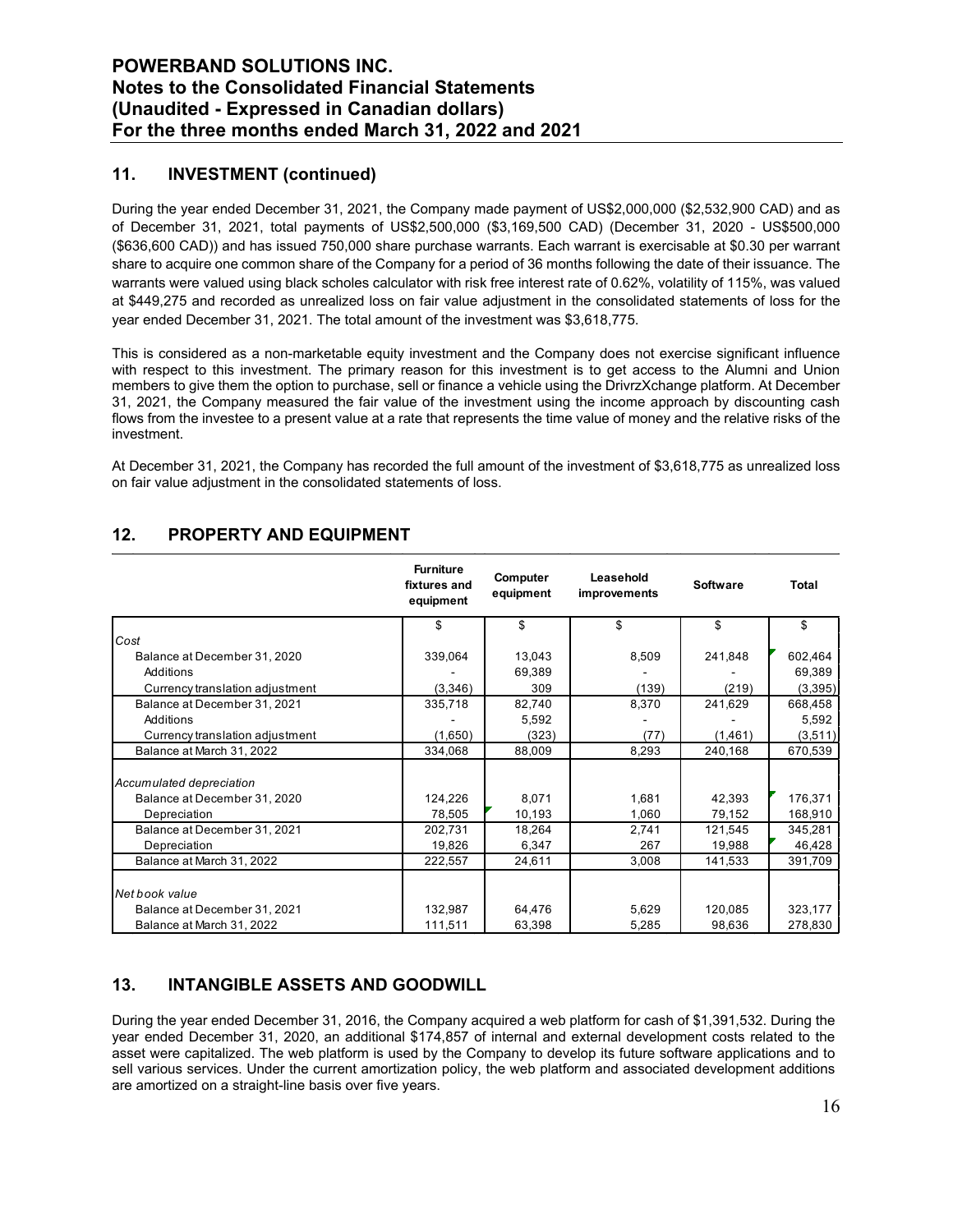## **13. INTANGIBLE ASSETS AND GOODWILL (continued)**

On October 28, 2020, the Company through its subsidiary DRIVRZ US LLC acquired 60% of IntellaCar Solutions LLC and the intangible assets identified from the transaction has been capitalized. See Note 5.

On December 21, 2020, the Company acquired a Software containing a codebase for a customer retailing interface that can be accessed from an automobile dealership's website that allows for the storage of dealer inventory and various development tooling for USD\$200,000 (\$254,640 CAD). This is amortized on a straight-line basis over five years from the date the Software is in use.

#### Development cost

As at March 31, 2022, the Company has the following product technologies that are in the development stage:

- a) The Company's subsidiary is developing a digital shopping application, DrivrzLane, that can be embedded on a dealer website or on an inventory listing site that lets customers select the right vehicle. The Company has capitalized total cost of \$1,157,362 (December 31, 2021 - \$773,653) on this project as of March 31, 2022. b) The Company and its joint venture partner D2DAA are developing a consumer-focused platform
- DrivrzXchange that is an inclusive multi-sided marketplace that allows buyers and sellers of all types to list and/or find vehicles. The Company has capitalized total cost of \$1,094,934 (December 31, 2021 - \$808,523) on this project as of March 31, 2022.
- c) The Company's subsidiary is developing a modern alternative platform for lenders to both loan and lease vehicles and that will support multiple lenders with a single codebase. The Company has capitalized total cost of \$1,353,389 (December 31, 2021 - \$707,753) on this project as of March 31, 2022.

|                                                | Web<br>platform | Customer<br>base | <b>Intellectual</b><br>property | <b>Trademarks</b> | License | Other    | Development<br>cost | Total     |
|------------------------------------------------|-----------------|------------------|---------------------------------|-------------------|---------|----------|---------------------|-----------|
|                                                | \$              | \$               | \$.                             | \$                | \$      | \$       | \$                  | \$        |
| Cost                                           |                 |                  |                                 |                   |         |          |                     |           |
| Balance at December 31, 2020                   | 2,156,594       | 85,274           | 1,565,976                       | 813,957           |         | 285,069  |                     | 4,906,870 |
| Additions                                      |                 |                  |                                 |                   | 450,000 |          | 2,289,929           | 2,739,929 |
| Disposals                                      |                 |                  |                                 |                   |         |          |                     |           |
| Currency translation adjustment                |                 | (1, 186)         | (4.653)                         | (3, 452)          |         | (1.209)  |                     | (10,500)  |
| Balance at December 31, 2021                   | 2,156,594       | 84,088           | 1,561,323                       | 810,505           | 450,000 | 283,860  | 2,289,929           | 7,636,299 |
| Additions                                      |                 |                  |                                 |                   |         |          | 1,348,989           | 1,348,989 |
| <b>Disposals</b>                               |                 |                  |                                 |                   |         |          |                     |           |
| Currency translation adjustment                |                 | (346)            | (24, 375)                       | (11, 636)         |         | (4,075)  | (33.233)            | (73, 665) |
| Balance at March 31, 2022                      | 2,156,594       | 83,742           | 1,536,948                       | 798,869           | 450,000 | 279,785  | 3,605,685           | 8,911,623 |
| Accumulated amortization                       |                 |                  |                                 |                   |         |          |                     |           |
| Balance at December 31, 2020                   | 1.689.037       | 28.806           | 299.612                         | 27,132            |         | 9,502    |                     | 2,054,089 |
| Amortization                                   | 199,139         | 16,763           | 308,349                         | 160,273           | 45,000  | 56,132   |                     | 785,656   |
| Currency translation adjustment                |                 | 51               | 3,679                           | 1,713             |         | 600      |                     | 6,043     |
| Balance at December 31, 2021                   | 1,888,176       | 45.620           | 611.640                         | 189,118           | 45.000  | 66,234   |                     | 2,845,788 |
| Amortization                                   | 38.189          | 4,203            | 77,868                          | 40,474            | 22,500  | 14,175   |                     | 197,409   |
| Currency translation adjustment                |                 | (97)             | (9.799)                         | (3,246)           |         | (1, 137) |                     | (14, 279) |
| Balance at March 31, 2022                      | 1,926,365       | 49,726           | 679,709                         | 226,346           | 67,500  | 79,272   | ä.                  | 3,028,918 |
| Net book value<br>Balance at December 31, 2021 | 268.418         | 38.468           | 949.683                         | 621,387           | 405.000 | 217.626  | 2.289.929           | 4,790,511 |
| Balance at March 31, 2022                      | 230.229         | 34,016           | 857,239                         | 572.523           | 382.500 | 200.513  | 3.605.685           | 5,882,705 |

The following table summarizes the movements in Intangible Assets: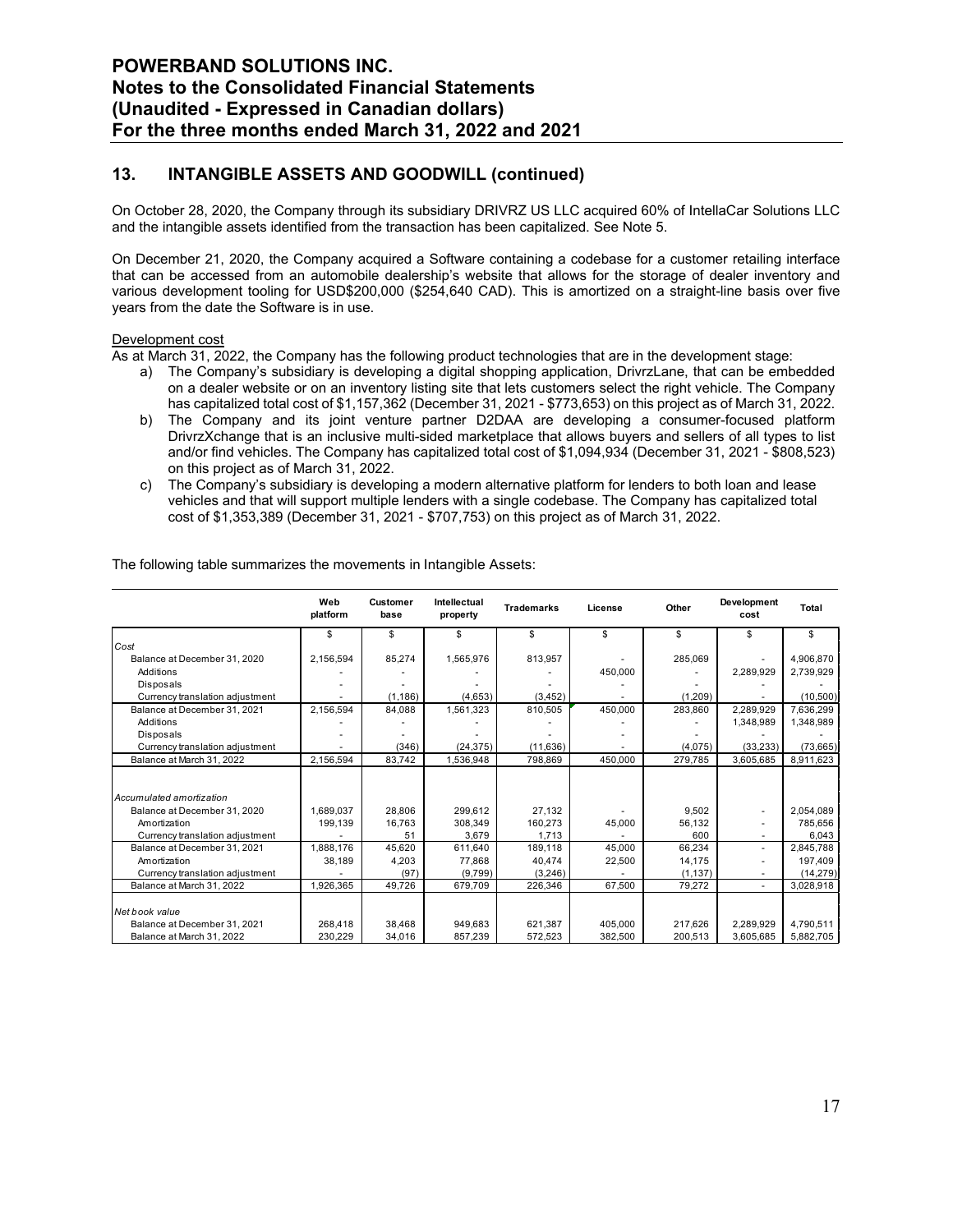## **13. INTANGIBLE ASSETS AND GOODWILL (continued)**

#### Goodwill

Goodwill of \$172,593 (US\$133,183) arose in 2019, when the Company acquired DRIVRZ and \$2,490,980 (US\$1,956,472) in 2020 from acquisition of IntellaCar Solutions. (see note 5) For impairment testing purposes, the goodwill is allocated to the respective cash-generating unit ("CGU"). The Company assessed goodwill for impairment based on its value in use. To determine value in use, the Company used the 2022 budget and 2023 to 2026 forecasts for each of the CGU's, using an estimated long-term revenue and variable cost growth rate of 10% to 50% and taking into account the working capital and capital investments to maintain the condition of the assets of each CGU. The resulting forecasted cash flows were discounted using pretax rates of 15% to 25% which reflects the time value of money and risk associated with the business. Based on this assessment, the goodwill attributed to each CGU was not impaired at December 31, 2021.

|                                 | <b>DRIVRZ</b> | <b>INTELLACAR</b> | TOTAL     |
|---------------------------------|---------------|-------------------|-----------|
|                                 | \$            | S                 | S         |
| Balance at December 31, 2020    | 169,569       | 2,490,980         | 2,660,549 |
| Currency translation adjustment | (720)         | (10, 565)         | (11, 285) |
| Balance at December 31, 2021    | 168,849       | 2,480,415         | 2,649,264 |
| Currency translation adjustment | (2, 424)      | (35,608)          | (38, 032) |
| Balance at March 31, 2022       | 166,425       | 2,444,807         | 2,611,232 |

## **14. RIGHT OF USE ASSETS**

|                                 | Canada     | <b>USA</b>  | <b>Total</b> |
|---------------------------------|------------|-------------|--------------|
| Cost                            | \$         | \$          |              |
| Balance as at December 31, 2020 | 355,380    | 4,581,382   | 4,936,762    |
| Additions                       | 108,340    |             | 108,340      |
| Currency translation adjustment |            | (19, 431)   | (19, 431)    |
| Balance as at December 31, 2021 | 463,720    | 4,561,951   | 5,025,671    |
| Additions                       |            |             |              |
| Currency translation adjustment |            | (65, 489)   | (65, 489)    |
| Balance as at March 31, 2022    | 463,720    | 4,496,462   | 4,960,182    |
|                                 |            |             |              |
| Accumulated depreciation        |            |             |              |
| Balance as at December 31, 2020 | (157, 948) | (866, 192)  | (1,024,140)  |
| Depreciation                    | (92, 825)  | (585, 233)  | (678,058)    |
| Currency translation adjustment |            | (3,004)     | (3,004)      |
| Balance as at December 31, 2021 | (250, 773) | (1,454,429) | (1,705,202)  |
| Depreciation                    | (29, 736)  | (147, 791)  | (177, 527)   |
| Currency translation adjustment |            | 22,817      | 22,817       |
| Balance as at March 31, 2022    | (280,509)  | (1,579,403) | (1,859,912)  |
|                                 |            |             |              |
| Net carrying amount             |            |             |              |
| At December 31, 2021            | 212,947    | 3,107,522   | 3,320,469    |
| At March 31, 2022               | 183,211    | 2,917,059   | 3,100,270    |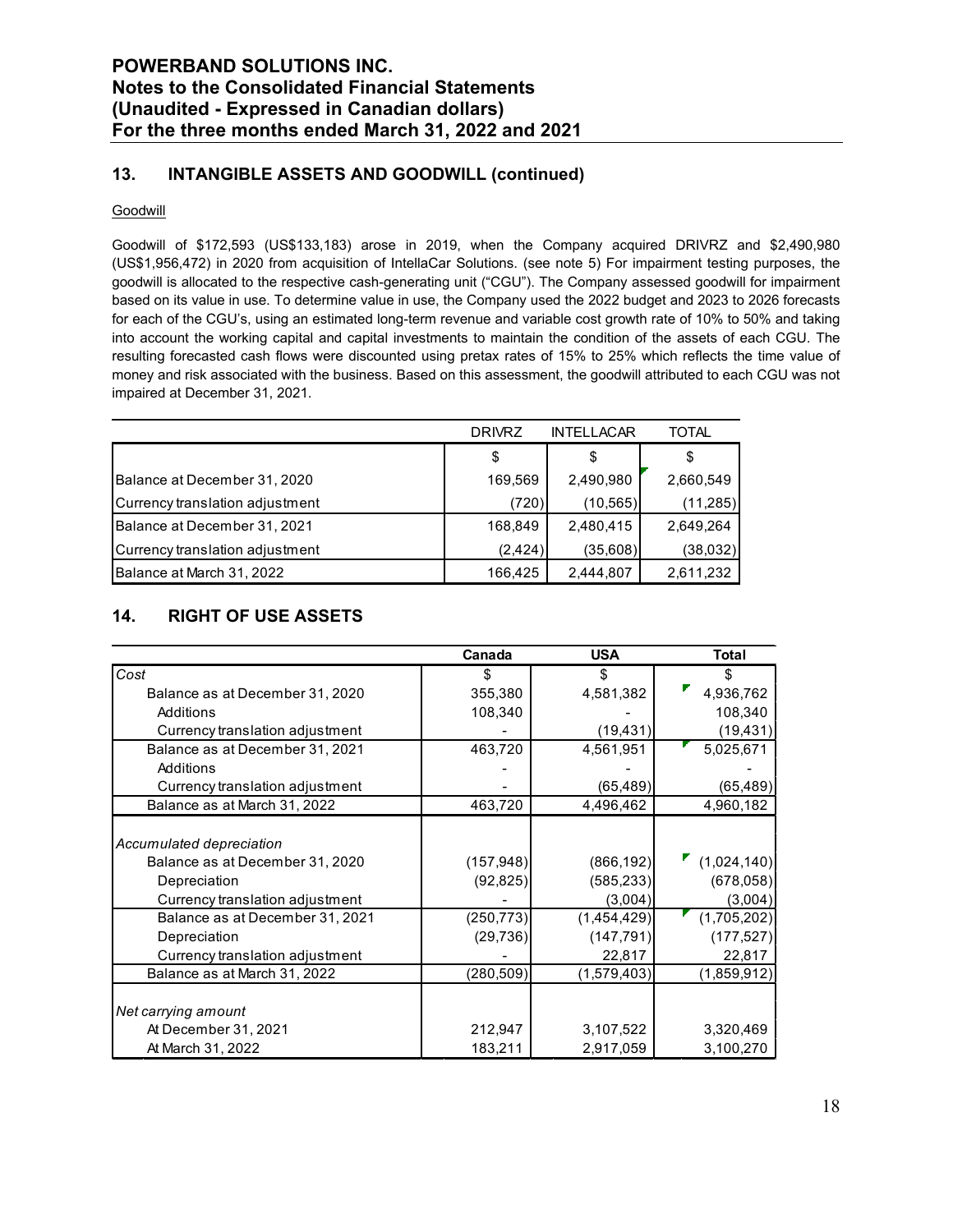## **14. RIGHT OF USE ASSETS (Continued)**

The Company leases property for its office in Canada and USA, which has been capitalized as a right-of-use asset under IFRS 16. See Note 16 for associated lease liability. In 2021 a leased vehicle and office space was capitalized as a right-of-use asset.

## **15. ACCOUNTS PAYABLES AND ACCRUED LIABILITIES**

|                       | March 31, | December 31, |
|-----------------------|-----------|--------------|
|                       | 2022      | 2021         |
|                       |           |              |
| Trade payables        | 3,171,675 | 2,419,651    |
| l Accrued Iiabilities | 2,641,024 | 2,685,134    |
|                       | 5,812,699 | 5,104,785    |

## **16. LEASES**

The Company leases its office space in Canada, and the office space in USA. On adoption of IFRS 16, the Company recognized lease liabilities. The term of the Canadian leases is for 5 years with an option to renew, and the USA lease has a term of 9 years with an option to renew.

Leases are recognized as a right-to-use asset with a corresponding liability at the date at which the leased asset is available for use. Each lease payment is allocated between the liability and the finance cost. The finance cost is charged to the consolidated statements of loss over the lease period to produce a constant periodic rate of interest on the remaining balance of the liability for each period. The right-of-use asset is depreciated over the shorter of the asset's useful life and the lease term on a straight-line basis.

Lease payments are discounted using the interest rate implicit in the lease. If that rate cannot be determined, the Company's incremental borrowing rate is used, being the rate that the Company would have to pay to borrow the funds necessary to obtain an asset of similar value in a similar economic environment with similar terms and conditions.

The liability pertaining to the lease of the facilities was measured at the present value of the remaining lease payments, discounted using the Company's incremental borrowing rate of 15% for Canadian leases 5.75% for USA leases and. the associated right-of-use asset was measured at the value of the lease liability plus the estimated cost of restoring the facility.

In 2021 the Company leased a vehicle for a term of 2 years and office space in Canada for 3 years and the liability is discounted using an incremental borrowing rate of 5% and 15% respectively, the associated right-of-use asset was measured at the value of lease liability.

The maturity analysis of contractual undiscounted cash flows, excluding likely lease term extensions, of the lease liabilities are disclosed in note 21 in the table under liquidity risk.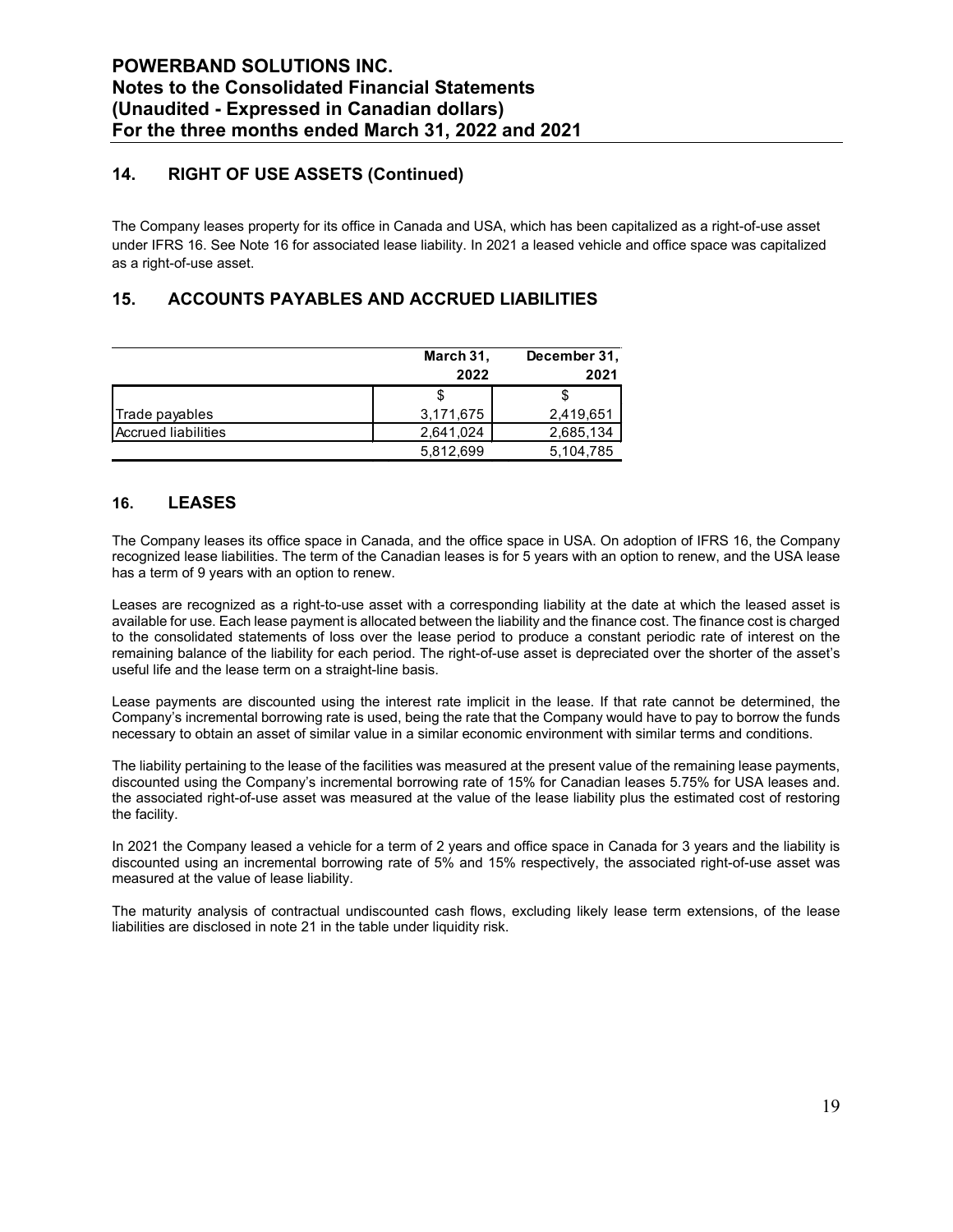## **POWERBAND SOLUTIONS INC. Notes to the Consolidated Financial Statements (Unaudited - Expressed in Canadian dollars) For the three months ended March 31, 2022 and 2021**

## **16. LEASES (continued)**

Company's lease liability for the facilities is as follows:

|                                 | Canada     | <b>USA</b> | <b>Total</b> |
|---------------------------------|------------|------------|--------------|
|                                 | \$         | \$         | \$           |
| Balance as at December 31, 2020 | 224,461    | 4,055,480  | 4,279,941    |
| Additions                       | 108,338    |            | 108,338      |
| Repayment of lease liability    | (121, 627) | (722, 225) | (843, 852)   |
| Accretion expense               | 28,864     | 213,899    | 242,763      |
| Currency translation adjustment |            | (23,004)   | (23,004)     |
| Balance as at December 31, 2021 | 240,036    | 3,524,150  | 3,764,186    |
| Additions                       |            |            |              |
| Repayment of lease liability    | (38, 415)  | (185, 408) | (223, 823)   |
| Accretion expense               | 7,580      | 48,789     | 56,369       |
| Currency translation adjustment |            | (48, 801)  | (48, 801)    |
| Balance as at March 31, 2022    | 209,201    | 3,338,729  | 3,547,930    |
|                                 |            |            |              |
| <b>Current portion</b>          |            |            |              |
| Balance as at December 31, 2021 | 129,267    | 560,176    | 689,443      |
| Balance as at March 31, 2022    | 133,534    | 563,778    | 697,312      |
|                                 |            |            |              |
| Long-term portion               |            |            |              |
| Balance as at December 31, 2021 | 110,769    | 2,963,974  | 3,590,498    |
| Balance as at March 31, 2022    | 75,667     | 2,774,951  | 2,850,618    |

## **17. GOVERNMENT STIMULUS SUBSIDIES**

The Company has participated in available stimulus subsidies offered by the Federal Governments of Canada and the United States to help offset the negative impact of the COVID-19 pandemic.

#### Canada Emergency Wage Subsidy ("CEWS")

The CEWS provides qualifying companies with a monthly financial support grant based on payroll, subject to certain caps. Eligibility is triggered by and scaled according to the reduction in year-over-year Canadian revenue on a monthby-month basis. The Company recognized government stimulus subsidy income as reductions of \$35,600 (2020 - \$352,985) to Salaries and wages expenses for the year ended December 31, 2021, and \$nil amount recognized for the three months ended March 31, 2022.

#### Canada Emergency Rent Subsidy ("CERS")

The CERS provides qualifying companies with a monthly financial support grant based on eligible expenses, subject to certain caps. Eligibility is triggered by and scaled according to the reduction in year-over-year Canadian revenue on a month-by-month basis. The Company recognized government stimulus subsidy income as reductions of \$5,246 (2020 - \$15,952) to Rent expenses for the year ended December 31, 2021, and \$nil amount recognized for the three months ended March 31, 2022.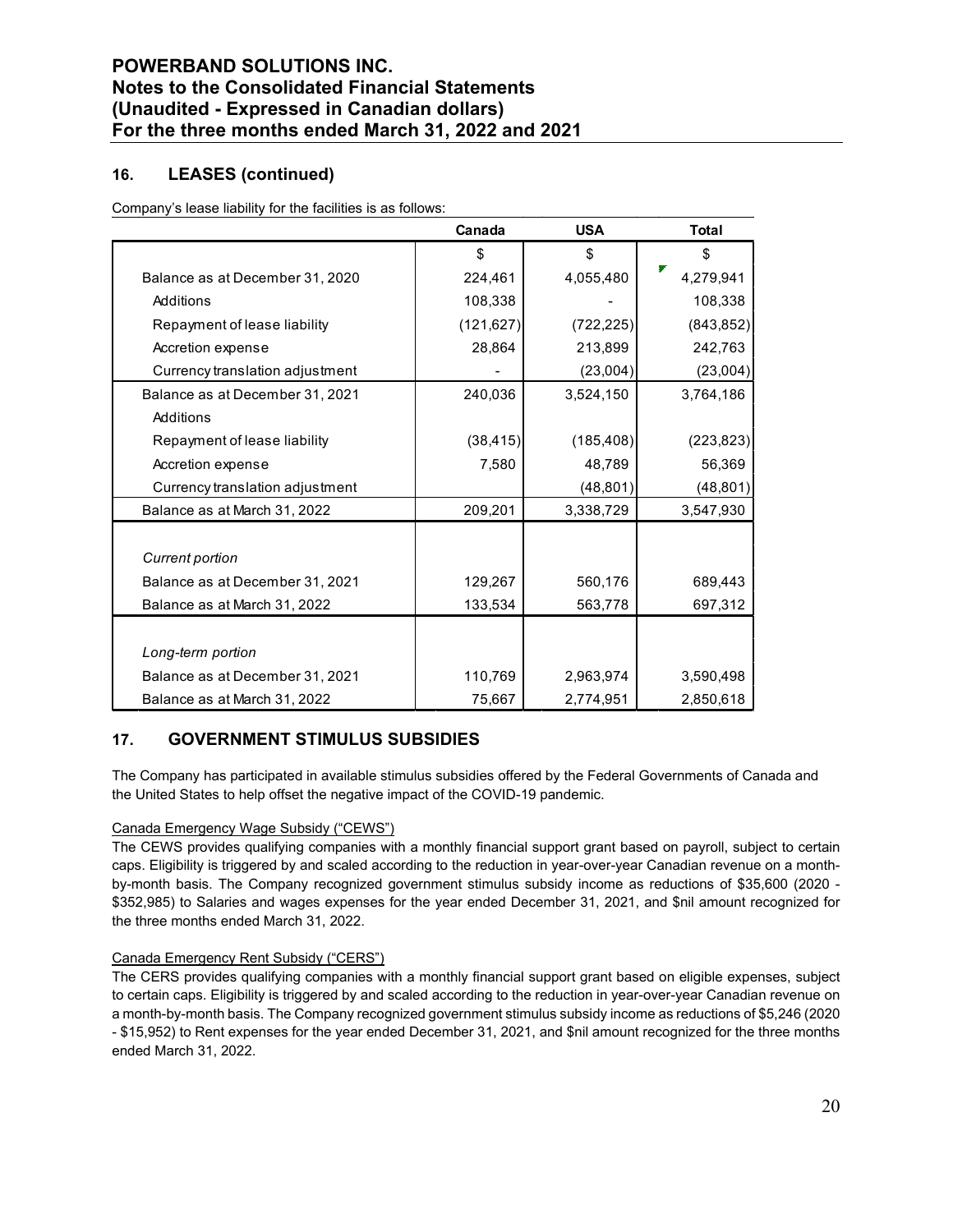## **17. GOVERNMENT STIMULUS SUBSIDIES (continued)**

#### Canada Emergency Business Account ("CEBA")

The Company received on April 22, 2020, an amount of \$40,000 towards CEBA which is an interest-free loan to cover operating costs. The Company received an additional amount of \$20,000 on June 28, 2021, and the total loan balance on March 31, 2022, is \$60,000. Repaying the balance of the loan on or before December 31, 2022, will result in a loan forgiveness of \$20,000.

#### United States Paycheck Protection Program ("PPP")

On April 17, 2020, the Company's subsidiary Drivrz Holdings, LLC received a loan totaling US\$458,400 (\$583,635 CAD) under the U.S. Small Business Administration Paycheck Protection Program. Proceeds from this program have been used to assist U.S. small businesses during the COVID-19 pandemic to keep employees on the payroll and to contribute to utilities, rent and mortgage costs. The loan has a maturity of two years and an interest rate of 1% per annum, payable monthly, but only if the application for loan forgiveness is denied by the government. The loan will be fully forgiven if the funds are used for payroll and utilities costs if at least 60% of the forgiven amount is used for payroll and full-time equivalent employees remain on payroll during the eight week period following the receipt of the funds. Loan payments will also be deferred for six months. No collateral or personal guarantees are required. The Company has submitted the application for forgiveness and has received confirmation on June 13, 2021 that it has complied with the relevant provisions of the program and the full amount of US\$458,400 (\$583,635 CAD) has been forgiven. This amount was reported as a reduction of Salaries and wages in the consolidated statements of Loss for the year ended December 31, 2021.

#### Employee Retention Credit ("ERC")

The Employee Retention Credit was established by the CARES Act. It was intended to help businesses retain their workforces and avoid layoffs during the coronavirus pandemic. It provides a per employee credit to eligible businesses based on a percentage of qualified wages and health insurance benefits paid to employees. It works as a refundable payroll tax credit claimed quarterly, and it can provide reductions to payroll taxes or cash refunds.

The CARES Act provides an employee retention credit ("CARES Employee Retention credit"), which is a refundable tax credit against certain employment taxes of up to \$5,000 per employee for eligible employers. The tax credit is equal to 50% of qualified wages paid to employees during a quarter, capped at \$10,000 of qualified wages per employee through December 31, 2020. Additional relief provisions were passed by the United States government, which extend and slightly expand the qualified wage caps on these credits through December 31, 2021. Based on these additional provisions, the tax credit is now equal to 70% of qualified wages paid to employees during a quarter, and the limit on qualified wages per employee has been increased to \$10,000 of qualified wages per quarter. The Company qualifies for the tax credit under the CARES Act and expects to continue to receive additional tax credits under the additional relief provisions for qualified wages through December 31, 2021. The American Rescue Plan Act, provided that the ERC would go through December 31, 2021; however, the ERC was terminated a quarter early by the enactment of the Infrastructure Investment and Jobs Act, at the end of the third calendar quarter of 2021

During the year ended December 31, 2021, the Company claimed ERCs of US\$593,065 (\$741,094 CAD), and was reported as a reduction of Salaries and wages in the consolidated statement of Loss. The amount is expected to be settled shortly and are disclosed within Other current assets is the Statement of Financial Position. Refer to Note 10.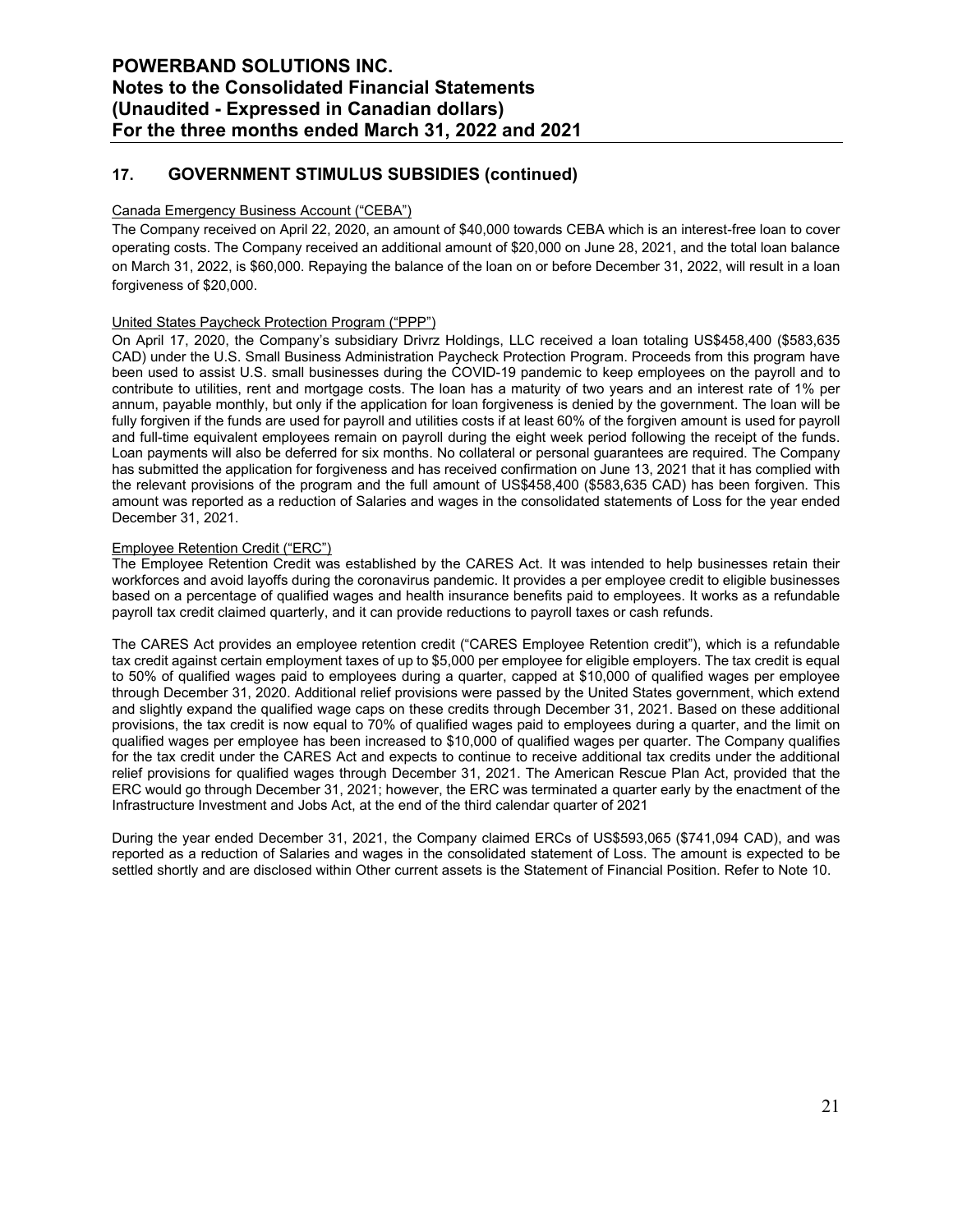#### **18. SHARE CAPITAL AND RESERVES**

#### **(a) Authorized:**

- The Company is authorized to issue:
- an unlimited number of Common Shares with no stated par value

In April 2018, the Company consolidated the Company's issued share capital on a ratio of four (4) old common shares for each one (1) new post-consolidated common share (the "Share Consolidation"). All current and comparative references to the number of common shares, weighted average number of common shares, loss per share, stock options and warrants have been restated to give effect to this share consolidation, unless otherwise noted.

#### **(b) Shares issued on Private Placements:**

On February 10, 2021, the Company closed on \$5,300,000 of a Private Placement financing, representing 18,275,862 units at a price of \$0.29 per unit. Each unit consists of one common share in the capital of the Company and one common share purchase warrant, and each warrant shall entitle the holder thereof to acquire one common share at an exercise of \$0.49 per warrant share for a period of two years following the date of issuance. The share issuance costs amounted to \$92,294. The compensation warrants of 318,258 were valued using black-scholes calculator with risk free interest rate of 0.19%, volatility of 115%, expected life of 2 years, for a value of \$43,622.

On July 8, 2021 the Company closed a private placement offering for aggregate gross proceeds of \$12,775,901. A total of 18,788,090 common shares of the Company were issued at a price of \$0.68 per Offered Share, including the partial exercise of the Agents' option for 1,140,990 Offered Shares. The Offering was carried out by Desjardins Capital Markets and Scotiabank acting as co-bookrunners and co-lead agents (collectively the "**Agents**").

In connection with the Offering, the Agents received a cash commission equal to 6.0% of the gross proceeds raised, other than gross proceeds from sales of Offered Shares made to certain purchasers designated by the Company (the "**President's List**") for which the Agents received a cash commission equal to 4.0% of such gross proceeds; and compensation warrants (the "**Compensation Warrants**") equal to 6.0% of the number of Offered Shares sold under the Offering, other than in respect of purchasers on the President's List for which the Agents received Compensation Warrants equal to 4.0% of the number of Offered Shares sold to such purchasers. Each Compensation Warrant is exercisable at \$0.68 per warrant share to acquire one common share of the Company for a period of 24 months following the date of their date of issuance, at the Offering Price. The warrants were valued using black scholes calculator with risk free interest rate of 0.48%, volatility of 115% and was valued at \$617,399. The total share issuance costs for the private placement offering amounted to \$1,504,071, which includes cash commission of \$741,554. The Offered Shares will be subject to a four-month and one day hold period under applicable securities laws in Canada.

#### **(c) Shares for Debt and services:**

On April 1, 2021, the Company settled an outstanding debt of \$1,000,000 owed to the CEO of the Company and a significant shareholder of the Company through the issuance of 800,000 common shares of the Company, at a deemed price of \$1.25 per Common Share. The fair value of the 800,000 common shares on the date of settlement was \$848,000 (\$1.06 per share) thereby recognizing a gain of \$152,000 from the settlement of the debt.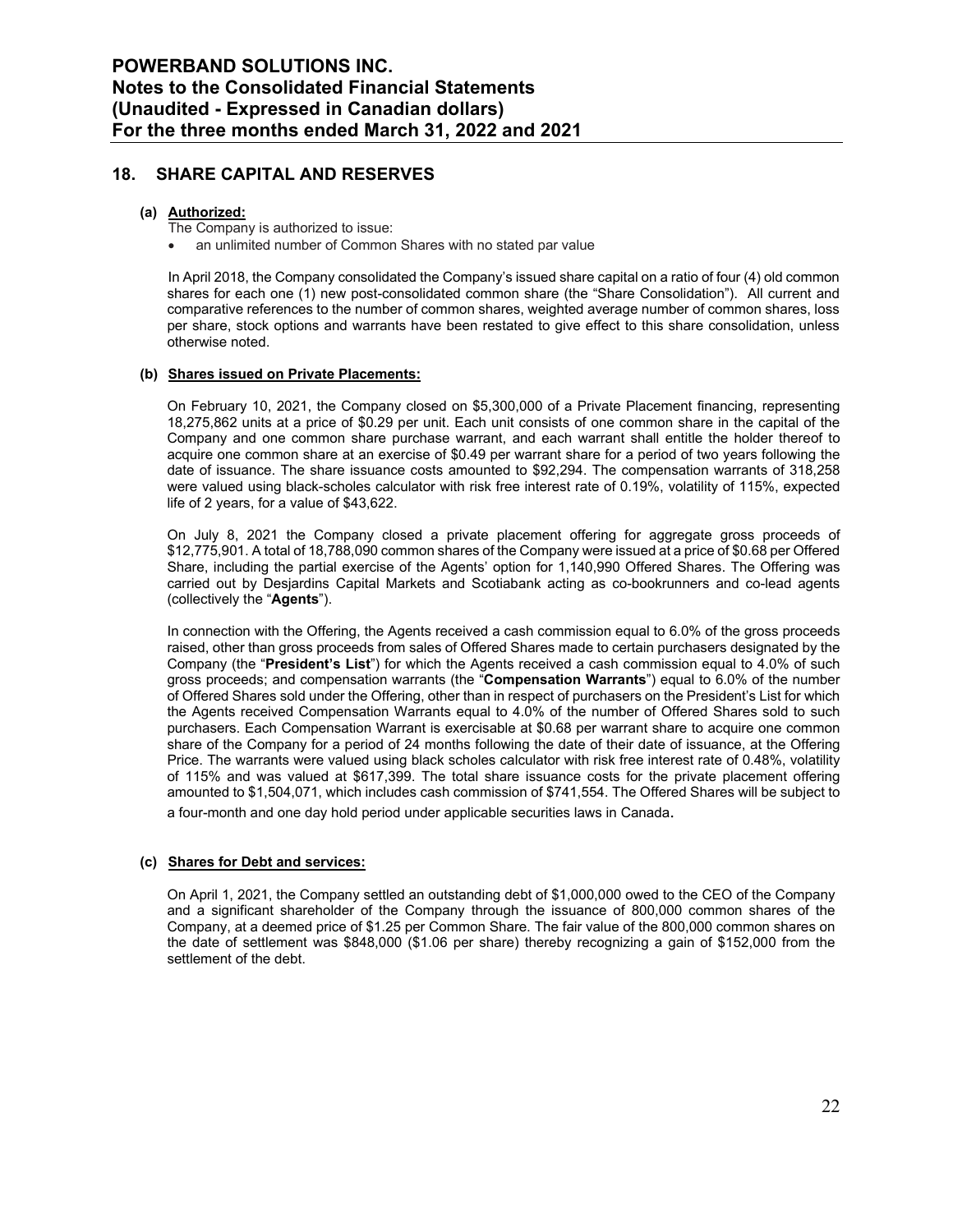#### **(d) Share Purchase Warrants**

Share purchase warrant transactions are summarized as follows:

|                              |                                            | December 31,<br>2021                         |                                         |                                         |
|------------------------------|--------------------------------------------|----------------------------------------------|-----------------------------------------|-----------------------------------------|
|                              | Number of<br>share<br>purchase<br>warrants | Weighted<br>average exercise<br>price $(\$)$ | Number of<br>share purchase<br>warrants | Weighted average<br>exercise price (\$) |
| Balance, beginning of period | 15,526,730                                 | 0.48                                         | 23,179,246                              | 0.49                                    |
| Warrants granted             |                                            | $\overline{a}$                               | 20,427,287                              | 0.49                                    |
| Warrants exercised           | (578,276)                                  | (0.49)                                       | (12,779,002)                            | (0.39)                                  |
| Warrants cancelled           |                                            | $\overline{\phantom{a}}$                     | (75,000)                                | (0.30)                                  |
| Warrants expired             | (1,500,000)                                | (0.30)                                       | (15,225,801)                            | (0.60)                                  |
| Balance, end of year         | 13,448,454                                 | 0.49                                         | 15,526,730                              | 0.48                                    |

A summary of the Company's share purchase warrants outstanding as at December 31, 2021 is presented below:

| Number of share<br>purchase warrants (#) | <b>Exercise Price (\$)</b> | <b>Expiry Date</b>       |
|------------------------------------------|----------------------------|--------------------------|
| 11.615.287                               | 0.49                       | <b>February 10, 2023</b> |
| 1.083.167                                | 0.68                       | July 8, 2023             |
| 750,000                                  | 0.30                       | July 16, 2024            |

The weighted average remaining contractual life of the share purchase warrants is 0.98 years.

#### **(e) Share-based compensation**

#### **(i) Stock option plan**

The Company has adopted a stock option plan (the "Option Plan") for directors, officers, employees, and consultants of the Company. At the Company's Annual General Meeting held on June 15, 2021 the shareholders approved the 2021 Incentive Stock Option Plan (20% Fixed Plan), reserving for issuance up to 33,372,093 common shares of the Company.

In July 2019, the Company granted 6,800,000 stock options to consultants, directors, officers, and employees of the Company which vest over a two-year period. The stock options were issued with an exercise price of \$0.10 and an expiry date five years from the date of issuance. The fair value of share-based compensation in connection with this stock option grant was \$ 488,737, to be recognized over the three-year vesting period, with \$nil (March 31, 2021 - \$23,639) recognized for the three months ended March 31, 2022.

In October 2019, the Company granted 500,000 stock options to consultants, directors, officers, and employees of the Company which vest over a two-year period. The stock options were issued with an exercise price of \$0.10 and an expiry date five years from the date of issuance. The fair value of share-based compensation in connection with this stock option grant was \$ 27,046 to be recognized over the three-year vesting period, with \$nil (March 31, 2021 - \$1,945) recognized for the three months ended March 31, 2022.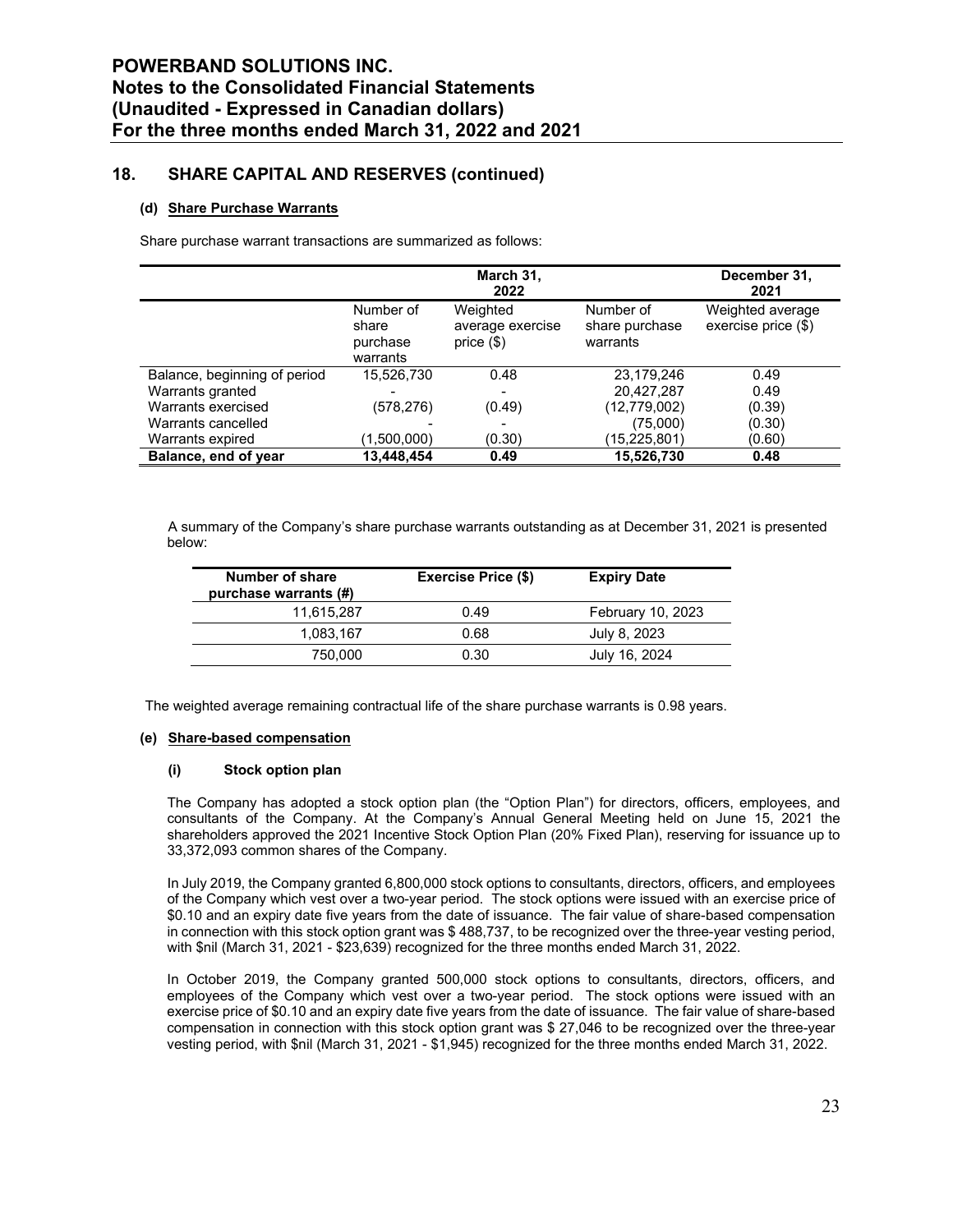#### **(e) Share-based compensation (continued)**

#### **(i) Stock option plan (continued)**

In October 2020, the Company granted 250,000 stock options to consultants, which vested over a period of two years and 3,750,000 stock options to officers, employees and consultants which vest immediately. The stock options were issued with an exercise price of \$0.220 and an expiry date five years from the date of issuance. The fair value of share-based compensation in connection with this stock option grant was \$688,615, with \$3,096 (March 31, 2021 - \$11,094) recognized for the three months ended March 31, 2022. The Company recognized a gain of \$179,504 from 500,000 stock options granted to consultants for settlement of fees of \$270,124 payable to the consultants.

In November 2020, the Company granted 50,000 stock options to consultants, officers, and employees, which vested immediately and 250,000 which vest over a period one year. The stock options were issued with an exercise price of \$0.21 and \$0.26 respectively and an expiry date five years from the date of issuance. The fair value of share-based compensation in connection with this stock option grant was \$62,239, with \$nil (March 31, 2021 - \$16,025) recognized for the three months ended March 31, 2022.

In December 2020, the Company granted 475,000 stock options to employees, 350,000 vests immediately and 125,000 vests over a period of one year. The stock options were issued with an exercise price of \$0.205 and \$0.25, respectively and an expiry date five years from the date of issuance. The fair value of share-based compensation in connection with this stock option grant was \$85,937, with \$nil (March 31, 2021 - \$15,222) recognized for the three months ended March 31, 2022.

In January 2021, the Company granted 200,000 stock options to consultants, 68,000 vests immediately and 66,000 each vest over a period of one year and two year respectively. The stock options were issued with an exercise price of \$0.29 and an expiry date five years from the date of issuance. The fair value of share-based compensation in connection with this stock option grant was \$46,597, with \$2,219 (March 31, 2021 - \$21,228) recognized for the three months ended March 31, 2022.

In April 2021, the Company granted 400,000 stock options to consultants, 200,000 vests on October 16, 2021 and 200,000 vests on April 16, 2022. The stock options were issued with an exercise price of \$0.72 and an expiry date five years from the date of issuance. The fair value of share-based compensation in connection with this stock option grant was \$232,170, with \$28,624 (March 31, 2021 - \$nil) recognized for the three months ended March 31, 2022.

In June 2021, the Company granted 1,325,000 stock options to employees and consultants, 250,000 vests immediately, 300,000 vests on January 1, 2022 and January 1, 2023, respectively, 125,000 vests on June 30, 2022 and 350,000 vests on January 1, 2024. The stock options were issued with an exercise price of \$0.76 and \$0.79 and an expiry date five years from the date of issuance. The fair value of share-based compensation in connection with this stock option grant was \$804,275, with \$69,608 (March 31, 2021 - \$nil) recognized for the three months ended March 31, 2022.

In July 2021, the Company granted 225,000 stock options to employees, all of which vests after one year on July 16, 2022. The stock options were issued with an exercise price of \$0.76 and an expiry date five years from the date of issuance. The fair value of share-based compensation in connection with this stock option grant was \$137,784, with \$33,974 (March 31, 2021 - \$nil) recognized for the three months ended March 31, 2022.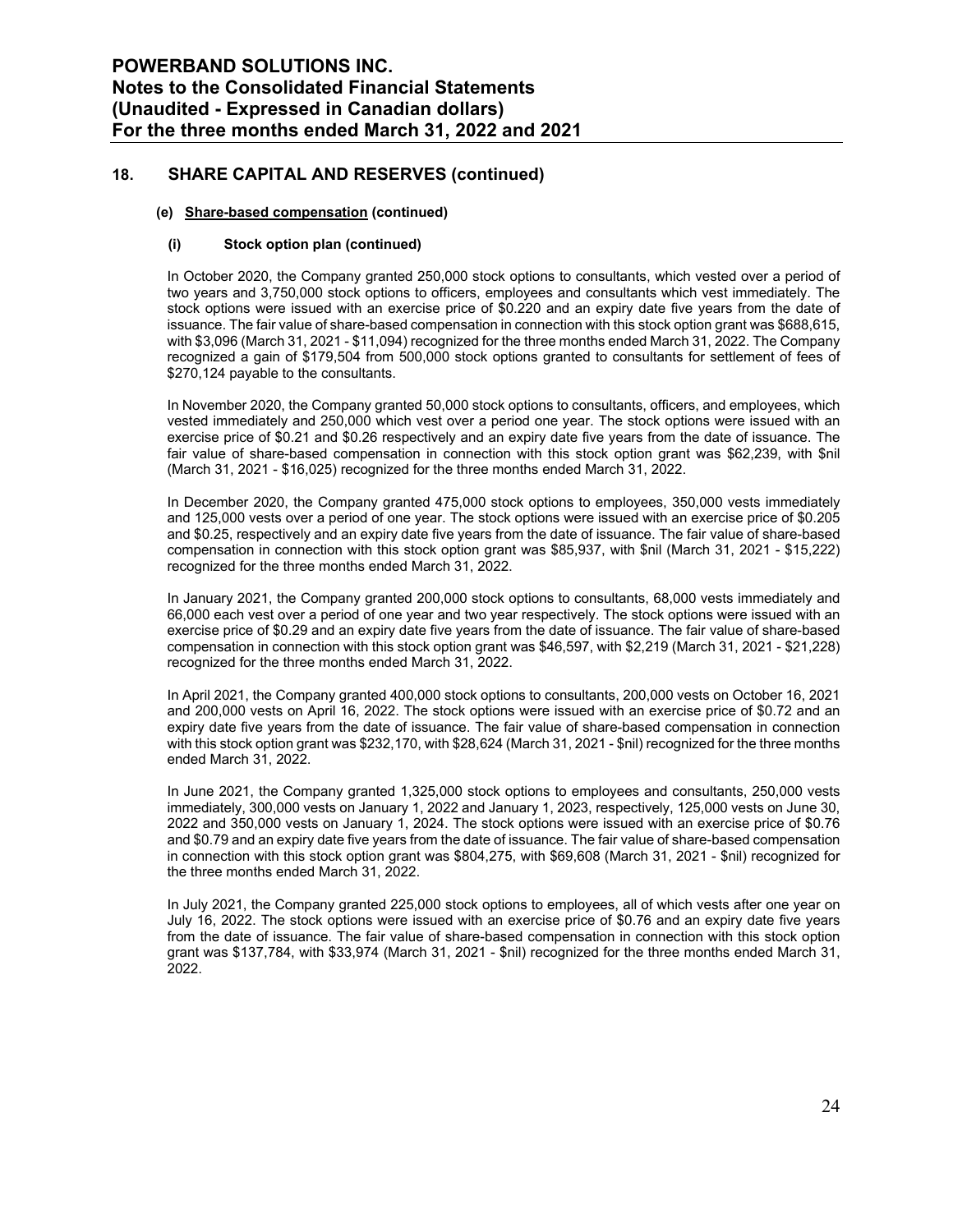#### **(e) Share-based compensation (continued)**

#### **(i) Stock option plan (continued)**

In October 2021, the Company granted 8,492,500 stock options to directors, consultants and employees, 1,675,000 of which vests in two tranches on April 24, 2022, and October 26, 2022, and 6,817,500 vests in two tranches on October 26, 2022 and October 26, 2023. The stock options were issued with an exercise price of \$0.89 and an expiry date five years from the date of issuance. The fair value of share-based compensation in connection with this stock option grant was \$6,089,198, with \$1,354,266 (March 31, 2021 - \$nil) recognized for the three months ended March 31, 2022.

In January 2022, the Company granted 100,000 stock options to consultants, 50% vests after one year and the remaining vest on January 31, 2024. The stock options were issued with an exercise price of \$0.67 and an expiry date five years from the date of issuance. The fair value of share-based compensation in connection with this stock option grant was \$58,261, with \$7,063 (March 31, 2021 - \$nil) recognized for the three months ended March 31, 2022.

In February 2022, the Company granted 300,000 stock options to consultants, 25% vests immediately, 25% on May 1, 2022, 25% on August 1, 2022, and balance 25% on November 1, 2022. The stock options were issued with an exercise price of \$0.71 and an expiry date five years from the date of issuance. The fair value of share-based compensation in connection with this stock option grant was \$187,259, with \$102,271 (March 31, 2021 - \$nil) recognized for the three months ended March 31, 2022.

The total share-based compensation for the three months ended March 31, 2022, is \$2,811,238 (March 31, 2021 - \$130,254).

In determining the amount of share-based compensation, the Company used the Black-Scholes option pricing model to establish the fair value of options granted by applying the following:

|                          | 2022                     | 2021              | 2020              |
|--------------------------|--------------------------|-------------------|-------------------|
| Grant date share price   | $$0.71 - $0.76$          | $$0.29 - $0.89$   | $$0.16 - $0.26$   |
| Risk-free interest rate  | 1.24% - 1.28%            | $0.39\% - 0.97\%$ | $0.22\% - 1.39\%$ |
| Expected life of options | 5 years                  | 5 years           | 5 years           |
| Expected<br>annualized   | 117%                     | 115%              | 115%              |
| volatility               |                          |                   |                   |
| Expected<br>dividend     | $\overline{\phantom{a}}$ |                   |                   |
| yield                    |                          |                   |                   |
| Black-Scholes value of   | $$0.5826 - $0.6242$      | $$0.233 - $0.717$ | $$0.13 - $0.21$   |
| each option              |                          |                   |                   |

Information with respect to the Company's stock options is presented below:

|                              |               | March 31,<br>2022 |               | December 31,<br>2021 |
|------------------------------|---------------|-------------------|---------------|----------------------|
|                              | Number of     | Weighted          | Number of     | Weighted             |
|                              | stock options | average           | stock options | average              |
|                              |               | exercise price    |               | exercise price       |
|                              |               | (\$)              |               | (\$)                 |
| Balance, beginning of period | 21,321,750    | 0.5200            | 19.928.500    | 0.1740               |
| Options issued               | 400.000       | 0.7000            | 10,642,500    | 0.8540               |
| Options exercised            | (1,600,000)   | 0.1720            | (8,624,250)   | 0.1650               |
| Options cancelled/forfeited  |               |                   | (625,000)     | 0.1000               |
| Balance, end of year         | 20,121,750    | 0.5510            | 21.321.750    | 0.5200               |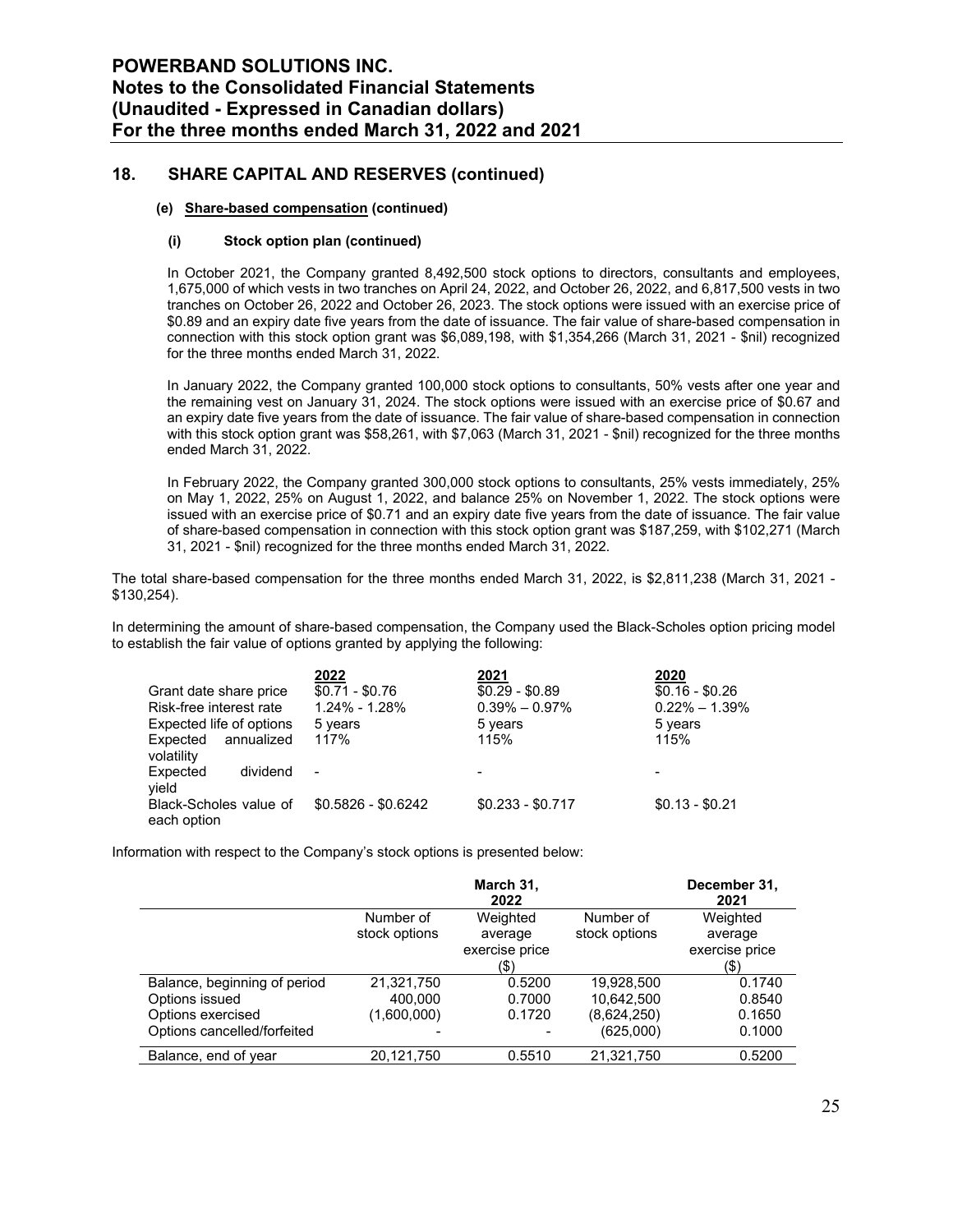#### **(e) Share-based compensation (continued)**

#### **(i) Stock option plan (continued)**

A summary of the Company's stock options outstanding and exercisable as at March 31, 2022 is presented below:

|                    |                      | <b>Options Outstanding</b>                              |                                       |                      | <b>Options Exercisable</b>            |
|--------------------|----------------------|---------------------------------------------------------|---------------------------------------|----------------------|---------------------------------------|
| <b>Expiry date</b> | Number of<br>options | Weighted<br>average<br>remaining<br>contractual<br>life | Weighted<br>average<br>exercise price | Number of<br>options | Weighted<br>average<br>exercise price |
|                    |                      | years                                                   | \$                                    |                      | \$                                    |
| February 1, 2023   | 852.250              | 0.84                                                    | 0.30                                  | 852.250              | 0.30                                  |
| July 10, 2024      | 2,500,000            | 2.28                                                    | 0.10                                  | 2,500,000            | 0.10                                  |
| February 12, 2025  | 500.000              | 2.87                                                    | 0.22                                  | 500.000              | 0.22                                  |
| February 25, 2025  | 400,000              | 2.90                                                    | 0.16                                  | 400,000              | 0.16                                  |
| February 27, 2025  | 300,000              | 2.91                                                    | 0.21                                  | 300,000              | 0.21                                  |
| July 30, 2025      | 500,000              | 3.33                                                    | 0.23                                  | 500,000              | 0.23                                  |
| August 10, 2025    | 1,235,000            | 3.36                                                    | 0.23                                  | 1,235,000            | 0.23                                  |
| October 1, 2025    | 250.000              | 3.50                                                    | 0.22                                  | 125.000              | 0.22                                  |
| October 20, 2025   | 500,000              | 3.56                                                    | 0.22                                  | 500,000              | 0.22                                  |
| October 27, 2025   | 1,760,000            | 3.58                                                    | 0.22                                  | 1,760,000            | 0.22                                  |
| November 2, 2025   | 250.000              | 3.59                                                    | 0.26                                  | 250,000              | 0.26                                  |
| November 26, 2025  | 50.000               | 3.66                                                    | 0.21                                  | 50.000               | 0.21                                  |
| December 28, 2025  | 125,000              | 3.74                                                    | 0.25                                  | 125,000              | 0.25                                  |
| January 4, 2026    | 132,000              | 3.76                                                    | 0.29                                  | 68,000               | 0.29                                  |
| April 16, 2026     | 400,000              | 4.04                                                    | 0.72                                  | 200,000              | 0.72                                  |
| June 14, 2026      | 250.000              | 4.21                                                    | 0.79                                  | 250,000              | 0.79                                  |
| June 15, 2026      | 950,000              | 4.21                                                    | 0.76                                  |                      | 0.76                                  |
| June 30, 2026      | 125,000              | 4.25                                                    | 0.76                                  |                      | 0.76                                  |
| July 16, 2026      | 225,000              | 4.29                                                    | 0.76                                  |                      | 0.76                                  |
| October 26, 2026   | 8,492,500            | 4.57                                                    | 0.89                                  |                      | 0.89                                  |
| January 31, 2027   | 100,000              | 4.83                                                    | 0.67                                  |                      | 0.67                                  |
| February 1, 2027   | 225,000              | 4.84                                                    | 0.71                                  |                      | 0.71                                  |
|                    | 20,121,750           | 3.74                                                    | 0.55                                  | 9,615,250            | 0.22                                  |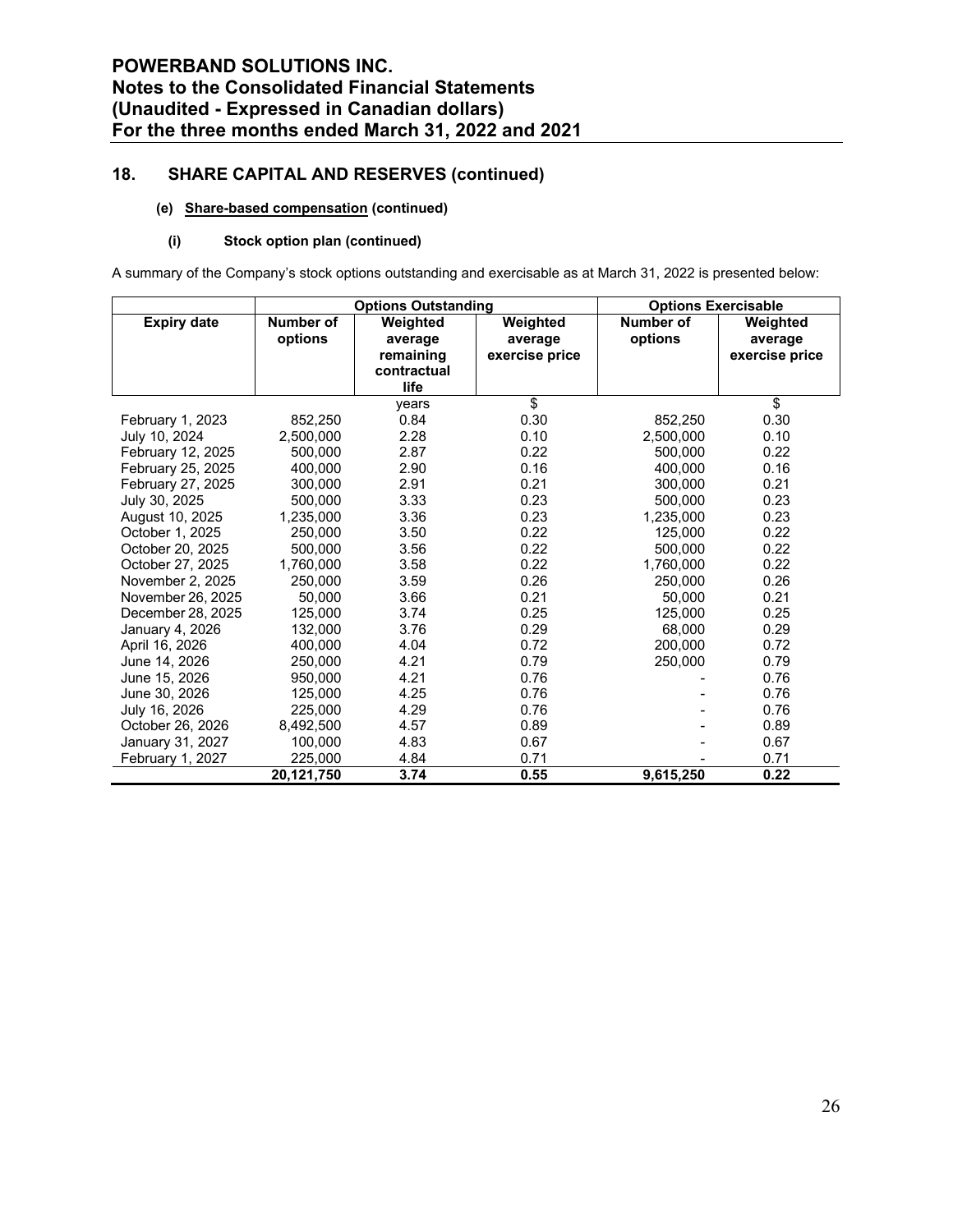#### **(e) Share-based compensation (continued)**

#### **(i) Stock option plan (continued)**

A summary of the Company's stock options outstanding and exercisable as at December 31, 2021 is presented below:

|                    |                      | <b>Options Outstanding</b>                      | <b>Options Exercisable</b>            |                      |                                       |  |
|--------------------|----------------------|-------------------------------------------------|---------------------------------------|----------------------|---------------------------------------|--|
| <b>Expiry date</b> | Number of<br>options | Weighted<br>average<br>remaining<br>contractual | Weighted<br>average<br>exercise price | Number of<br>options | Weighted<br>average<br>exercise price |  |
|                    |                      | life                                            |                                       |                      |                                       |  |
|                    |                      | years                                           | $\overline{\mathbf{S}}$               |                      | $\overline{\mathbf{S}}$               |  |
| February 1, 2023   | 852,250              | 1.09                                            | 0.30                                  | 852,250              | 0.30                                  |  |
| July 10, 2024      | 2,500,000            | 2.53                                            | 0.10                                  | 2,500,000            | 0.10                                  |  |
| October 17, 2024   | 950.000              | 2.80                                            | 0.10                                  | 950,000              | 0.10                                  |  |
| February 12, 2025  | 500,000              | 3.12                                            | 0.22                                  | 500,000              | 0.22                                  |  |
| February 25, 2025  | 400,000              | 3.15                                            | 0.16                                  | 400,000              | 0.16                                  |  |
| February 27, 2025  | 300.000              | 3.16                                            | 0.21                                  | 300,000              | 0.21                                  |  |
| July 30, 2025      | 500,000              | 3.58                                            | 0.23                                  | 500,000              | 0.23                                  |  |
| August 10, 2025    | 1,310,000            | 3.61                                            | 0.23                                  | 1,310,000            | 0.23                                  |  |
| October 1, 2025    | 250.000              | 3.75                                            | 0.22                                  | 125,000              | 0.22                                  |  |
| October 20, 2025   | 500,000              | 3.81                                            | 0.22                                  | 500,000              | 0.22                                  |  |
| October 27, 2025   | 2,260,000            | 3.83                                            | 0.22                                  | 2,260,000            | 0.22                                  |  |
| November 2, 2025   | 250,000              | 3.84                                            | 0.26                                  | 250,000              | 0.26                                  |  |
| November 26, 2025  | 50,000               | 3.91                                            | 0.21                                  | 50,000               | 0.21                                  |  |
| December 28, 2025  | 125,000              | 3.99                                            | 0.25                                  | 125,000              | 0.25                                  |  |
| January 4, 2026    | 132,000              | 4.01                                            | 0.29                                  | 68,000               | 0.29                                  |  |
| April 16, 2026     | 400.000              | 4.29                                            | 0.72                                  | 200,000              | 0.72                                  |  |
| June 14, 2026      | 250,000              | 4.46                                            | 0.79                                  | 250,000              | 0.79                                  |  |
| June 15, 2026      | 950,000              | 4.46                                            | 0.76                                  |                      | 0.76                                  |  |
| June 30, 2026      | 125,000              | 4.50                                            | 0.76                                  |                      | 0.76                                  |  |
| July 16, 2026      | 225,000              | 4.54                                            | 0.76                                  |                      | 0.76                                  |  |
| October 26, 2026   | 8,492,500            | 4.82                                            | 0.89                                  |                      | 0.89                                  |  |
|                    | 21,321,750           | 3.91                                            | 0.52                                  | 11,140,250           | 0.21                                  |  |

#### **(ii) Restricted share unit plan**

At the Company's Annual General Meeting held on June 15, 2021, the shareholder approved the 2021 Restricted Share Unit Plan, reserving for issuance a maximum of 8,000,000 common shares of the Company. The 8,000,000 Restricted Share Unit are included in the 33,372,093 common shares of the Incentive Stock Option Plan (20% Fixed Plan). As at December 31, 2021, 4,475,000 RSUs remain available to be granted.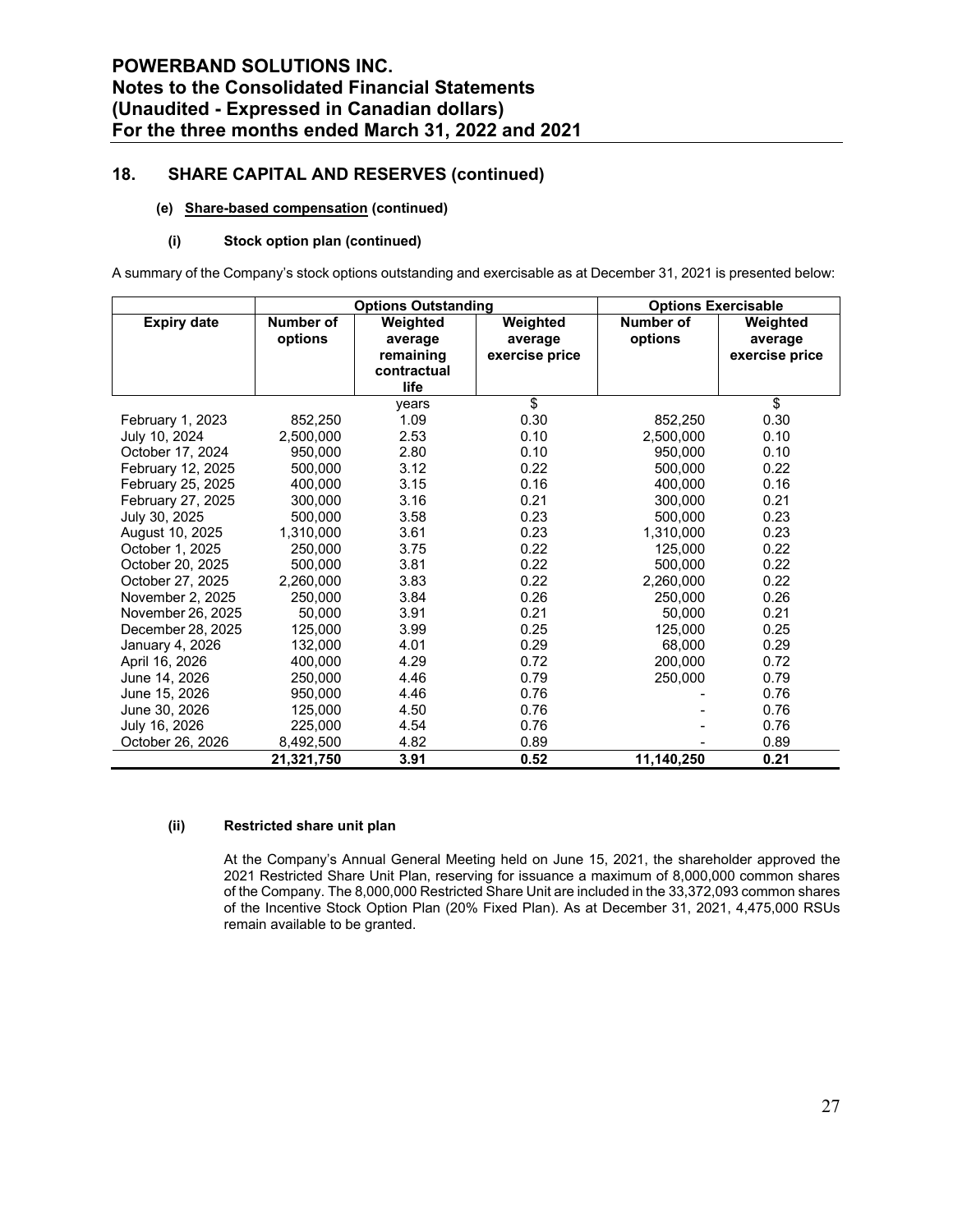#### **(e) Share-based compensation (continued)**

#### **(ii) Restricted share unit plan (continued)**

RSUs outstanding as at March 31, 2022:

|                                 | Number of RSUs |
|---------------------------------|----------------|
| Balance as at December 31, 2019 |                |
| Granted                         | 2,000,000      |
| Vested                          | (950,000)      |
| Balance as at December 31, 2020 | 1,050,000      |
| Granted                         | 3,000,000      |
| Vested                          | (525,000)      |
| Balance as at December 31, 2021 | 3,525,000      |
| Granted                         | 1,250,000      |
| Vested                          | (750,000)      |
| Balance as at March 31, 2022    | 4,025,000      |

On August 13, 2020, the Company issued 700,000 restricted share units to consultants of the Company at a price of \$0.22 per common share for serviced rendered. 50% of these restricted share units vest on August 13, 2021 and remaining 50% will vest on August 13, 2022. The Company recognized \$9,493 (March 31, 2021 - \$28,479) as share-based compensation for the three months ended March 31, 2022.

On October 14, 2020, the Company issued 350,000 restricted share units to consultants of the Company at a price of \$0.195 per common share for serviced rendered. 50% of these restricted share units will vest on October 14, 2021 and remaining 50% will vest on October 14, 2022. The Company recognized \$4,207 (March 31, 2021 - \$12,622) as share-based compensation for the three months ended March 31, 2022.

On June 30, 2021, the Company issued 150,000 restricted share units to a consultant at a price of \$0.78 per common share and these will vest upon completion of the terms of the service agreement. The Company \$nil (March 31, 2021 - \$nil) as share-based compensation for the three months ended March 31, 2022.

On October 26, 2021, the Company issued 2,850,000 restricted share units to directors, consultants and employees at a price of \$0.89 per common share and they vested over a two-year period. The Company recognized a fair value of \$634,271 (March 31, 2021 - \$nil) as share-based compensation for the three months ended March 31, 2022, for the equity instruments granted.

On February 9, 2022, the Company issued 1,250,000 restricted share units to consultants at a price of \$0.68 per common share and 750,000 restricted share units vest immediately and the balance vest on January 1, 2023. The Company recognized a fair value of \$562,147 (March 31, 2021 - \$nil) as share-based compensation for the three months ended March 31, 2022, for the equity instruments granted.

#### **(f) Escrow shares**

In fiscal year ended December 31, 2018, upon the completion of the Reverse Takeover transaction on February 8, 2018, a number of shares of insiders of Marquis Ventures Inc. and Powerband Solutions Inc. were subject to an escrow agreement. 10% of the shares became free-trading on February 8, 2018 with 15% released every six months following. As at December 31, 2021, nil (December 31, 2020 – 2,834,869) issued shares were being held in escrow.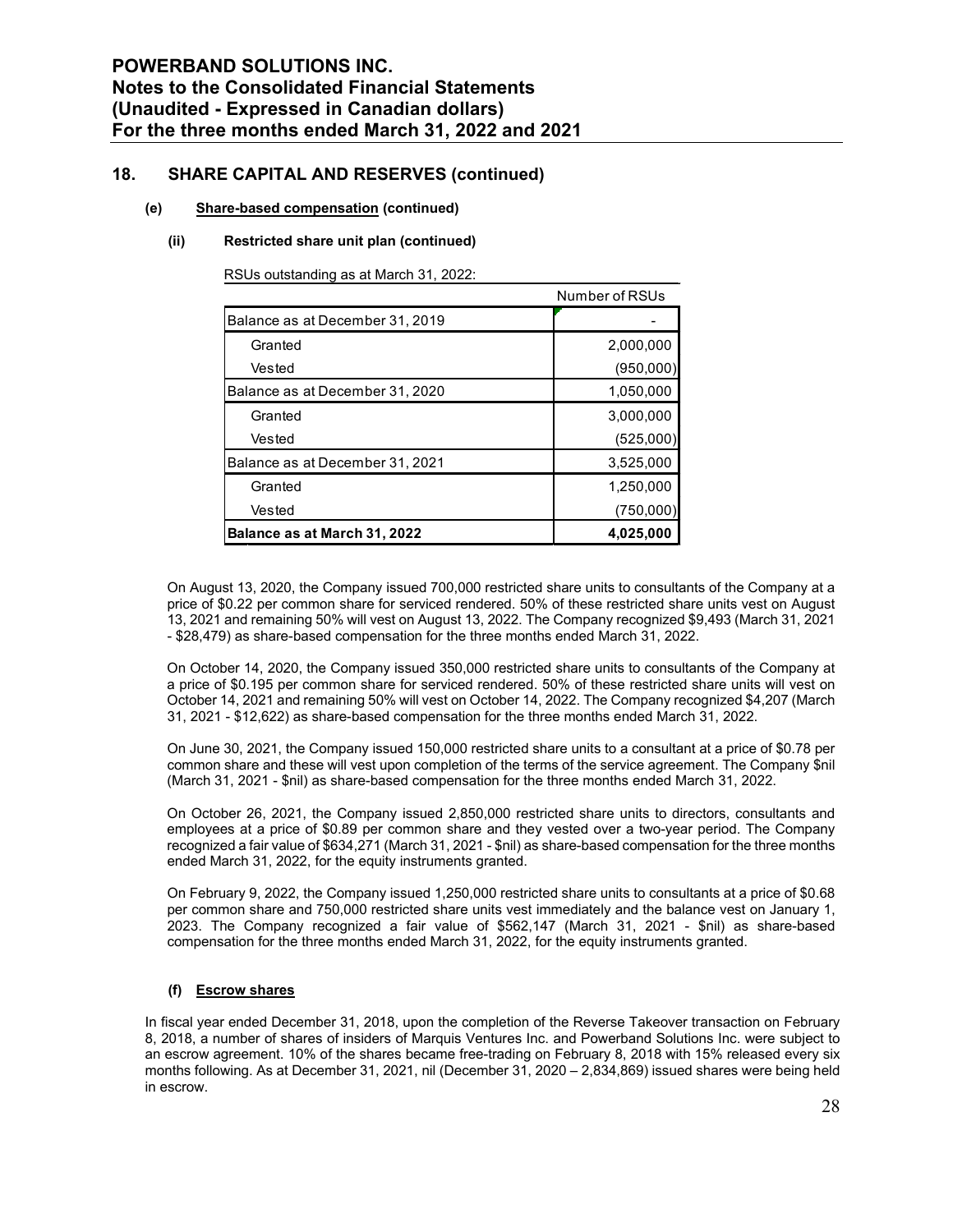## **POWERBAND SOLUTIONS INC. Notes to the Consolidated Financial Statements (Unaudited - Expressed in Canadian dollars) For the three months ended March 31, 2022 and 2021**

## **19. NON-CONTROLLING INTERESTS**

|                                     | Drivrz Holdings<br>LLC. | <b>IntellaCar</b><br>Solutions LLC | <b>Drivrz</b><br>Financial Inc. | 2744915<br>Ontario Inc. | Total         |
|-------------------------------------|-------------------------|------------------------------------|---------------------------------|-------------------------|---------------|
| NCI in subsidiary at March 31, 2022 | 5.40%                   | 40.00%                             | 26.38%                          | 49.00%                  |               |
|                                     | \$                      | \$                                 | \$                              | \$                      | \$            |
|                                     |                         |                                    |                                 |                         |               |
| At December 31, 2020                | 362,847                 | 1,214,616                          |                                 |                         | 1,577,463     |
| Capital contribution                | 485,882                 | ٠                                  | ٠                               |                         | 485,882       |
| Change in NCI                       | (122, 075)              | ٠                                  | ٠                               |                         | (122, 075)    |
| Foreign currency translation        | (14, 701)               | (43, 276)                          |                                 |                         | (57, 977)     |
| Share of loss                       | (589,468)               | (572, 389)                         | (42, 786)                       | (27, 052)               | (1, 231, 695) |
| At December 31, 2021                | 122,485                 | 598,951                            | (42, 786)                       | (27, 052)               | 651,598       |
|                                     |                         |                                    |                                 |                         |               |
| At December 31, 2021                | 122,485                 | 598,951                            | (42, 786)                       | (27, 052)               | 651,598       |
| Foreign currency translation        | (2,826)                 | 23,328                             |                                 |                         | 20,502        |
| Share of loss                       | (73, 384)               | (227, 112)                         | (20, 787)                       | (20, 032)               | (341, 315)    |
| At March 31, 2022                   | 46,275                  | 395,167                            | (63, 573)                       | (47, 084)               | 330,785       |

## **20. RELATED PARTY TRANSACTIONS**

During the three months period ended March 31, 2022, the Company paid for expenses \$7,866 (2021 - \$8,101) and charged subscription fee of \$2,994 (2021 - \$3,494) to companies controlled by the former CEO.

The Company and its joint venture partner D2DAA are developing a consumer-focused platform DrivrzXchange that is an inclusive multi-sided marketplace that allows buyers and sellers of all types to list and/or find vehicles. The Company has capitalized total cost of \$1,094,934 (December 31, 2021 - \$808,523) on this project as of March 31, 2022. See Note 13. As at March 31, 2022, accounts receivable from D2DAA is \$93,556 (December 31, 2021 - \$192,566).

On July 8, 2021, the Company closed a private placement offering for aggregate gross proceeds of \$12,775,901 for total of 18,788,900 common shares at a price of \$0.68 per share. Certain key management personnel of the Company subscribed for 250,000 common shares for gross proceeds of \$170,000.

#### **Shareholder loans and transactions**

As at March 31, 2022, shareholder loan balance was \$348,190 (December 31, 2021 - \$348,645), provided by two shareholders for working capital. This loan was interest bearing at 9% per annum due on demand.

On July 17, 2019, the Company and a shareholder (former CEO) entered into a Bridge Note agreement of \$2,500,000 due on January 17, 2020 with an interest rate of 9% per annum. As at March 31, 2022, the Company owed \$nil (December 31, 2021 - \$nil) to the shareholder against the Bridge Note. On April 1, 2021, the remaining balance of \$1,000,000 outstanding on this Note was settled by issue of 800,000 common shares in the Company. On March 9, 2021, the Company and the shareholder (former CEO) entered into a loan agreement for \$2,351,678 due on demand with an interest rate of 2.25% per annum. As at March 31, 2022, the Company owed \$1,966,907 (December 31, 2021 - \$1,966,907). During the period ended December 31, 2021, and three months ended March 31, 2022, the shareholder (former CEO) advanced total of \$1,836,436 and \$1,328,156, respectively for operating expenses and the amount that is outstanding on this advance as of March 31, 2022 is \$1,975,161 (December 31, 2021 is \$642,710).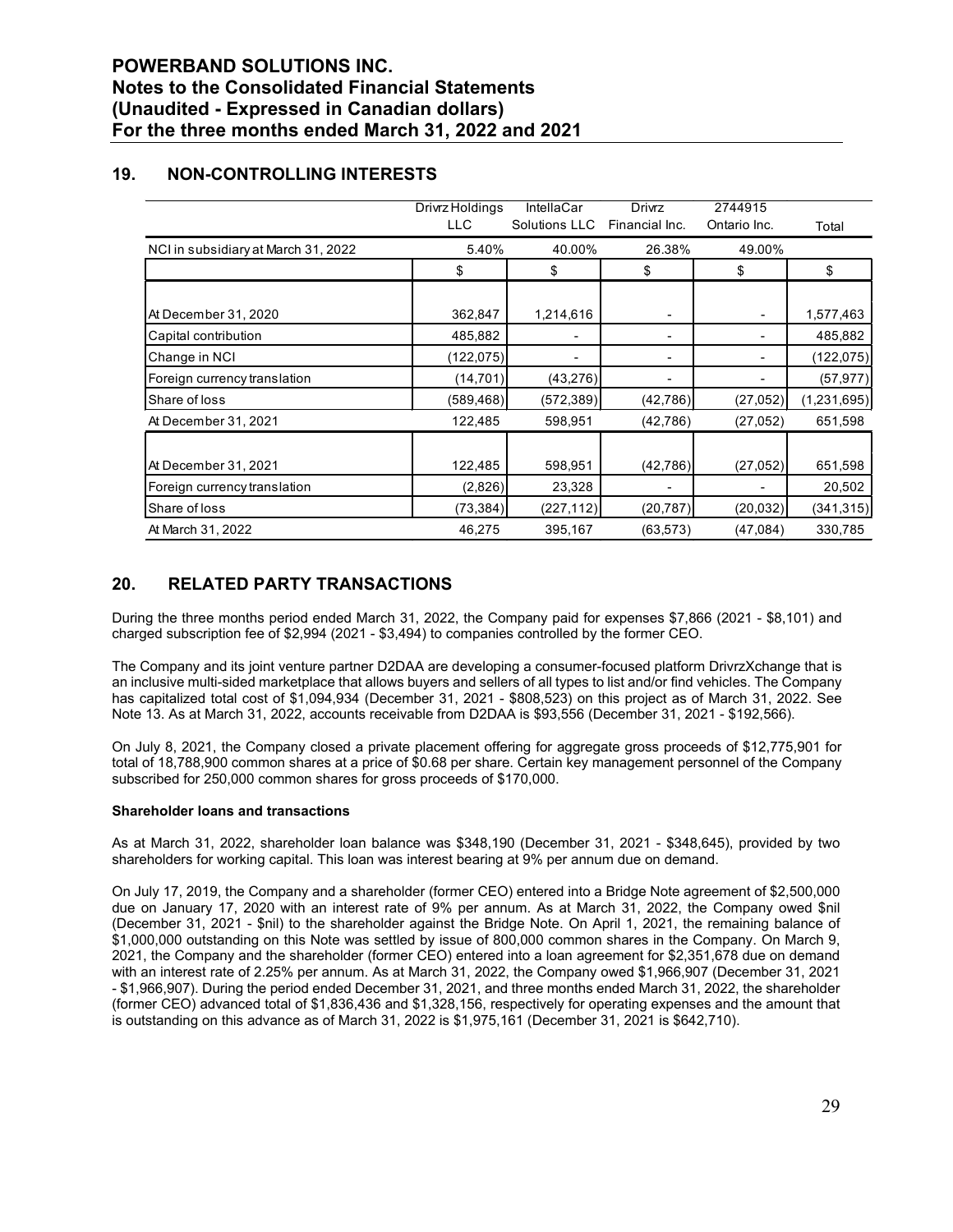## **20. RELATED PARTY TRANSACTIONS (continued)**

#### **Compensation of key management personnel of the Company**

Key management personnel include those persons having authority and responsibility for planning, directing and controlling the activities of the Company as a whole. The Company has determined that key management personnel consist of the Board of Directors, corporate officers, including the Chief Executive Officer, the President, the Chief Financial Officer, Chief Operating Officer and the Chief Technology Officer.

Key management personnel compensation for the three months ended March 31, 2022, and 2021 was as follows:

| \$91,889 (2021-\$56,970)<br>President (former)<br>ii.<br>iii.<br>\$37,500 (2021-\$37,500)<br><b>Chief Financial Officer</b><br>\$43,740 (2021- \$42,768)<br>iv.<br>Chief Technology Officer<br>Chief Operating Officer (Interim CEO)<br>V.<br>Share based compensation<br>vi. | i. | CEO (former) | \$30,000 (2021 - \$60,000)     |
|-------------------------------------------------------------------------------------------------------------------------------------------------------------------------------------------------------------------------------------------------------------------------------|----|--------------|--------------------------------|
|                                                                                                                                                                                                                                                                               |    |              |                                |
|                                                                                                                                                                                                                                                                               |    |              |                                |
|                                                                                                                                                                                                                                                                               |    |              |                                |
|                                                                                                                                                                                                                                                                               |    |              | \$56,850 (2021 - \$57,099)     |
|                                                                                                                                                                                                                                                                               |    |              | $$1,021,954$ (2021 - \$25,660) |

At March 31, 2022, the total amount payable to key management personnel of the Company amounted to \$547,865 (December 31, 2021 - \$742,554) and recorded in Accounts payable and accrued liabilities and due to related parties.

#### **21. FINANCIAL INSTRUMENTS**

The Company is exposed in varying degrees to a variety of financial instrument related risks. The main types of risks are credit risk, liquidity risk and market risk. These risks arise from the normal course of operations and all transactions are undertaken as a going concern. The type of risk exposure and the way in which such exposure is managed is provided as follows:

#### **Credit risk**

Credit risk is the risk of an unexpected loss if a customer or counterparty to a financial instrument fails to meet its contractual obligations. The Company's credit risk is primarily attributable to its accounts receivable and other receivables. The nature of the Company's diverse customer base ensures that there is no concentration of credit risk. The aging of the accounts receivable is as follows:

|                             | March 31,<br>2022 | December 31,<br>2021 |
|-----------------------------|-------------------|----------------------|
|                             | \$                |                      |
| Current to 30 days past due | 1,496,769         | 1,541,519            |
| Past due (31-60 days)       | 110,811           |                      |
| Past due (> 61 days)        | 245,146           | 5,692                |
|                             | 1,852,725         | 1,547,211            |

The Company maintains minimal cash reserves on hand. Adequate liquidity to meet all current payment obligations and future planned capital expenditures are provided by investments from the shareholder.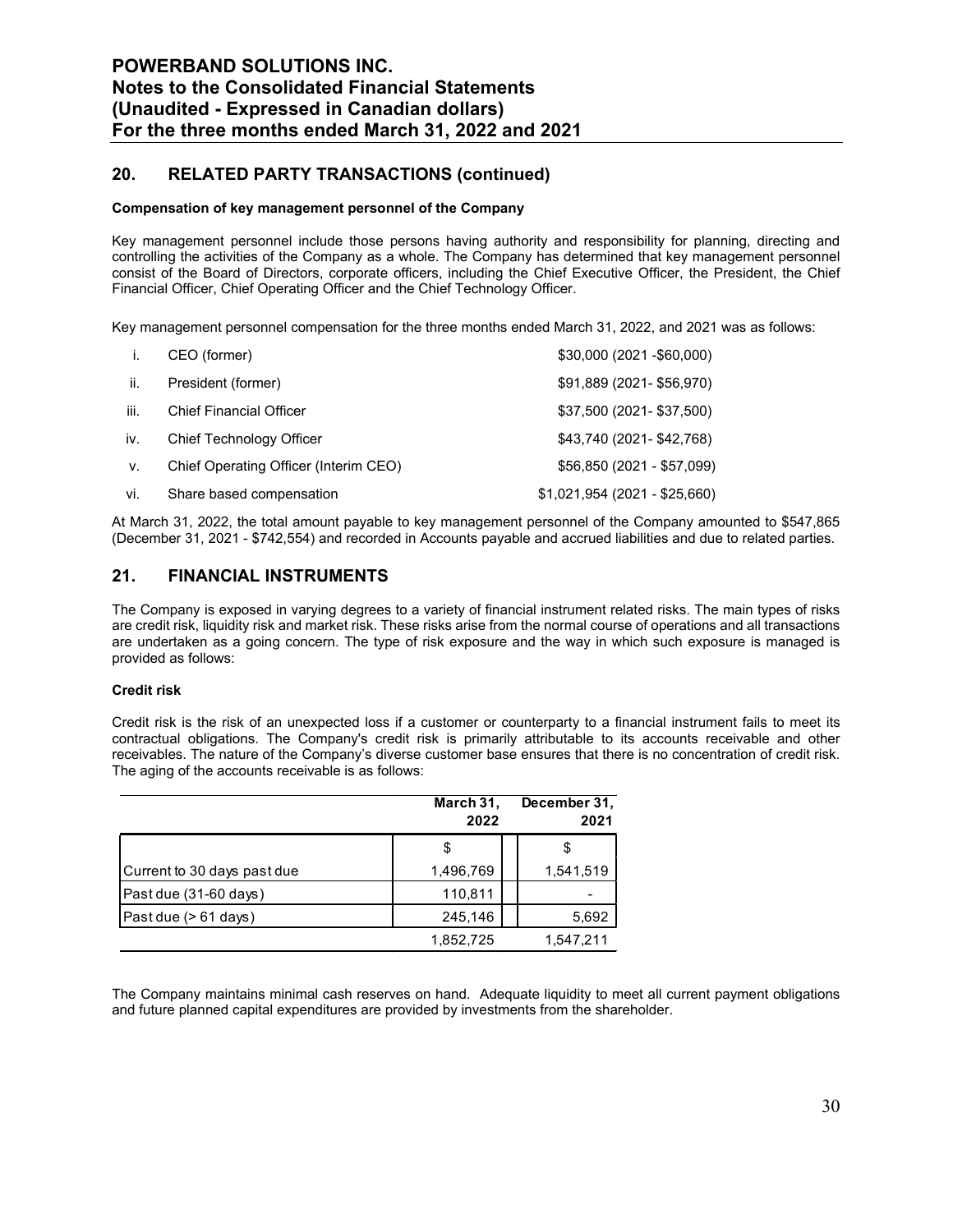## **21. FINANCIAL INSTRUMENTS (continued)**

#### **Liquidity risk**

Liquidity risk is the risk that the Company will not be able to meet its financial obligations as they fall due. The Company's approach to managing liquidity risk to is ensure, as far as possible, that it will always have sufficient liquidity to meet liabilities when due. This is provided through cash injections by the shareholder when needed. The Company also manages liquidity risk by continuously monitoring actual and budgeted expenses.

At March 31, 2022, all the Company's accounts payables and accrued liabilities had contractual terms of less than one year.

|                                             | Contractual | Less than 1 |                          |           |               |
|---------------------------------------------|-------------|-------------|--------------------------|-----------|---------------|
|                                             | cash flows  | year        | 1-3 years                | 4-5 years | After 5 years |
|                                             | \$          |             | \$                       |           | \$            |
| Accounts payable and accrued liabilities    | 5,812,699   | 5,812,699   |                          |           |               |
| Due to related parties                      | 4,285,963   | 4,285,963   | $\overline{\phantom{0}}$ |           |               |
| Lease payments (undiscounted)               | 4,092,720   | 893,527     | 2,395,678                | 803,515   |               |
| Government assistance                       | 60,000      | 60.000      | $\overline{\phantom{0}}$ |           |               |
| Debt - current and long term (undiscounted) | 4,373,600   | 2,499,200   | 1,874,400                |           |               |
|                                             | 18,624,982  | 13,551,389  | 4.270.078                | 803,515   |               |

#### **Market risk**

Market risk is the risk that changes in market prices, such as foreign exchange rates and interest rates, will affect the Company's income or the value of its holdings of financial instruments. The Company has limited exposure to any market risk.

#### **Interest rate risk**

Interest rate risk is the risk that the fair value or future cash flows of a financial instrument will fluctuate due to changes in market interest rates. The Company believes that interest rate risk is low as it holds no investments in market instruments. The Company does not have interest rate risk related to its credit facilities, since all credit is made through shareholder loans and short-term loans with set interest rates.

#### **Currency risk**

Currency risk is the risk that the fair value of future cash flows of a financial instrument will fluctuate due to changes in foreign exchange rates.

The Company is exposed to the currency risk because of components of revenue and costs being denominated in currencies other than Canadian dollar, primarily the United States dollar. The Company holds cash and accounts receivable, accounts payable and accrued liabilities in currencies other than the Canadian dollar, primarily the United States dollar.

For the three months ended March 31, 2022, if the Canadian dollar had strengthened 5% against the United States dollar, with all other variables held constant, net loss for the period would have been \$96,337 lower (2021 - \$77,291). Conversely, if the Canadian dollar had weakened 5% against the United States dollar with all other variables held constant, there would be an equal, and opposite impact, on net loss.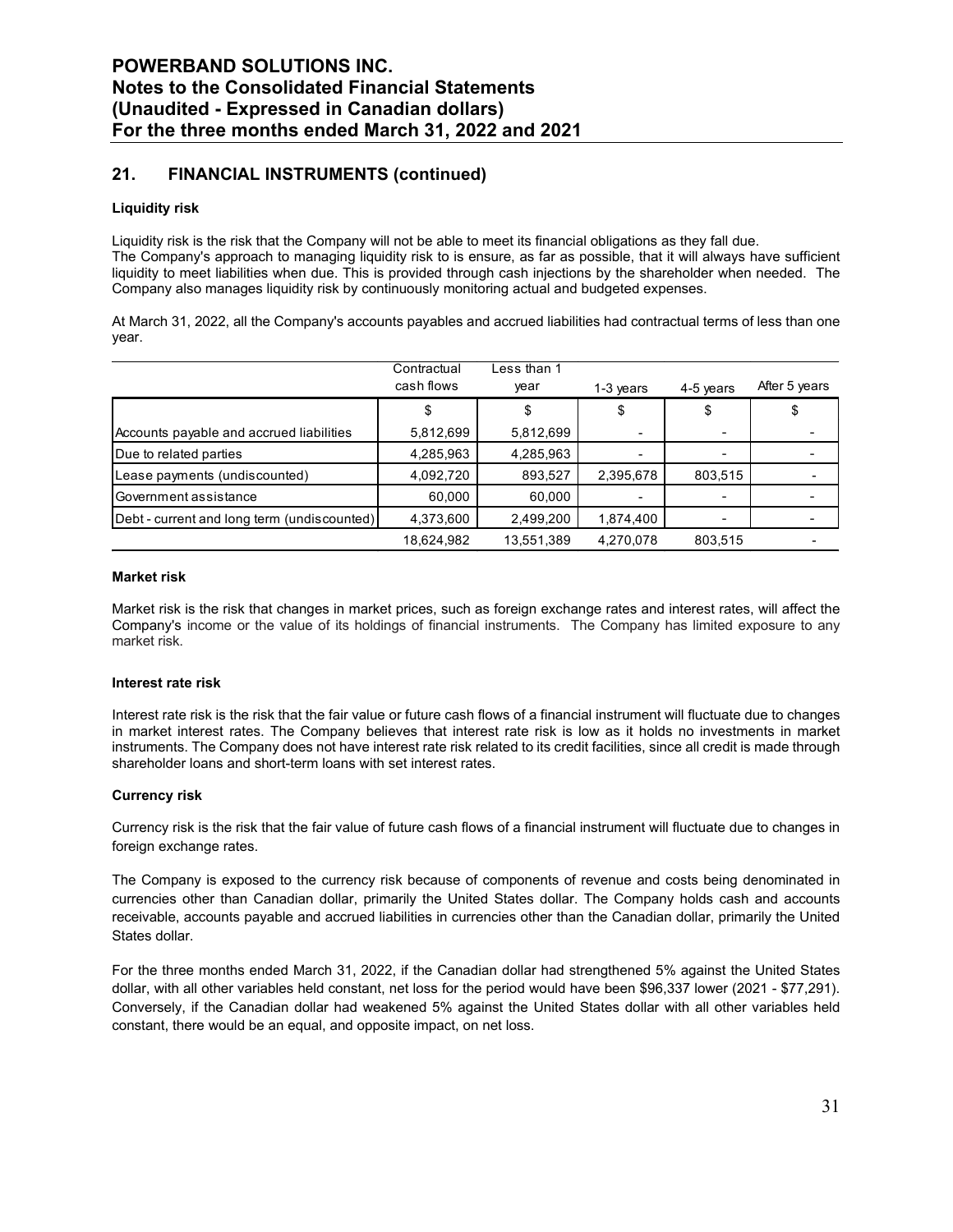## **POWERBAND SOLUTIONS INC. Notes to the Consolidated Financial Statements (Unaudited - Expressed in Canadian dollars) For the three months ended March 31, 2022 and 2021**

## **21. FINANCIAL INSTRUMENTS (continued)**

#### **Fair value**

The Company classifies its fair value measurements within a fair value hierarchy, which reflects the significance of the inputs used in making the measurements as defined in IFRS 13 - *Financial Instruments: Fair Value Measurement* ("IFRS 13").

Level 1 – Unadjusted quoted prices at the measurement date for identical assets or liabilities in active markets.

Level 2 – Observable inputs other than quoted prices included in Level 1, such as quoted prices for similar assets and liabilities in active markets; quoted prices for identical or similar assets and liabilities in markets that are not active; or other inputs that are observable or can be corroborated by observable market data.

Level 3 – Unobservable inputs which are supported by little or no market activity. As required by IFRS 13, assets and liabilities are classified in their entirety based on the lowest level of input that is significant to the fair value measurement.

The fair value of cash, accounts receivables, accounts payables and accrued liabilities all approximate their carrying values due to their short-term nature. Cash and accounts receivable are measured at amortized cost using Level 1 and Level 2 inputs, respectively. The accounts payable and accrued liabilities, loan, current and long-term lease obligation, and due to related parties' balances are measured at amortized cost and classified as Level 2. Investments are measured as Level 3.

## **22. CAPITAL MANAGEMENT**

The Company's objectives when managing capital are to safeguard the Company's ability to continue as a going concern and continue to develop and market its software applications. The capital structure of the Company consists of equity attributable to common shareholders, comprised of issued capital and deficit. The Company maintains and adjusts its capital structure based on changes in economic conditions and the Company's planned requirements. The Company may adjust its capital structure by issuing new equity, issuing new debt, and controlling the capital expenditures program. The Company is not subject to externally imposed capital requirements. The Company is dependent on financing from shareholders to develop its technology and fund its activities. There were no changes in the Company's approach to capital management during the period ended March 31, 2022.

#### **23. LEGAL CLAIMS**

In August 2018, the Company was served a Notice of Civil Claim in the Superior Court of British Columbia by Advanced Media Solutions Limited ("AMSL"), a Company incorporated pursuant to the laws of the British Virgin Islands. AMSL is seeking payment of USD\$450,000. The Company disputes the facts set out in the Civil Claim and has filed a Response to Civil Claim, as well as a Counterclaim to the Plaintiff and other individuals and entities involved for damages. The Company believes the claim is without merit. The Company has assessed the claims totaling \$450,000 as highly unlikely to be successful.

In May 2019, the Company was served a Notice of Civil Claim in the Superior Court of British Columbia by Paul Mountney and Paulette Mountney, a former consultant of the Company and the sole shareholder of LeadSource Canada Inc., respectively. The amount of the Claim is approximately \$565,000. The Company believes the claim is without merit. On December 20, 2021, the Supreme Court of British Columbia issued a consent order to dismiss the action of Paul Mountney and Paulette Mountney against the Company.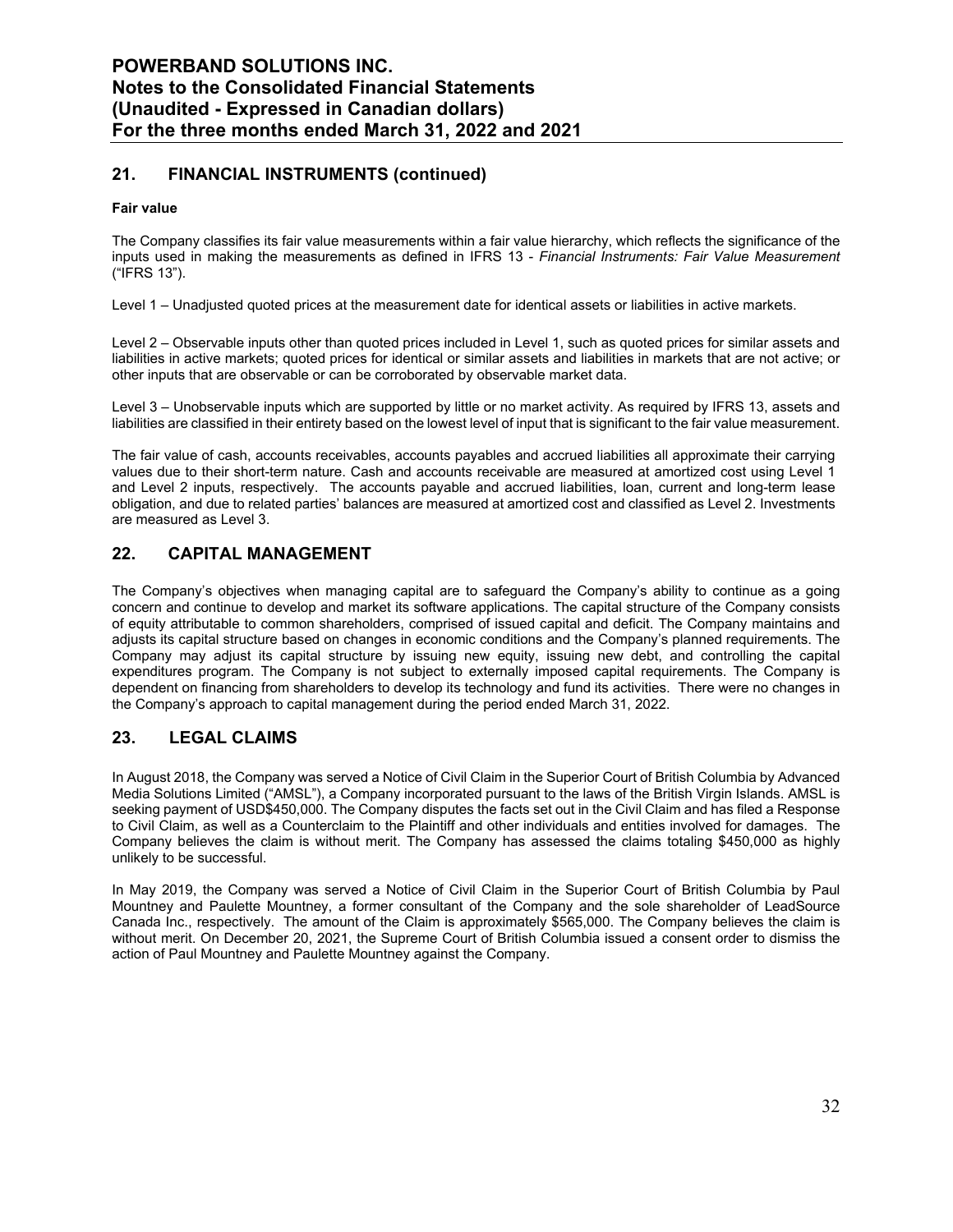## **23. LEGAL CLAIMS (continued)**

Frunzi v. MUSA Auto Holdings, LLC, Texas District Court, Dallas County, Case # DC-18-14445:

Mr. Frunzi's employment was terminated for cause on September 5, 2018. Mr. Frunzi subsequently asserted a claim for breach of his employment agreement. He seeks money damages in the amount of the severance payment specified in his employment agreement, which is an amount comprised of 18 months' base salary, his prior year's bonus, and health insurance premiums for 18 months. He also seeks the value of the profit interest units that vested under his grant agreement before his employment was terminated. In addition to money damages, Mr. Frunzi seeks a declaratory judgment that MUSA breached his employment agreement and an accounting that can be used to determine the value of the profit interest units that vested before the termination. The amount in controversy is about \$427,500, not including the value of any profit interest units claimed by Frunzi. The case was expected to proceed to trial in Dallas County on March 30, 2021, which has been postponed to August 9, 2022. Musa Auto Holdings, LLC brought a counterclaim against Frunzi for breaching his employment agreement because it required that he surrender to us all the Company material when he was terminated. He conceded in his deposition that he retained sensitive information. We cannot prove damages to any degree of certainty but have pled for injunctive relief to seek our outside counsel fees.

Jeff Schagren v. Drivrz Financial LLC, 116<sup>th</sup> Judicial District Court, Dallas County, Texas, Case # DC-21-14150: Mr. Schagren filed suit against Drivrz Financial LLC asserting a claim for breach of contract. Mr. Schagren alleges that Drivrz Financial LLC failed to pay certain severance obligations allegedly owed to him. He is seeking recovery of approximately \$200,000. Drivrz Financial LLC denies the allegations. The case is set for trial on December 5, 2022. On May 13, 2022, the parties reached an out of court settlement, which resulted in full and complete mutual releases of all claims asserted or that could have been asserted between the parties.

*D&P Holdings, Inc. v. PowerBand Solutions US Inc. and MUSA Auto Finance, LLC*, Case No. 2021-82453, In the 295<sup>th</sup> Judicial District Court, Harris County, Texas. D&P Holdings, Inc. sued the Company and certain of its affiliates asserting a claim for breach of contract. Plaintiff alleges that the company breached an agreement that appointed Plaintiff as the exclusive provider of certain Finance and Insurance products to be offered to the Company's customers. Plaintiff has not quantified the amount of damages sought in the case. The Company's denies Plaintiff's allegations and intends to vigorously defend against the claims asserted.

Management considers the above claims to be unjustified and probability that they require settlement to be remote. No amounts have been accrued as a result of these claims since a reliable estimate cannot currently be made.

## **24. SEGMENTED REPORTING**

Operating segments are components of an entity that engage in business activities from which they earned revenues and incur expenses related to the operations for which can be clearly distinguished and for which the operating results are regularly reviewed by a chief operating decision maker to make resource allocation decisions and to assess performance. During the three months ended March 31, 2022 the Chief Financial Officer served in the function of the Chief Operating Decision Maker (CODM). The Chief Financial Officer is responsible for allocating resources and assessing the performance of the following segments: Canadian operations and US operations.

Transactions between reportable segments are accounted for in accordance with the accounting policies described in the summary of significant accounting policies.

The Company's CODM measures the performance of each operating segment based on operating profit (loss). The segmented information is set out in the following tables: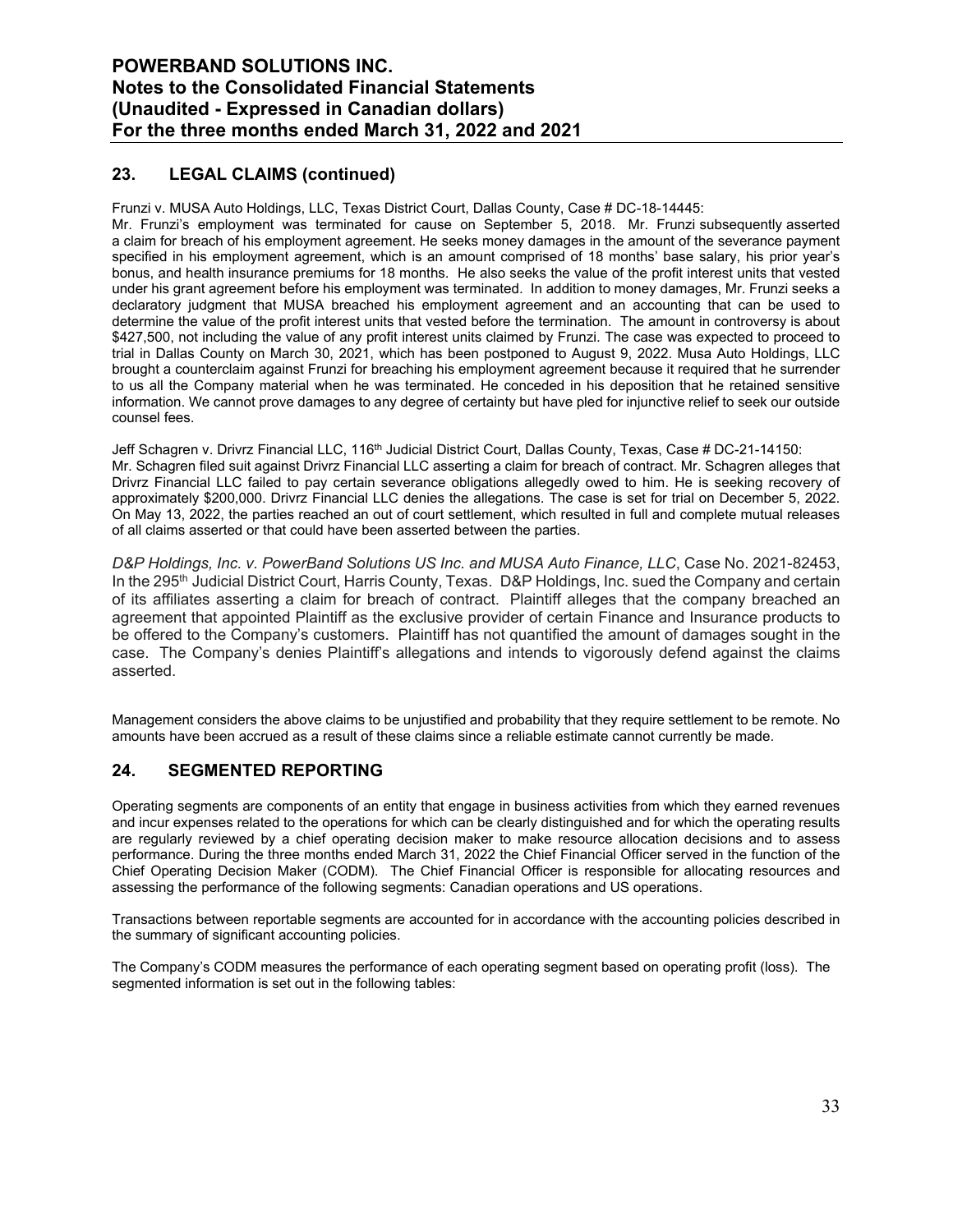## **24. SEGMENTED REPORTING (continued)**

|                           | Three months ended March 31, 2022 |            |                    | Three months ended March 31, 2021 |            |           |
|---------------------------|-----------------------------------|------------|--------------------|-----------------------------------|------------|-----------|
|                           | Canada                            | <b>USA</b> | <b>Total</b><br>\$ | Canada                            | <b>USA</b> | Total     |
| Revenue                   |                                   |            |                    |                                   |            |           |
| Vehicle and auction sales | 151,062                           |            | 151,062            | 130,891                           |            | 130,891   |
| Lease origination revenue |                                   | 5,806,963  | 5,806,963          |                                   | 2,224,936  | 2,224,936 |
| Subscription revenue      | 4,004                             | 187.008    | 191,012            | 3.591                             | 159.092    | 162,683   |
|                           | 155.066                           | 5.993.971  | 6,149,037          | 134.482                           | 2.384.028  | 2,518,510 |

|                                    | Three months ended March 31, 2022 |                |           |           | Three months ended March 31, 2021 |           |  |
|------------------------------------|-----------------------------------|----------------|-----------|-----------|-----------------------------------|-----------|--|
|                                    | <b>Total</b><br>USA<br>Canada     |                |           | Canada    | <b>USA</b>                        | Total     |  |
|                                    |                                   |                |           |           |                                   |           |  |
| Operating loss before other income | 4.569.974                         | .899.633       | 6.469.607 | 1.202.732 | .545.577                          | 2.748.309 |  |
| (Gain) Loss on settlement of debt  | (189.391)                         | $\blacksquare$ | (189.391) |           |                                   |           |  |
|                                    | 4.380.583                         | .899.633       | 6.280.216 | 1.202.732 | 1.545.577                         | 2,748,309 |  |

|                     |           | As At March 31, 2022 |              |           | As At December 31, 2021 |            |
|---------------------|-----------|----------------------|--------------|-----------|-------------------------|------------|
|                     | Canada    | <b>USA</b>           | <b>Total</b> | Canada    | <b>USA</b>              | Total      |
| Segment assets      | 4.183.785 | 15.229.099           | 19.412.884   | 5,396,568 | 15.014.414              | 20.410.982 |
| Segment liabilities | 9.953.521 | 7.829.521            | 17.783.042   | 8.225.080 | 7.651.531               | 15,876,611 |

## **25. SUBSEQUENT EVENTS**

Subsequent to the period ended March 31, 2022, the following corporate activities occurred:

- 1. Subsequent to period ended March 31, 2022, the Company received advances totaling \$727,054 from a shareholder (former CEO) for working capital, and the balance is due on demand.
- 2. On April 20, 2022, the Company announced the resignation of a director, due to personal reasons and the position remains vacant.
- 3. On April 30, 2022, the Company repaid US\$3.5 million, being the balance of loan outstanding from the acquisition of the additional 40% of Drivrz Holdings, LLC. The repayment was made using the US\$1 million funds held in trust and an advance of US\$2.5 million from D2D Auto Auction.
- 4. On May 4, 2022, the Company announced that Mr. Darrin Swenson, who is currently the Company's Chief Operating Officer and a director, will serve as the Interim Chief Executive Officer
- 5. The Board of directors concluded an internal review of the Mr. Jennings loan agreement with an arm's length lender which was secured by transferring certain rights, including voting rights of 44,188,828 common shares of the Company held by Mr. Jennings. The full title to these shares was transferred to the lender for the term of the loan, with that same number of shares to be returned to Mr. Jennings upon the loan repayment and assuming no uncured event of default. Based on the review no new 10% or 20% holder of the Company's voting shares was created pursuant to these share transfers and that it did not represent a "change of control" of the Company (as defined by the policies of the TSX Venture Exchange and applicable securities laws).